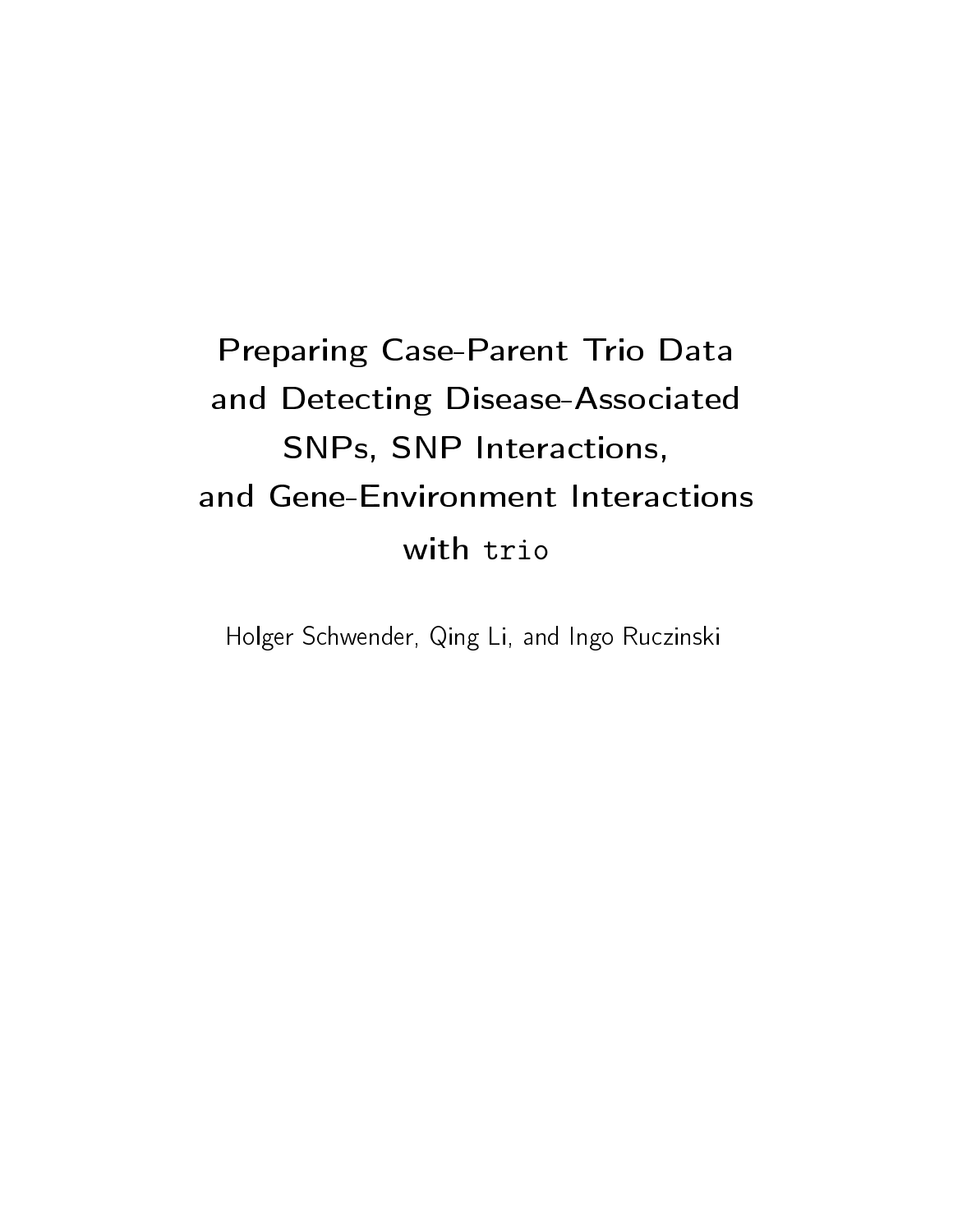# Contents

| $\mathbf{1}$   |                | Introduction                                                                                                   | 4               |
|----------------|----------------|----------------------------------------------------------------------------------------------------------------|-----------------|
| $\overline{2}$ |                | Preparing Data for the Genotypic TDTs                                                                          | $6\phantom{1}6$ |
|                | 2.1            |                                                                                                                | 6               |
|                | 2.2            | Reading a ped file into R and a contract of the contract of the contract of                                    | $\overline{I}$  |
|                | 23             | Transforming a data frame in ped format to a matrix in genotype format                                         | 8               |
| 3              |                | <b>Genotypic TDTs</b>                                                                                          | 9               |
|                | 3 <sub>1</sub> | Testing a Single SNP with a Genotypic TDT                                                                      | 9               |
|                | 3.2            | Testing a Single Interaction between two SNPs                                                                  | 10              |
|                | 3.3            | Testing all SNPs in a Matrix in Genotype Format with a Genotypic TDT                                           | 12              |
|                | 3.4            | Performing a MAX Test research and containing a maximum and containing a maximum and containing a set of the s | 13              |
|                | 35             |                                                                                                                | 14              |
|                | 3.6            |                                                                                                                | 15              |
|                |                | 4 Allelic TDT                                                                                                  | 18              |
| 5              |                | <b>Score Tests</b>                                                                                             | 19              |
| 6              |                | Generating Data for Trio Logic Regression Input                                                                | 20              |
|                | 6.1            | Supported File Formats and Elementary Data Processing Theoretic Lines                                          | 21              |
|                | 6.2            |                                                                                                                | 25              |
|                | 6.3            |                                                                                                                | 28              |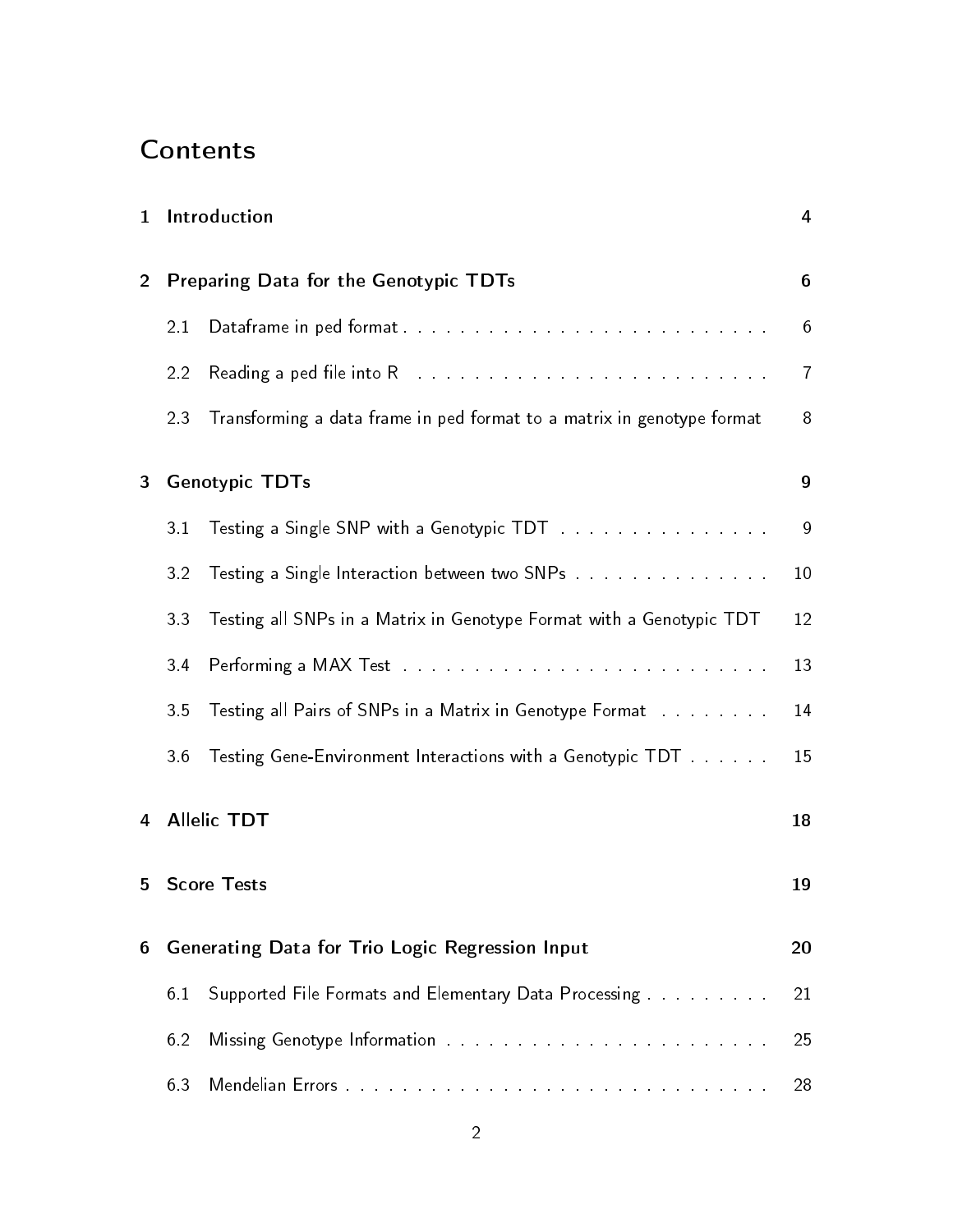|              | 64  | Using Haplotype Frequencies and a contract the contract of the state of the state of the state of the state of                                                                                                                 | 30 |
|--------------|-----|--------------------------------------------------------------------------------------------------------------------------------------------------------------------------------------------------------------------------------|----|
| $\mathbf{7}$ |     | <b>Trio Logic Regression</b>                                                                                                                                                                                                   | 32 |
|              | 7.1 |                                                                                                                                                                                                                                | 32 |
|              | 7.2 | Performing a Trio Logic Regression Analysis and a contract the contract of                                                                                                                                                     | 33 |
|              | 73  | Permutation Tests for the Trio Logic Regression Model                                                                                                                                                                          | 35 |
|              | 74  | Fitting Several Trio Logic Regression Models Alberta Alberta Alberta and Trio Lorentz                                                                                                                                          | 35 |
|              | 75  | Plotting Trio Logic Regression Models and annual contract the contract of                                                                                                                                                      | 37 |
|              | 76  |                                                                                                                                                                                                                                | 37 |
|              | 77  | MC Trio Logic Regression and a contract the contract of the contract of the MC Trio Logic                                                                                                                                      | 38 |
| 8            |     | Analysis of Trio Data with trioFS                                                                                                                                                                                              | 40 |
| 9            |     | <b>Detection of LD Blocks</b>                                                                                                                                                                                                  | 42 |
|              | 91  | Computing Values of LD Measures and a contract the contract of the Computing Values of LD Measures and a contract the contract of                                                                                              | 42 |
|              | 92  | Estimating LD Blocks (Fig. 1991) and a state of the state of the Block of the state of the Block of the State of the Block                                                                                                     | 44 |
|              |     | 10 Simulation                                                                                                                                                                                                                  | 46 |
|              |     |                                                                                                                                                                                                                                | 47 |
|              |     |                                                                                                                                                                                                                                | 48 |
|              |     | 10.3 Using Step-Stones with a contract the contract of the contract of the contract of the contract of the contract of the contract of the contract of the contract of the contract of the contract of the contract of the con | 49 |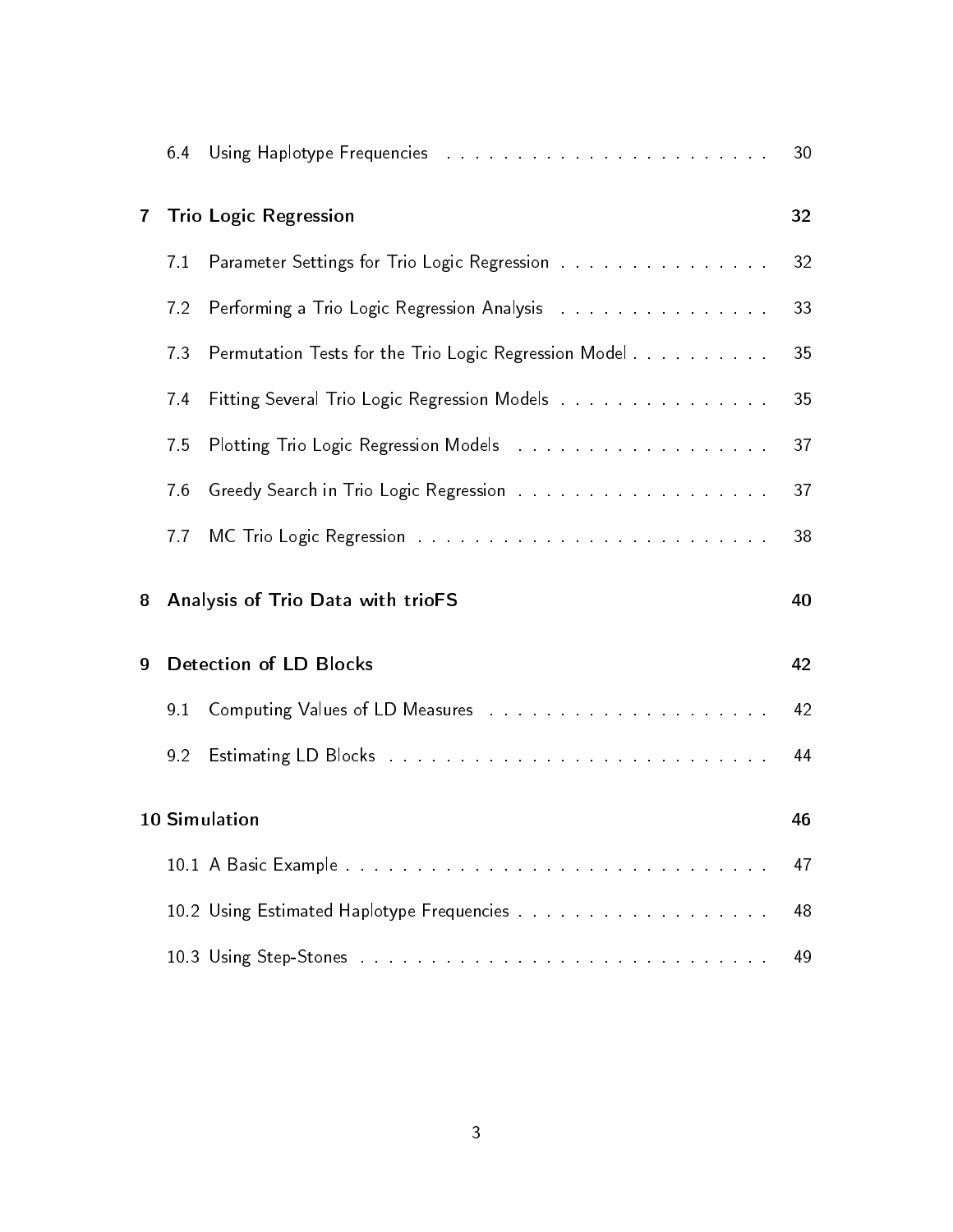## <span id="page-3-0"></span>1 Introduction

The R package trio contains functions for performing genotypic transmission disequilibrium tests (gTDTs) and corresponding score tests to test whether the distributions of individual SNPs [\(Schaid,](#page-50-0) [1996\)](#page-50-0), two-way interactions of SNPs [\(Cordell,](#page-50-1) [2002;](#page-50-1) [Cordell](#page-50-2) et  $al.$ , [2004\)](#page-50-2), or interactions between SNPs and binary environmental variables differ between the cases, i.e. the children affected by a disease, and the matched pseudo-controls, i.e. the combinations of alleles that were not transmitted from the parents to their offspring, but were also possible given the parents' genotypes. Additionally, trio also comprises a function for applying the allelic TDT [\(Spielman](#page-51-0) et al., [1993\)](#page-51-0) to genotype data.

Moreover, trio provides functionalities relevant for the analysis of case-parent trio data with *trio logic regression* (Li [et al.,](#page-50-3) [2010\)](#page-50-3). These are, on the one hand, functions that aid in the transformation of the trio data from standard linkage files (ped format) or genotype format into objects suitable as input for trio logic regression, and on the other hand, functions for applying trio logic regression and a bagging version of trio logic regression to these objects.

Finally, trio provides functions for reading in and manipulating the case-parent trio data, estimating LD as well as LD-blocks, and simulating case-parent trio data, where the risk of disease is specified by (higher order) SNP interactions.

In Section [2](#page-5-0) of this vignette, it is shown how family-based data stored in a linkage/ped file can be read into R and transformed into a format suitable for the application of the functions for performing the allelic and genotypic TDTs as well as the score tests. While Section [3](#page-8-0) contains examples for the application of the gTDT functions to individual SNPs, two-way SNP interactions, and gene-environment interactions, Sections [4](#page-17-0) and [5](#page-18-0) briefly show how the allelic TDT and the score tests related to the genotypic TDTs, respectively, can be used to test these factors.

Section [6](#page-19-0) is devoted to the steps relevant for data processing necessary to generate a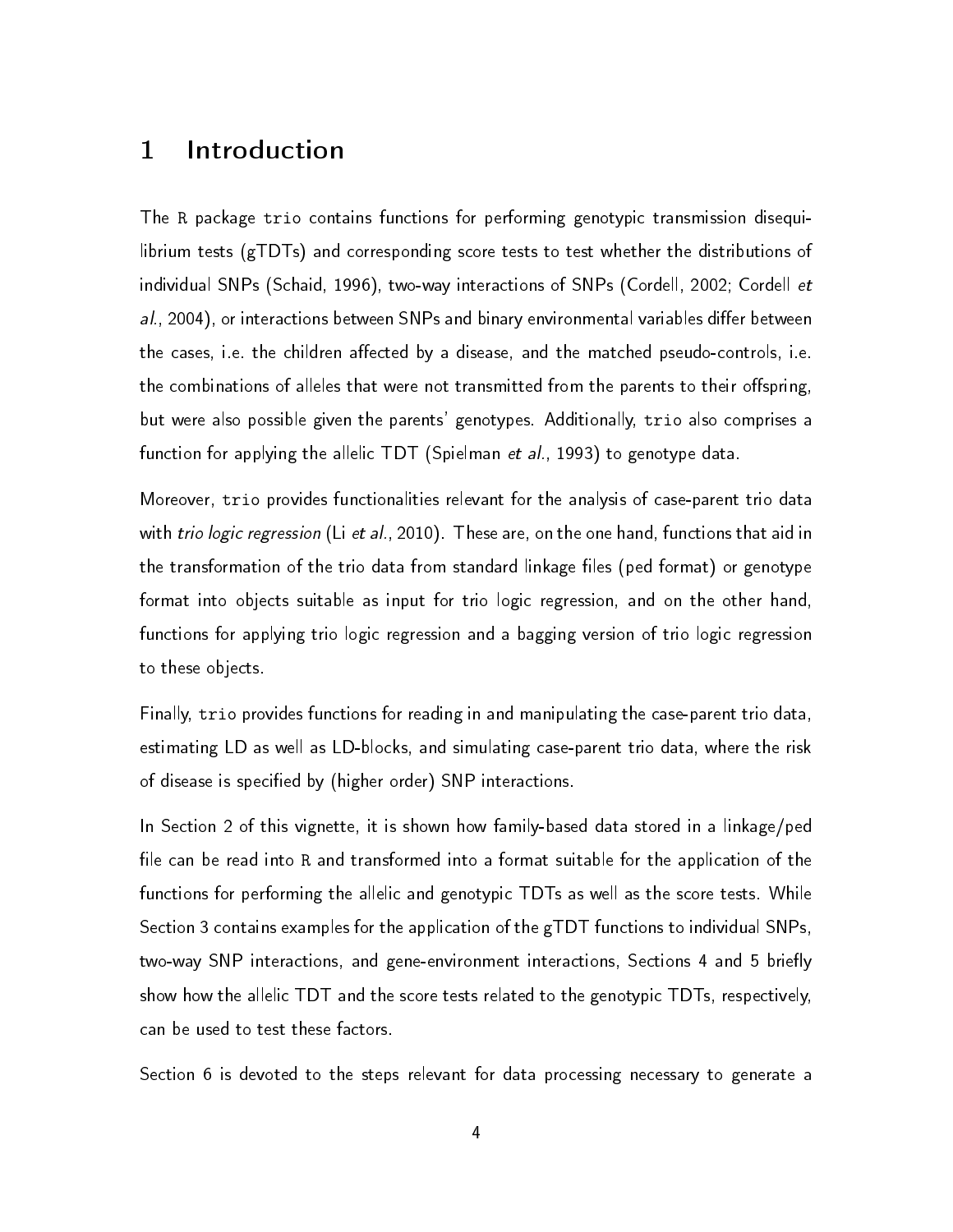matrix suitable as input for trio logic regression, starting from a linkage or genotype file, possibly containing missing data and/or Mendelian errors. We give some examples how missing data can be addressed using haplotype-based imputation. The haplotype information can be specified by the user, or when this information is not readily available, automatically inferred. The haplotype blocks are also relevant in the delineation of the genotypes for the pseudo-controls, as the linkage disequilibrium (LD) structure observed in the parents is taken into account in this process. While this function is intended to generate complete case-pseudo-control data as input for trio logic regression, an option to simply return the completed trio data is also available.

In Sections [7](#page-31-0) and [8,](#page-39-0) it is shown how trio logic regression and trioFS (trio Feature Selection; [Schwender](#page-51-1) et al., [2011a\)](#page-51-1), in which bagging with base learner trio logic regression is used to stabilize the search for relevant SNP interactions, can be applied to the data generated as described in Section [6.](#page-19-0)

For the estimation of the haplotype structure that might be used in the functions described in Section [6,](#page-19-0) the R package trio also contains functions for computing and plotting the pairwise LD values and for detecting LD blocks. In Section [9,](#page-41-0) it is described how the pairwise values of the LD measures  $D^{\prime}$  and  $r^{2}$  can be computed with the function getLD, and how the  $D^{\prime}$  values can be employed to estimate haplotype blocks with the algorithm of [Gabriel](#page-50-4) et al. [\(2002\)](#page-50-4).

Finally, Section [10](#page-45-0) of the vignette explains in more detail how to set up simulations of case-parent trio data, where the risk of disease is specified by SNP interactions. The most time-consuming step for these types of simulations is the generation of mating tables and the respective probabilities. The mating table information, however, can be stored, which allows for fast simulations when replicates of the case-parent trio data are generated.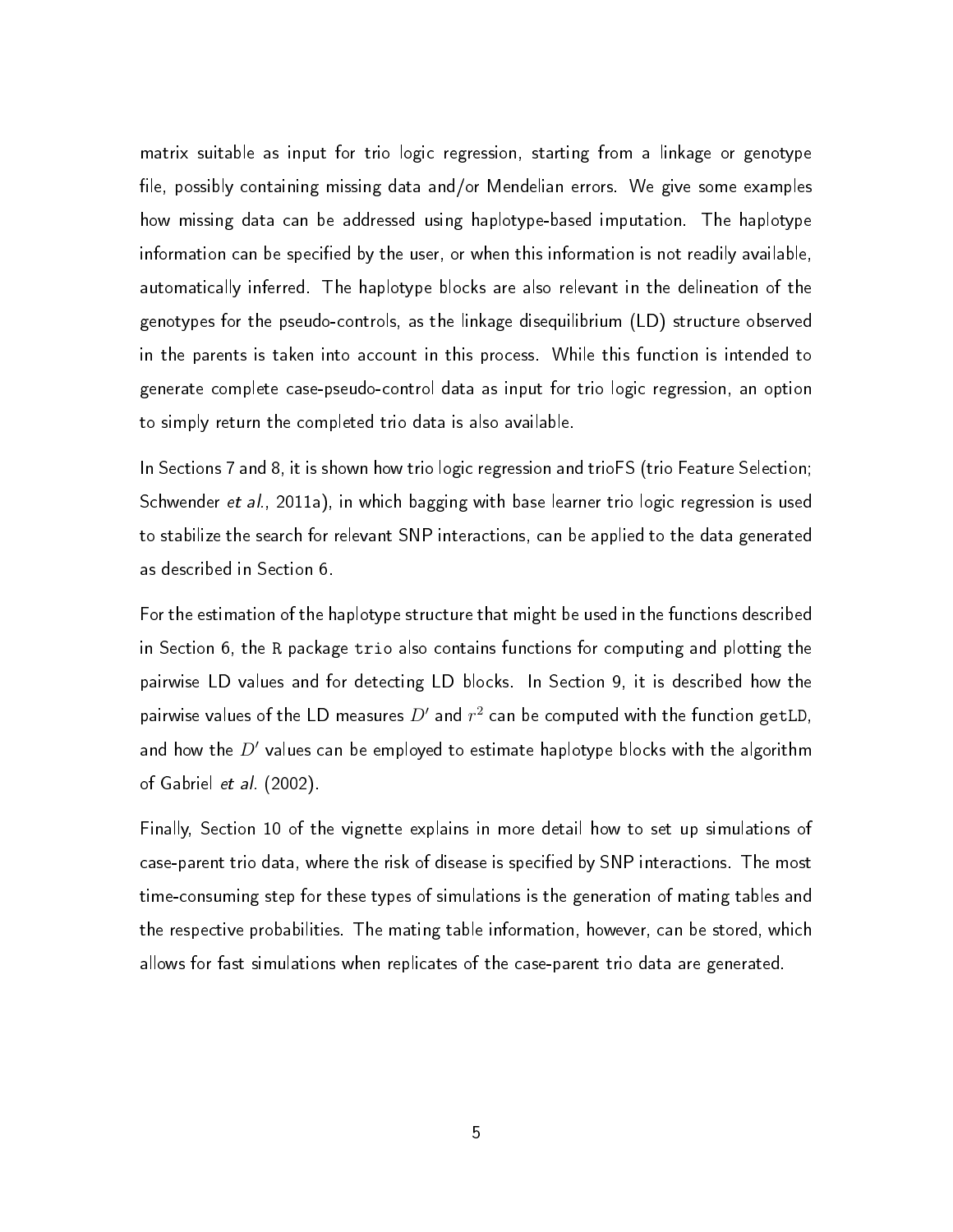# <span id="page-5-0"></span>2 Preparing Data for the Genotypic TDTs

#### <span id="page-5-1"></span>2.1 Dataframe in ped format

Case-parent trio data are typically stored in a ped file. The first six columns in such a ped file, which is also referred to as linkage file, identify the family structure of the data, and the phenotype. It is assumed that only one phenotype variable (column 6) is used. The object trio.ped1, available in the R package, is an example of a data set in ped format. It contains information for 10 SNPs in 100 trios. Besides the variables providing information on the family structure and the phenotypes (columns  $1-6$ ), each SNP is encoded in two variables denoting the alleles.

```
> library(trio)
> data(trio.data)
> str(trio.ped1)
'data.frame': 300 obs. of 26 variables:
$ famid : int 10001 10001 10001 10002 10002 10002 10003 10003 10003 10004 ...
$ pid : int 1 2 3 1 2 3 1 2 3 1 ...
$ fatid : int 0 0 1 0 0 1 0 0 1 0 ...
$ motid : int 00200200020...
$ sex : int 1 2 2 1 2 1 1 2 1 1 ...
 $ affected: int 0 0 2 0 0 2 0 0 2 0 ...
 $ snp1_1 : int 1 1 1 1 1 1 1 1 1 1 ...
 $ snp1_2 : int 1 1 1 1 1 1 1 1 1 2 ...
 $ snp2_1 : int 1 2 1 1 2 1 1 1 1 1 ...
 $ snp2_2 : int 1 2 2 1 2 2 1 1 1 1 ...
 $ snp3_1 : int 1 1 1 2 1 1 1 1 1 1 ...
 $ snp3_2 : int 2 1 2 2 1 2 1 2 1 2 ...
 $ snp4_1 : int 1 1 1 2 1 1 1 1 1 1 ...
 $ snp4_2 : int 2 1 2 2 1 2 1 2 1 2 ...
 $ snp5_1 : int 1 2 1 1 2 1 1 1 1 1 ...
 $ snp5_2 : int 2 2 2 1 2 2 2 1 1 1 ...
 $ snp6_1 : int 1 1 1 2 1 1 1 1 1 1 ...
 $ snp6_2 : int 2 1 2 2 1 2 1 2 1 2 ...
 $ snp7_1 : int 1 1 1 1 1 1 1 1 1 1 ...
 $ snp7_2 : int 1 1 1 1 1 1 1 1 1 1 ...
 $ snp8_1 : int 1 1 1 1 1 1 1 1 1 1 ...
 $ snp8_2 : int 1 1 1 1 1 1 1 1 1 1 ...
 $ snp9_1 : int 1 1 1 1 1 1 1 1 1 1 ...
 $ snp9_2 : int 1 1 1 1 1 1 1 1 1 1 ...
 $ snp10_1 : int 1 1 1 1 1 1 1 1 1 1 ...
 $ snp10_2 : int 1 1 1 2 1 1 1 1 1 2 ...
```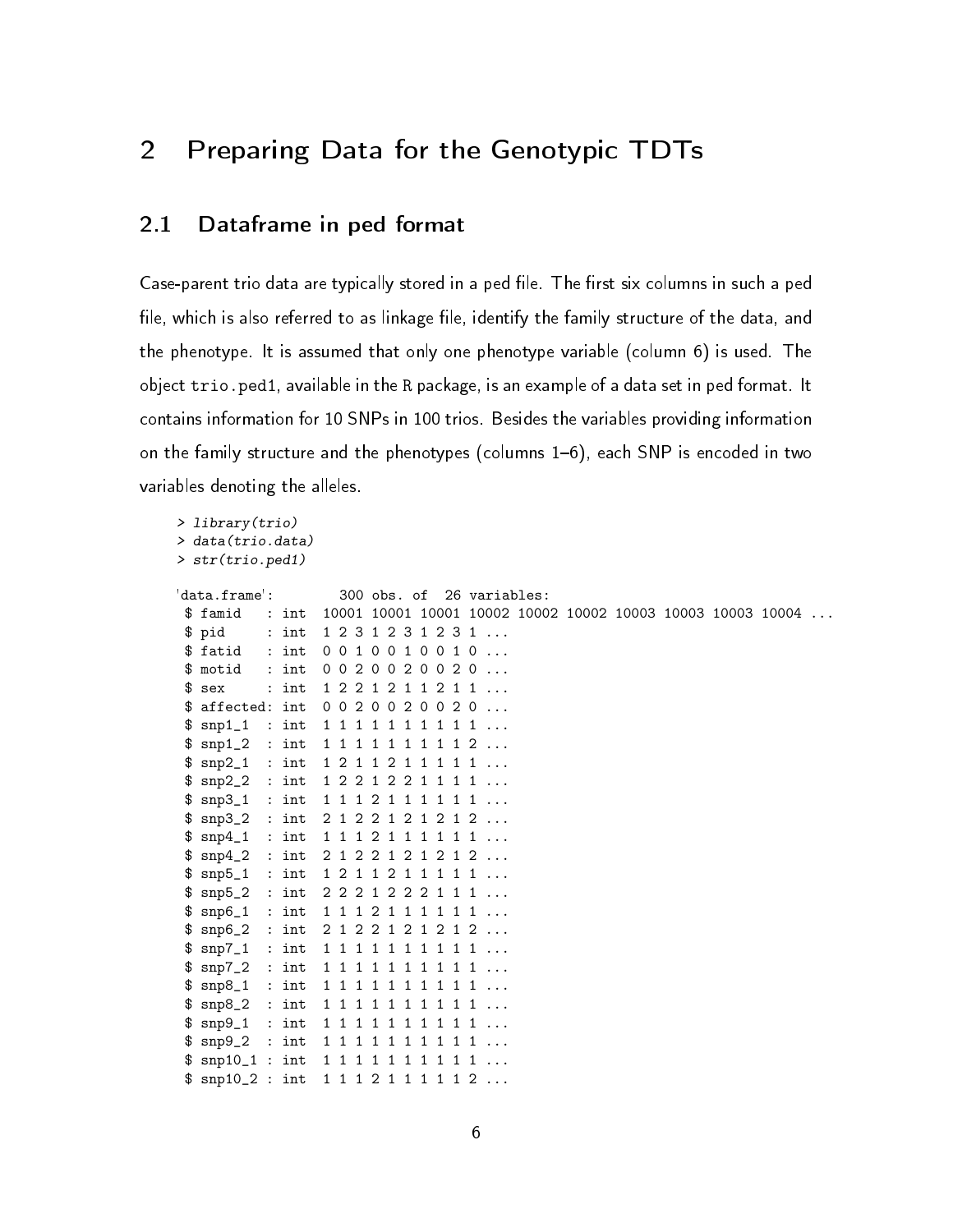> trio.ped1[1:10,1:12]

|   |       |   |   |   | famid pid fatid motid sex affected snp1_1 snp1_2 snp2_1 snp2_2 snp3_1 snp3_2 |  |  |  |
|---|-------|---|---|---|------------------------------------------------------------------------------|--|--|--|
| 1 | 10001 |   |   |   |                                                                              |  |  |  |
| 2 | 10001 | 2 | 0 |   |                                                                              |  |  |  |
| 3 | 10001 | 3 |   | 2 |                                                                              |  |  |  |
| 4 | 10002 |   | ი |   |                                                                              |  |  |  |
| 5 | 10002 | 2 | 0 |   |                                                                              |  |  |  |
| 6 | 10002 | 3 |   |   |                                                                              |  |  |  |
| 7 | 10003 |   | ი |   |                                                                              |  |  |  |
| 8 | 10003 | 2 | 0 |   |                                                                              |  |  |  |
| 9 | 10003 | 3 |   |   |                                                                              |  |  |  |
|   | 10004 |   |   |   |                                                                              |  |  |  |
|   |       |   |   |   |                                                                              |  |  |  |

#### <span id="page-6-0"></span>2.2 Reading a ped file into R

If not already available as data frame or matrix in the R workspace, trio data can be read into R using the function read.pedfile. If we, for example, assume that the working directory of the current R session contains a file called "pedfile.ped" (this file is actually not available in trio, we just assume that such a file exists in the working directory), then this file can be read into R by calling

> ped <- read.pedfile("pedfile.ped")

If the arguments coded and first.row of read.pedfile are not specified by the user, read.pedfile automatically tries to figures out how the alleles in the ped file are coded, and whether the first row contains the SNP names  $(first(row = FALSE)$  or the data for the first subject (first.row = TRUE). In the former case, read.pedfile adds the SNP names (with extensions  $.1$  and  $.2$  to differ between the two alleles) to the respective columns of the read-in data frame.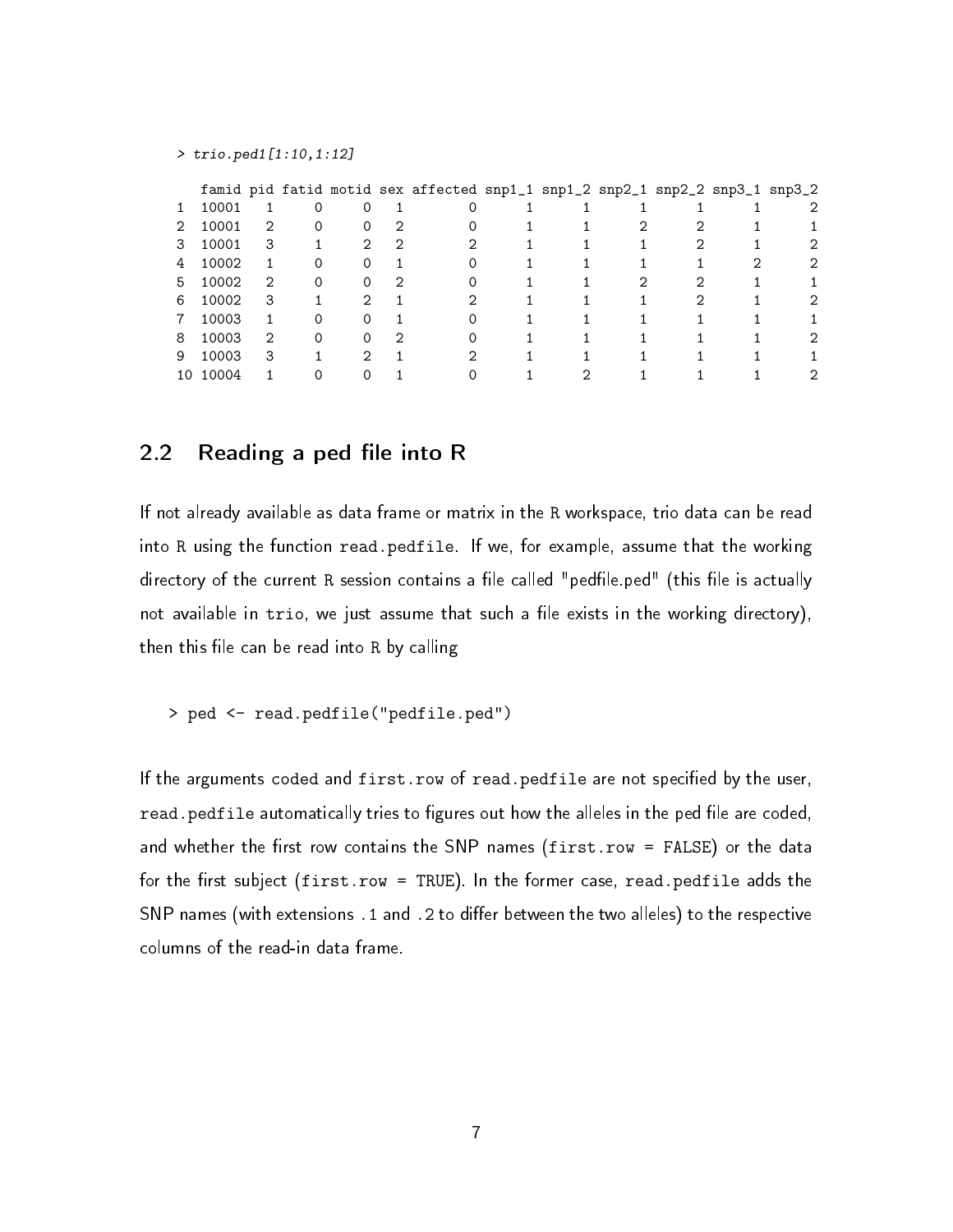# <span id="page-7-0"></span>2.3 Transforming a data frame in ped format to a matrix in genotype format

For the applications of the functions for performing gTDTs (see Section [3\)](#page-8-0), the trio data must be in a matrix in genotype format. In such a matrix, each columns represents a SNP, which is coded by the number of minor alleles, and each block of 3 consecutive rows contains the genotypes of the father, the mother, and their offspring (in this order) of one specific trio. Missing values are allowed in this matrix, and need to be coded by NA. This matrix can either be generated from a data frame in ped format by employing the function ped2geno, or more conveniently, by setting  $p2g = TRUE$  in read.pedfile. Thus, a matrix in genotype format might be obtained from the above ped file by calling

#### > geno <- read.pedfile("pedfile.ped", p2g=TRUE)

The output of these functions just contains the matrix in genotype format, whereas trio.check described in Section [6](#page-19-0) additionally contains information about Mendelian errors. Instead of checking for Mendelian errors in ped2geno or read.pedfile, such errors are removed SNP-wise in the functions for performing genotypic TDTs.

If, for example, the data frame trio.ped1 should be transformed into a matrix in genotype format, ped2geno can be applied to it. However, ped2geno requires unique personal IDs (second column of trio.ped1) such that we first have to combine the family ID and the personal ID (which would be automatically done by read.pedfile), and change the IDs of the fathers and mothers in columns 3 and 4 likewise.

```
> trio.ped1[,2] <- paste(trio.ped1[,1], trio.ped1[,2], sep="_")
> ids \le trio.ped1[,3] != 0
> trio.ped1[ids,3] <- paste(trio.ped1[ids,1], trio.ped1[ids,3], sep="_")
> trio.ped1[ids,4] <- paste(trio.ped1[ids,1], trio.ped1[ids,4], sep="_")
> trio.ped1[1:5, 1:4]
 famid pid fatid motid
1 10001 10001 1 0 0
2 10001 10001_2 0 0
```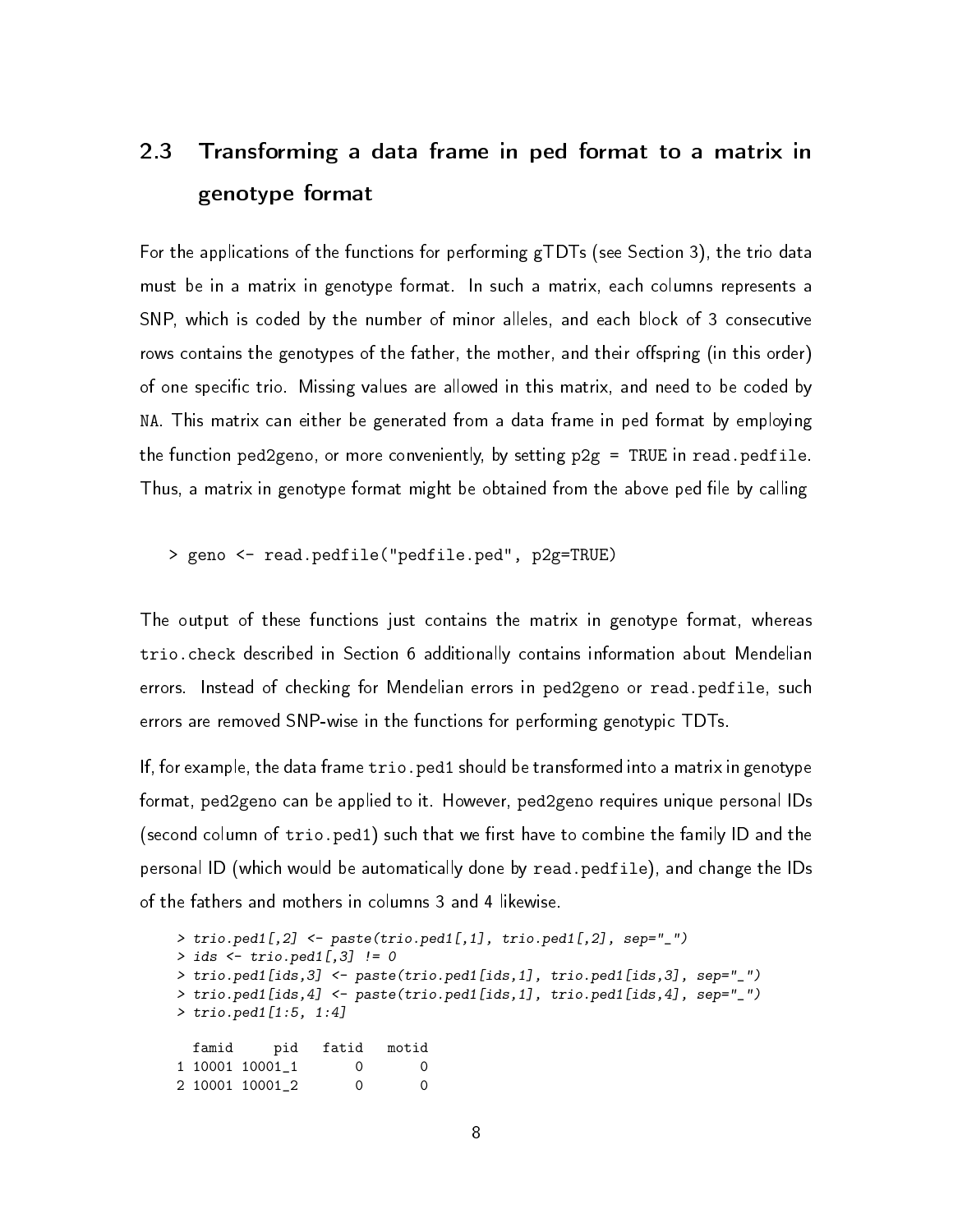3 10001 10001\_3 10001\_1 10001\_2 4 10002 10002\_1 0 0 5 10002 10002\_2 0 0

Afterwards, ped2geno can be applied to trio.ped1

```
> geno <- ped2geno(trio.ped1)
> geno[1:5,]
```

|         |          |             |                         |          |             |                     |               |                  | SNP1 SNP2 SNP3 SNP4 SNP5 SNP6 SNP7 SNP8 SNP9 SNP10 |
|---------|----------|-------------|-------------------------|----------|-------------|---------------------|---------------|------------------|----------------------------------------------------|
| 10001 1 |          |             | 0 0 1 1 1 1             |          |             |                     | $\Omega$      |                  |                                                    |
| 10001 2 |          | $0\qquad 2$ |                         | $\Omega$ |             | $0 \quad 2 \quad 0$ | $\Omega$      | $\Omega$         |                                                    |
| 10001 3 |          | $0 \quad 1$ |                         |          |             | 1 1 1 1             | $\Omega$      | $\Omega$         |                                                    |
| 10002 1 |          |             | 0 0 2 2                 |          |             | $\overline{O}$      | 2<br>$\Omega$ | $\Omega$         |                                                    |
| 10002 2 | $\Omega$ |             | $2^{\circ}$<br>$\Omega$ |          | $0 \quad 2$ | $\Omega$            | $\Omega$      | $\left( \right)$ |                                                    |

The matrix trio.gen1 is the genotype matrix corresponding to trio.ped1. So the genotypes in the output of ped2geno are identical to trio.gen1 (except for that the first two columns of trio.gen1 contain the family ID and the personal ID).

```
> trio.gen1[1:5, 3:12]
```

|   |          |          |          |   |   |   |          |          |          | snp1 snp2 snp3 snp4 snp5 snp6 snp7 snp8 snp9 snp10 |
|---|----------|----------|----------|---|---|---|----------|----------|----------|----------------------------------------------------|
|   |          |          |          |   |   |   | O)       |          |          |                                                    |
| 2 |          |          |          | 0 | 2 | 0 | O        |          |          |                                                    |
| 3 |          |          |          | 1 | 1 |   | 0        | $\Omega$ |          |                                                    |
| 4 |          | $\Omega$ |          | 2 | 0 | 2 | $\Omega$ | $\Omega$ | $\Omega$ |                                                    |
| 5 | $\Omega$ | 2        | $\Omega$ | 0 | 2 | 0 | O        | $\Omega$ | $\Omega$ |                                                    |
|   |          |          |          |   |   |   |          |          |          |                                                    |

 $>$  table(trio.gen1[,3:12] == geno)

TRUE 3000

### <span id="page-8-0"></span>3 Genotypic TDTs

#### <span id="page-8-1"></span>3.1 Testing a Single SNP with a Genotypic TDT

A single SNP or two-way interaction can be tested with a gTDT by employing the functions tdt and tdtGxG. If we, for example, would like to test the first SNP in the matrix mat.test available in the R package trio, then this could be done by calling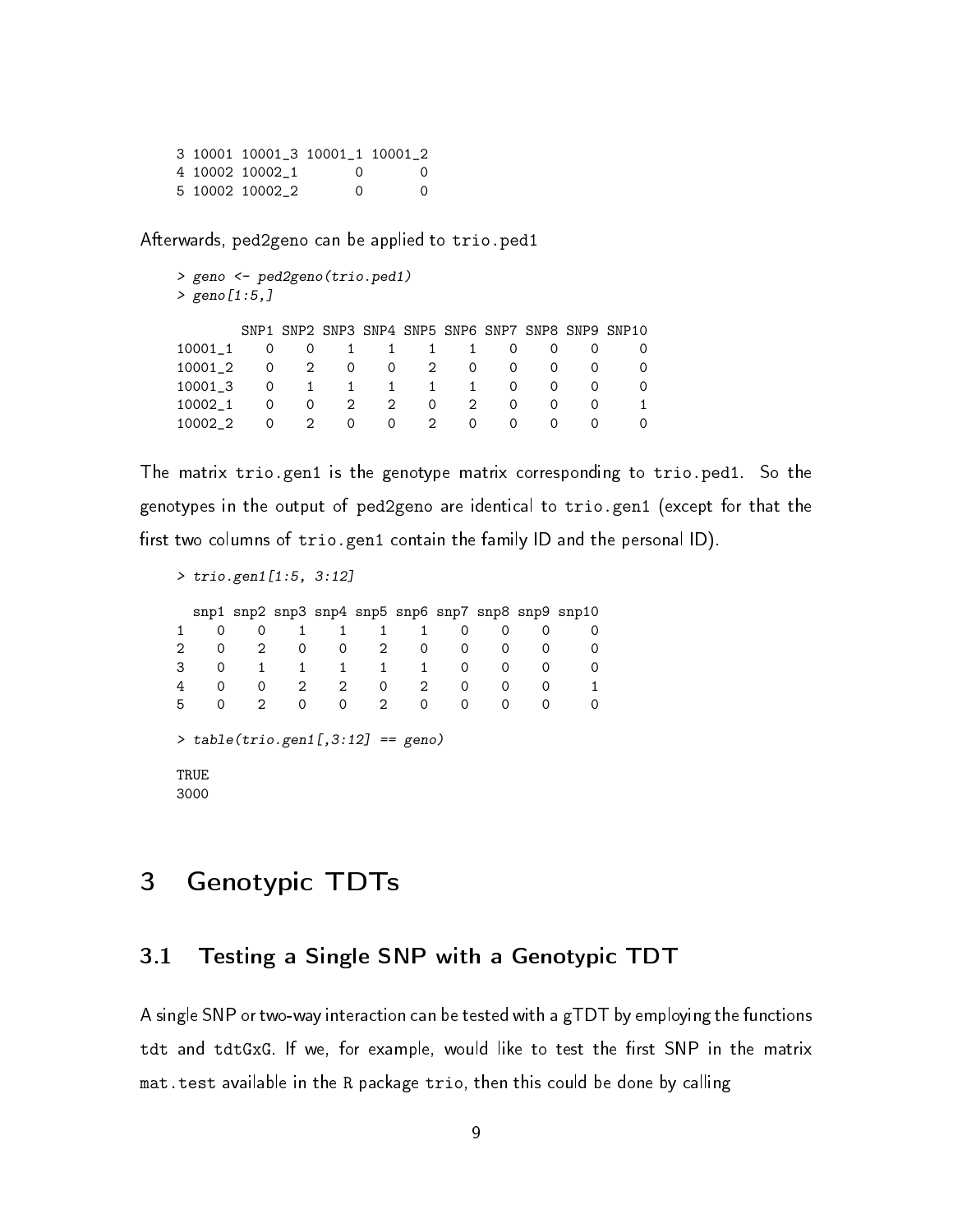```
> tdt(mat.test[,1])
       Genotypic TDT Based on 3 Pseudo Controls
Model Type: Additive
    Coef RR Lower Upper SE Statistic p-Value
 -0.04256 0.9583 0.6396 1.436 0.2063 0.04255 0.8366
```
In this case, a conditional logistic regression is fitted, and the output of tdt contains the parameter estimate Coef for the SNP in this model, the relative risk RR, the Lower and Upper bound of the 95% confidence interval of this relative risk, the standard error SE of the parameter estimate, the Wald Statistic for testing whether this SNP has an effect, and the corresponding p-Value. Note that in the case of trio data, exp(Coef) is an unbiased estimate for the relative risk, not for the odds ratio [\(Schaid,](#page-50-0) [1996\)](#page-50-0).

By default, an additive effect is tested. It is, however, also possible to consider a dominant effect

```
> tdt(mat.test[,1], model="dominant")
```
Genotypic TDT Based on 3 Pseudo Controls

```
Model Type: Dominant
```
Coef RR Lower Upper SE Statistic p-Value -0.1134 0.8928 0.5219 1.527 0.2739 0.1713 0.679

or a recessive effect

> tdt(mat.test[,1], model="recessive")

Genotypic TDT Based on 3 Pseudo Controls

Model Type: Recessive

Coef RR Lower Upper SE Statistic p-Value 0.06502 1.067 0.5279 2.157 0.3591 0.03278 0.8563

#### <span id="page-9-0"></span>3.2 Testing a Single Interaction between two SNPs

Similarly the interaction between SNP1 and SNP2 in mat.test can be tested by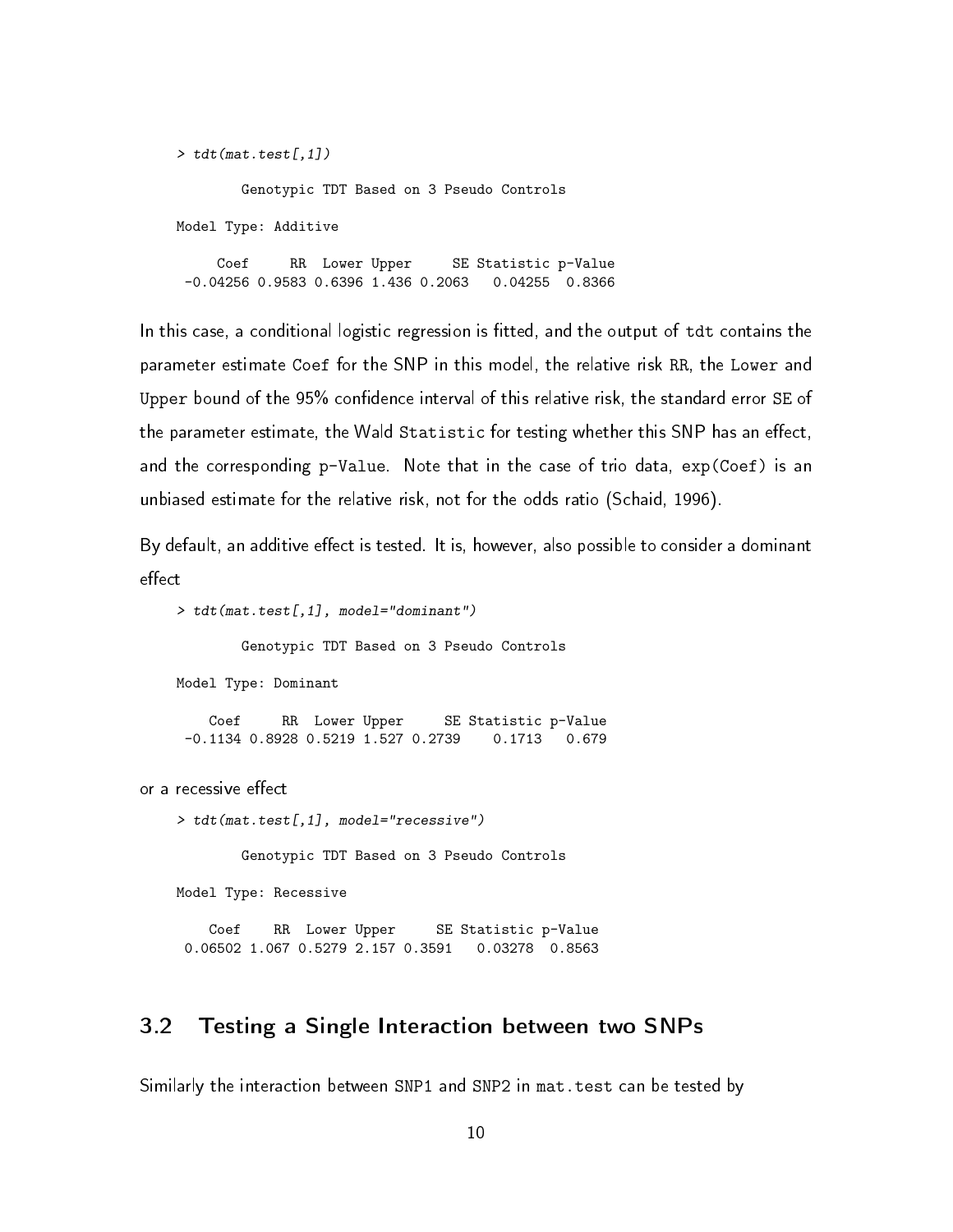```
> tdtGxG(mat.test[,1], mat.test[,2])
Likelihood Ratio Test for Epistatic Interactions Based on Genotypic TDTs
Loglikelihood (with Interactions): -272.644
Loglikelihood (without IAs): -275.29
Test Statistic: 5.293
P-Value: 0.26
```
In this case, the interaction is tested for epistatic interactions as described in [Cordell](#page-50-1) [\(2002\)](#page-50-1) and [Cordell](#page-50-2) et al. [\(2004\)](#page-50-2). Thus, two conditional logistic regression models are tted to the cases and the respective 15 matched pseudo-controls (i.e. the 15 possible, but not transmitted Mendelian genotype realizations, given the parents' genotypes at the two loci), one consisting of two coding variables for each of the two SNPs, and the other additionally containing the four possible interactions of these variables. The two fitted models are then compared by a likelihood ratio test, and the  $p$ -values are computed by approximation to a  $\chi^2$ -distribution with four degrees of freedom.

Besides this likelihood ratio test (which is the default for the argument test), tdtGxG also provides the possibility to perform a likelihood ratio test comparing a conditional logistic regression model containing one parameter for each SNP and one parameter for the interaction of these two SNPs with a model only consisting of the two parameters for the main effects of the SNPs (test = " $l$ rt"), where the genetic mode of inheritance assumed for the SNPs can be specified by the argument mode (by default, an additive mode is assumed). Furthermore, it is also possible to perform a Wald test for the interaction term either by considering a conditional logistic regression model either composed of one parameter for each SNP and one parameter for the interaction (test = "full") or consisting of just one parameter for the interaction (test = "screen").

Thus, if the most simplest of these tests should be performed, then this could be done by

> tdtGxG(mat.test[,1], mat.test[,2], test="screen") Genotypic TDT for Two-Way Interaction (Using 15 Pseudo Controls) Model Type: Additive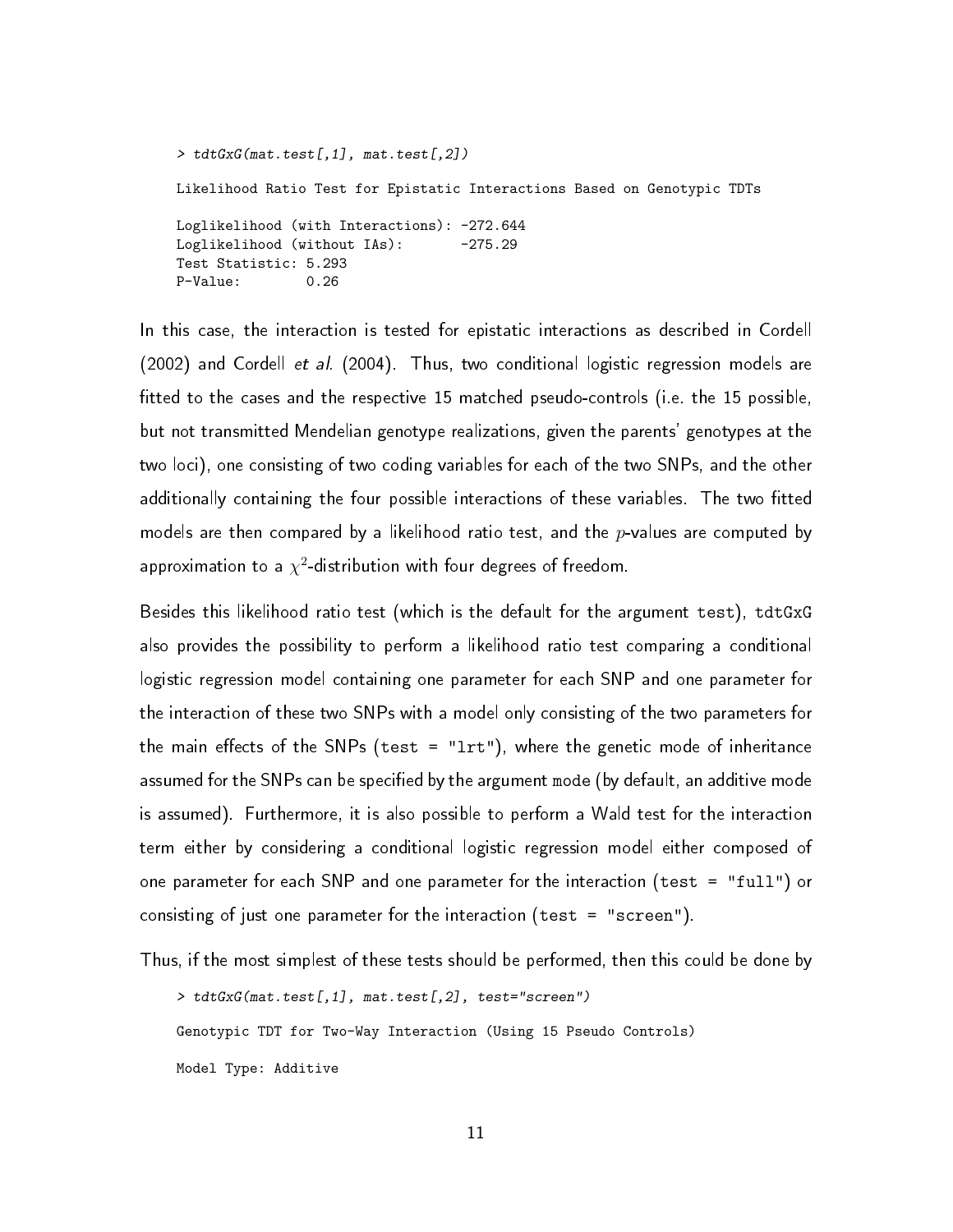Coef RR Lower Upper SE Statistic p-Value 0.02424 1.025 0.7806 1.345 0.1387 0.03052 0.8613

# <span id="page-11-0"></span>3.3 Testing all SNPs in a Matrix in Genotype Format with a Genotypic TDT

All SNPs represented by the columns of a matrix in genotype format can be tested with a gTDT by employing the function colTDT. Thus, all SNPs in mat.test can be tested by calling

```
> tdt.out <- colTDT(mat.test)
> tdt.out
       Genotypic TDT Based on 3 Pseudo Controls
Model Type: Additive
Top 5 SNPs:
        Coef RR Lower Upper SE Statistic p-Value Trios
SNP6  0.44895  1.5667  0.9910  2.477  0.2337  3.6908  0.05471  63
SNP3 -0.22884 0.7955 0.5103 1.240 0.2265 1.0209 0.31232 66
SNP2 -0.19671 0.8214 0.5561 1.213 0.1990 0.9772 0.32288 73
SNP4 -0.13353 0.8750 0.5783 1.324 0.2113 0.3994 0.52740 71
SNP5 0.09764 1.1026 0.7148 1.701 0.2211 0.1950 0.65881 64
```
By default, the five top SNPs, i.e. the five SNPs with the lowest p-values, are shown ordered by their significance. The top three SNPs can be shown by

```
> print(tdt.out, 3)
       Genotypic TDT Based on 3 Pseudo Controls
Model Type: Additive
Top 3 SNPs:
       Coef RR Lower Upper SE Statistic p-Value Trios
SNP6 0.4490 1.5667 0.9910 2.477 0.2337 3.6908 0.05471 63
SNP3 -0.2288 0.7955 0.5103 1.240 0.2265 1.0209 0.31232 66
SNP2 -0.1967 0.8214 0.5561 1.213 0.1990 0.9772 0.32288 73
```
If the integer specified in print is larger than or equal to the number of SNPs in the input matrix, the statistics for all SNPs are displayed in the order of their appearance in this matrix.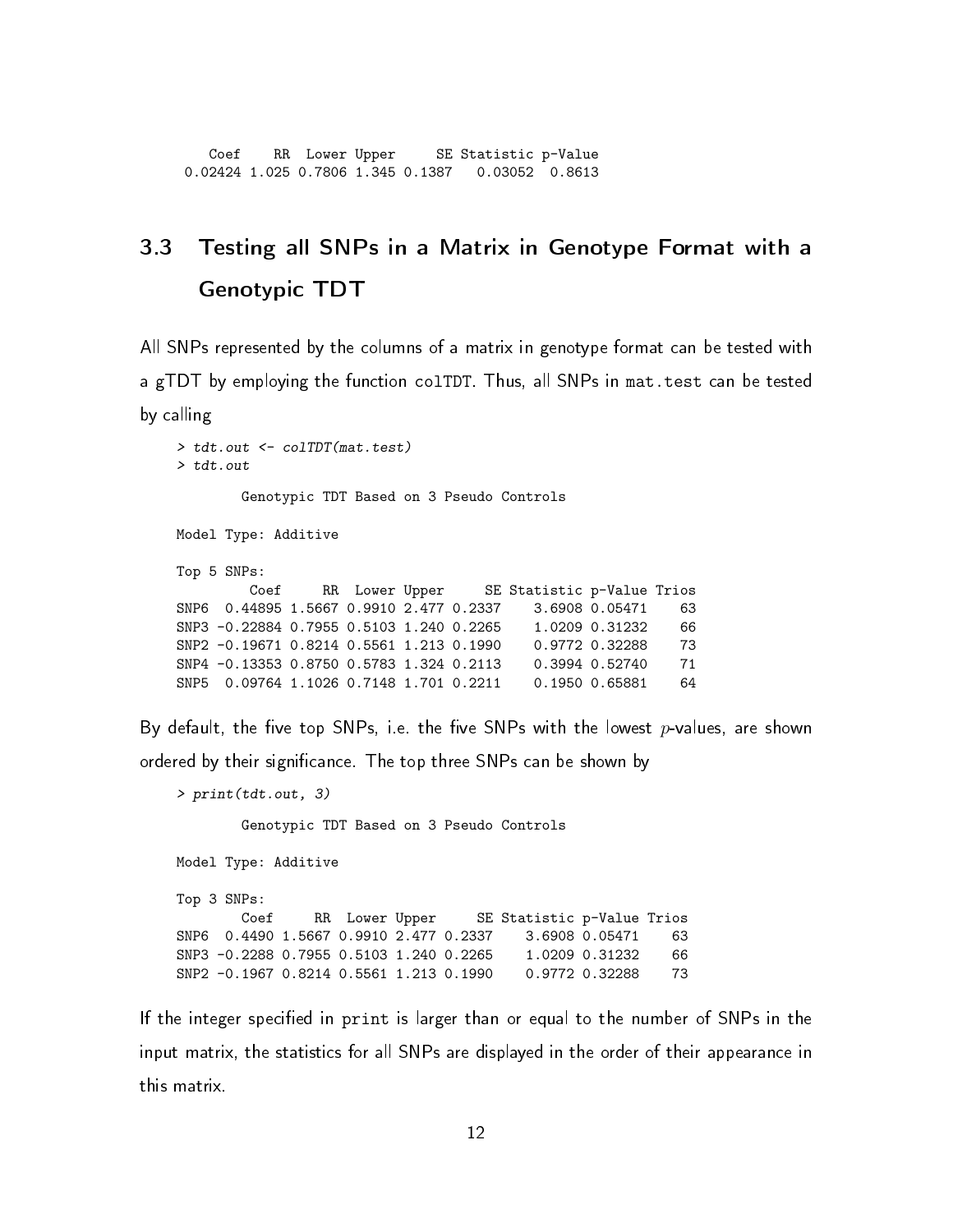```
> print(tdt.out, 10)
```
Genotypic TDT Based on 3 Pseudo Controls

Model Type: Additive

Coef RR Lower Upper SE Statistic p-Value Trios SNP1 -0.04256 0.9583 0.6396 1.436 0.2063 0.04255 0.83658 72 SNP2 -0.19671 0.8214 0.5561 1.213 0.1990 0.97724 0.32288 73 SNP3 -0.22884 0.7955 0.5103 1.240 0.2265 1.02085 0.31232 66 SNP4 -0.13353 0.8750 0.5783 1.324 0.2113 0.39941 0.52740 71 SNP5 0.09764 1.1026 0.7148 1.701 0.2211 0.19497 0.65881 64 SNP6 0.44895 1.5667 0.9910 2.477 0.2337 3.69084 0.05471 63

#### <span id="page-12-0"></span>3.4 Performing a MAX Test

Since the genetic mode of inheritance is typically unknown, it might be beneficial to use the maximum over the gTDT statistics for an additive, a dominant, and a recessive effect as test statistic, which can be done using the function colTDTmaxStat

```
> max.stat <- colTDTmaxStat(mat.test)
> max.stat
         Maximum Genotypic TDT Statistic
Top 5 SNPs:
    Max-Statistic Additive Dominant Recessive
SNP6 5.1295 3.6908 1.14571 5.12953<br>SNP2 3.1569 0.9772 0.04811 3.15688
SNP2 3.1569 0.9772 0.04811 3.15688
SNP3 2.7150 1.0209 2.71503 0.76851
SNP4 0.6990 0.3994 0.69897 0.01234
SNP5 0.2156 0.1950 0.07337 0.21555
```
This function just computes the MAX gTDT statistic, i.e. the maximum over the three gTDT statistics, since in contrast to these gTDT statistics, which under the null hypothesis follow an asymptotic  $\chi_1^2$ -distribution, the null distribution of the MAX gTDT statistic is unknown, and must therefore be estimated by a (time-consuming) permutation procedure. To also determine permutation-based p-values, colTDTmaxTest can be applied to a matrix in genotype matrix. For example,

```
> max.out <- colTDTmaxTest(mat.test, perm=1000)
```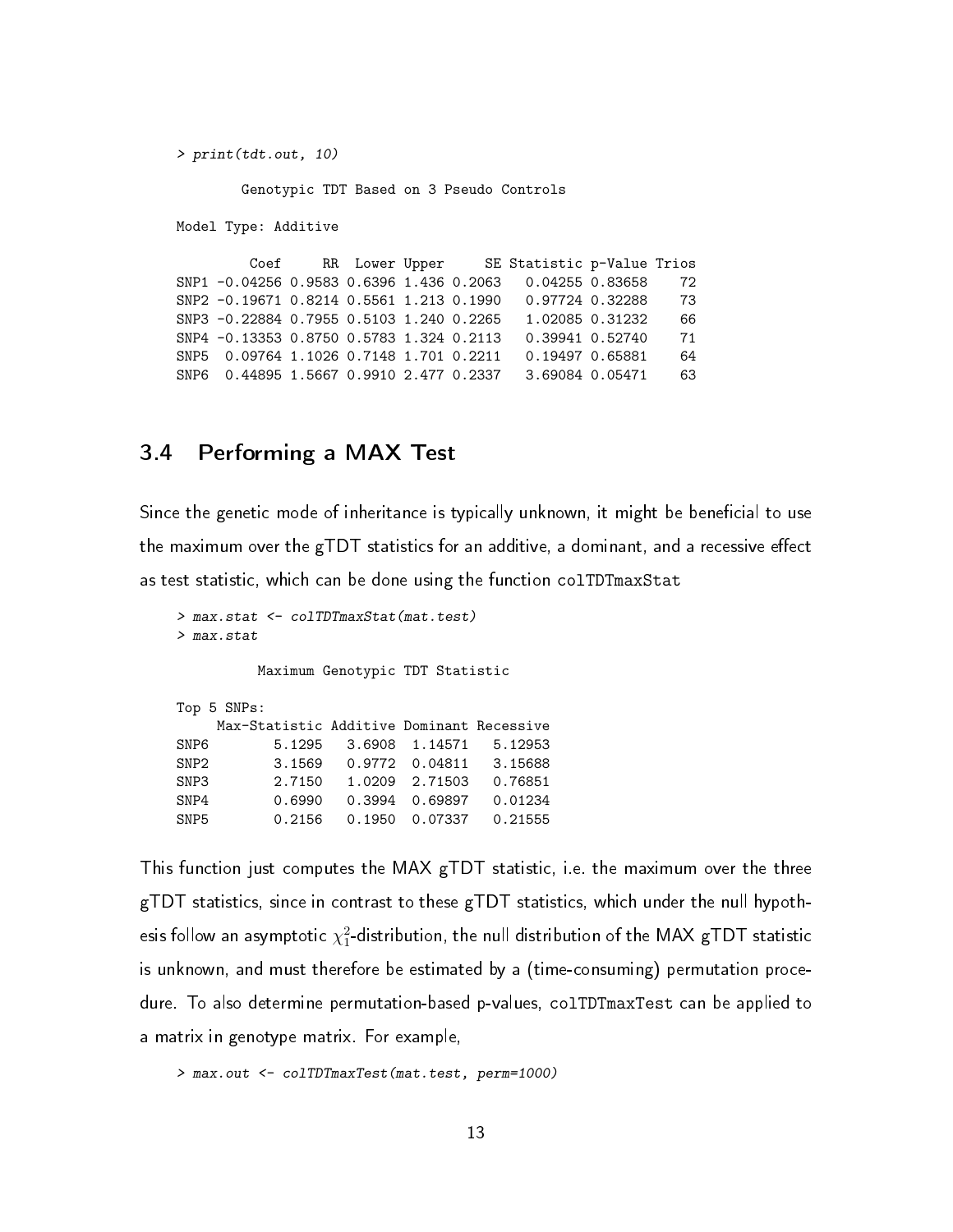computes p-values for the six SNPs in mat.test based on 1000 permutations of the case-pseudo-control status.

> max.out

Maximum Genotypic TDT

|      | Top 5 SNPs: |                        |                                                   |  |
|------|-------------|------------------------|---------------------------------------------------|--|
|      |             |                        | Max-Statistic Additive Dominant Recessive p-Value |  |
| SNP6 |             |                        | 5.1295 3.69084 1.14571 5.12953 0.052              |  |
| SNP2 |             |                        | 3.1569   0.97724   0.04811   3.15688   0.175      |  |
| SNP3 |             | 2.7150 1.02085 2.71503 |                                                   |  |
| SNP4 |             |                        | 0.6990 0.39941 0.69897 0.01234 0.660              |  |
| SNP1 |             |                        | 0.1713 0.04255 0.17128 0.03278 0.886              |  |
|      |             |                        |                                                   |  |

#### <span id="page-13-0"></span>3.5 Testing all Pairs of SNPs in a Matrix in Genotype Format

All two-way interactions comprised a matrix in genotype format can be tested using the function colGxG. Since both the gTDT for two-way interactions and the likelihood ratio test of [Cordell](#page-50-2) et al. [\(2004\)](#page-50-2) assume that the two considered loci are unlinked, the testing might fail, i.e. the fitting of the conditional logistic regression might not work properly, if the two SNPs are in (strong) LD. There are several other reasons why this might happen. One of these reasons is that either the minor allele frequencies of both SNPs are very small or that the number of trios influencing the parameter estimation becomes very small when considering the two SNPs in combination.

Therefore, colGxG provides an argument called genes that allows specifying which SNP belongs to which LD-block, gene, or genetic region. If genes is not specified, the interactions between all  $m(m-1)/2$  pairs of the  $m$  SNPs in a matrix are tested. If specified, only the interactions between SNPs showing different values of genes are tested.

If we thus assume that the first two SNPs in mat. test belong to gene G1 and the other four SNPs to G2

```
> genes <- paste("G", rep(1:2, c(2,4)), sep="")> genes
[1] "G1" "G1" "G2" "G2" "G2" "G2"
```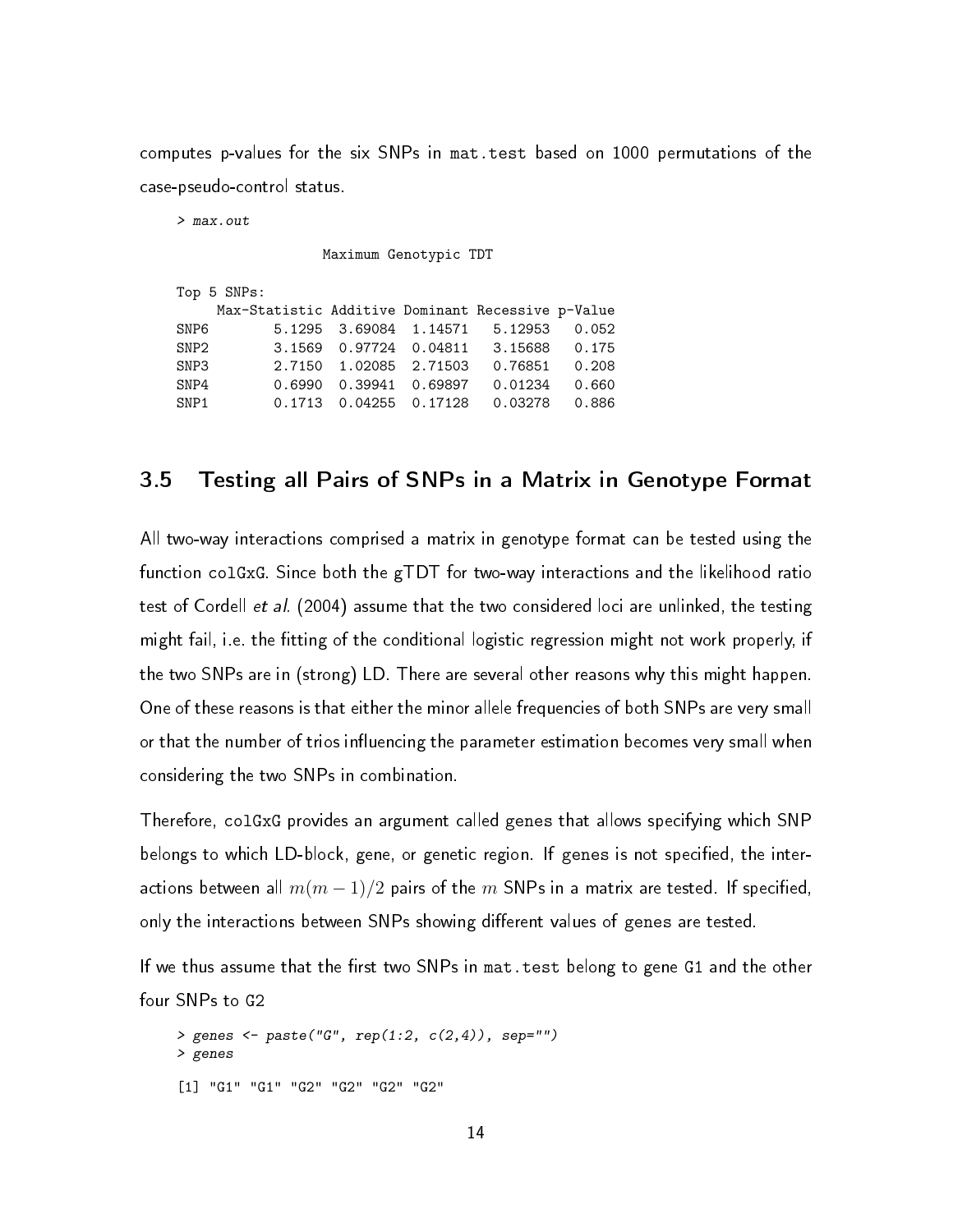then only the four interactions between SNP1 and each SNP from gene G2, as well as the four interactions between SNP2 and each SNP from gene G2 are tested, when calling

```
> tdt2.out <- colGxG(mat.test, genes=genes)
> tdt2.out
     Genotypic TDT for Epistatic Interactions (Using 15 Pseudo Controls)
Top 5 SNP Interactions (Likelihood Ratio Test):
         LL (with IAs) LL (w/o IAs) Statistic P-Value Genes
SNP1 : SNP5 -269.5 -277.0 15.069 0.004561 G1 : G2
SNP2 : SNP4 -270.3 -275.0 9.528 0.049167 G1 : G2
SNP1 : SNP3 -273.0 -275.2 4.440 0.349724 G1 : G2
SNP2 : SNP5 -273.3 -275.3 3.871 0.423763 G1 : G2
SNP2 : SNP6 -271.2 -272.6 2.805 0.591008 G1 : G2
```
Again, by default the top five SNP interactions are shown. The statistics for all eight interactions can be displayed by calling

> print(tdt2.out, 8)

Genotypic TDT for Epistatic Interactions (Using 15 Pseudo Controls)

```
Likelihood Ratio Test:
```

|  |                             | LL (with IAs) LL (w/o IAs) Statistic P-Value |          |  |          |  |                          |  | Genes |
|--|-----------------------------|----------------------------------------------|----------|--|----------|--|--------------------------|--|-------|
|  | ${\tt SNP1}$ : ${\tt SNP3}$ |                                              | $-273.0$ |  | $-275.2$ |  | 4.440 0.349724 G1 : G2   |  |       |
|  | SNP1 : SNP4                 |                                              | $-275.9$ |  | $-276.8$ |  | $1.653$ 0.799239 G1 : G2 |  |       |
|  | SNP1 : SNP5                 |                                              | $-269.5$ |  | $-277.0$ |  | 15.069 0.004561 G1 : G2  |  |       |
|  | SNP1 : SNP6                 |                                              | $-273.3$ |  | $-274.3$ |  | $2.050$ 0.726494 G1 : G2 |  |       |
|  | SNP2 : SNP3                 |                                              | $-273.0$ |  | $-273.4$ |  | $0.778$ 0.941371 G1 : G2 |  |       |
|  | SNP2 : SNP4                 |                                              | $-270.3$ |  | $-275.0$ |  | $9.528$ 0.049167 G1 : G2 |  |       |
|  | SNP2 : SNP5                 |                                              | $-273.3$ |  | $-275.3$ |  | 3.871 0.423763 G1 : G2   |  |       |
|  | SNP2 : SNP6                 |                                              | $-271.2$ |  | $-272.6$ |  | $2.805$ 0.591008 G1 : G2 |  |       |

# <span id="page-14-0"></span>3.6 Testing Gene-Environment Interactions with a Genotypic TDT

In genetic association studies, it is often also of interest to test gene-environment interactions, where most of the usually considered environmental variables are binary. The R package trio therefore also provides a function called colGxE to test the interactions between each of the SNPs comprised by a matrix in genotype format and a binary environmental variable with values zero and one. If we, for example, assume that the children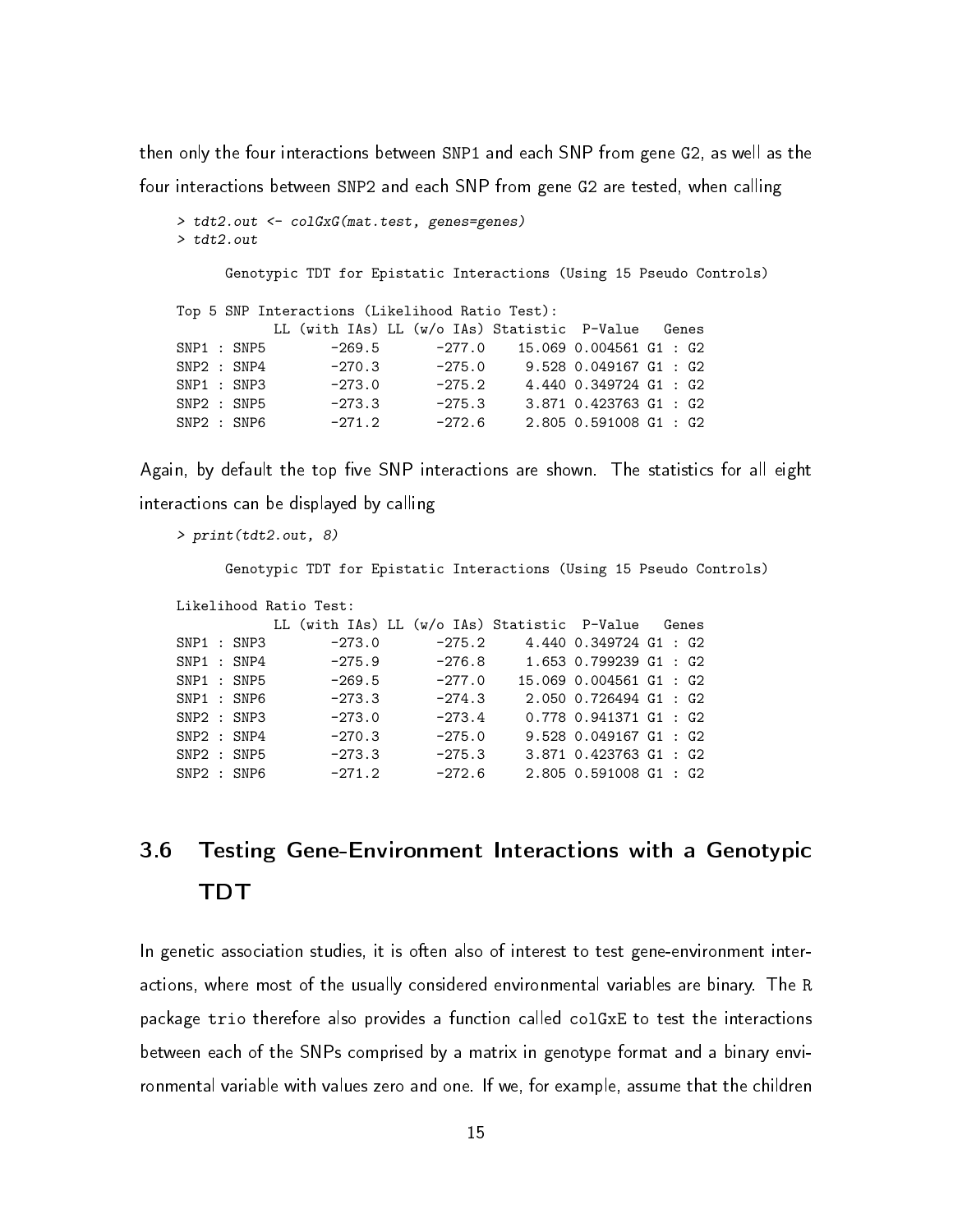in the first 50 trios comprised by (the first 150 rows of) mat.test are girls, and the remaining 50 are boys,

> sex <- rep(0:1, e=50)

then we can test the interactions between the six SNPs in mat.test and the environmental variable "sex" by

```
> gxe.out <- colGxE(mat.test, sex)
> gxe.out
```
Genotypic TDT for GxE Interactions with Binary E

Model Type: Additive

Top 5 GxE Interactions:

|                                         |  |  | Coef RR Lower Upper SE Statistic p-value Trios0 Trios1 |                       |      |      |
|-----------------------------------------|--|--|--------------------------------------------------------|-----------------------|------|------|
| SNP2 0.5849 1.7949 0.8134 3.961 0.4038  |  |  |                                                        | 2.0982 0.1475 37      |      | -36. |
| SNP1 -0.4257 0.6533 0.2896 1.474 0.4151 |  |  |                                                        | 1.0518 0.3051         | -32. | 40   |
| SNP6 -0.3878 0.6786 0.2697 1.708 0.4708 |  |  |                                                        | $0.6783$ $0.4102$     | .34  | 29   |
| SNP4 0.2624 1.3000 0.5668 2.982 0.4235  |  |  |                                                        | 0.3838 0.5356         | .36  | 35   |
| SNP5 0.2007 1.2222 0.5129 2.912 0.4430  |  |  |                                                        | $0.2052 \quad 0.6506$ | 33.  | 31   |

```
Effects of the SNPs in the Corresponding GxE Models:
       Coef RR Lower Upper SE Statistic p-value
SNP2 -0.5108 0.6000 0.3345 1.076 0.2981 2.9356 0.08665
SNP1  0.1744  1.1905  0.6664  2.127  0.2960  0.3469  0.55585
SNP6 0.6242 1.8667 0.9970 3.495 0.3200 3.8051 0.05110
SNP4 -0.2624 0.7692 0.4294 1.378 0.2974 0.7781 0.37771
SNP5  0.0000  1.0000  0.5462  1.831  0.3086  0.0000  1.00000
```
RRs for Exposed Cases: RR Lower Upper SNP2 1.0769 0.6315 1.837 SNP1 0.7778 0.4397 1.376 SNP6 1.2667 0.6437 2.493 SNP4 1.0000 0.5538 1.806 SNP5 1.2222 0.6556 2.279

2 df Likelihood Ratio Test, 2 df Wald Test, 1 df Likelihood Ratio Test: 2df Stat 2df p-Value Wald Stat Wald p-value 1df Stat 1df p-Value SNP2 3.1061 0.2116 3.0096 0.2221 2.1242 0.1450 SNP1 1.1002 0.5769 1.0930 0.5790 1.0577 0.3037 SNP6 4.4641 0.1073 4.2735 0.1180 0.6797 0.4097 SNP4 0.7848 0.6754 0.7781 0.6777 0.3845 0.5352 SNP5 0.4007 0.8185 0.3987 0.8193 0.2055 0.6503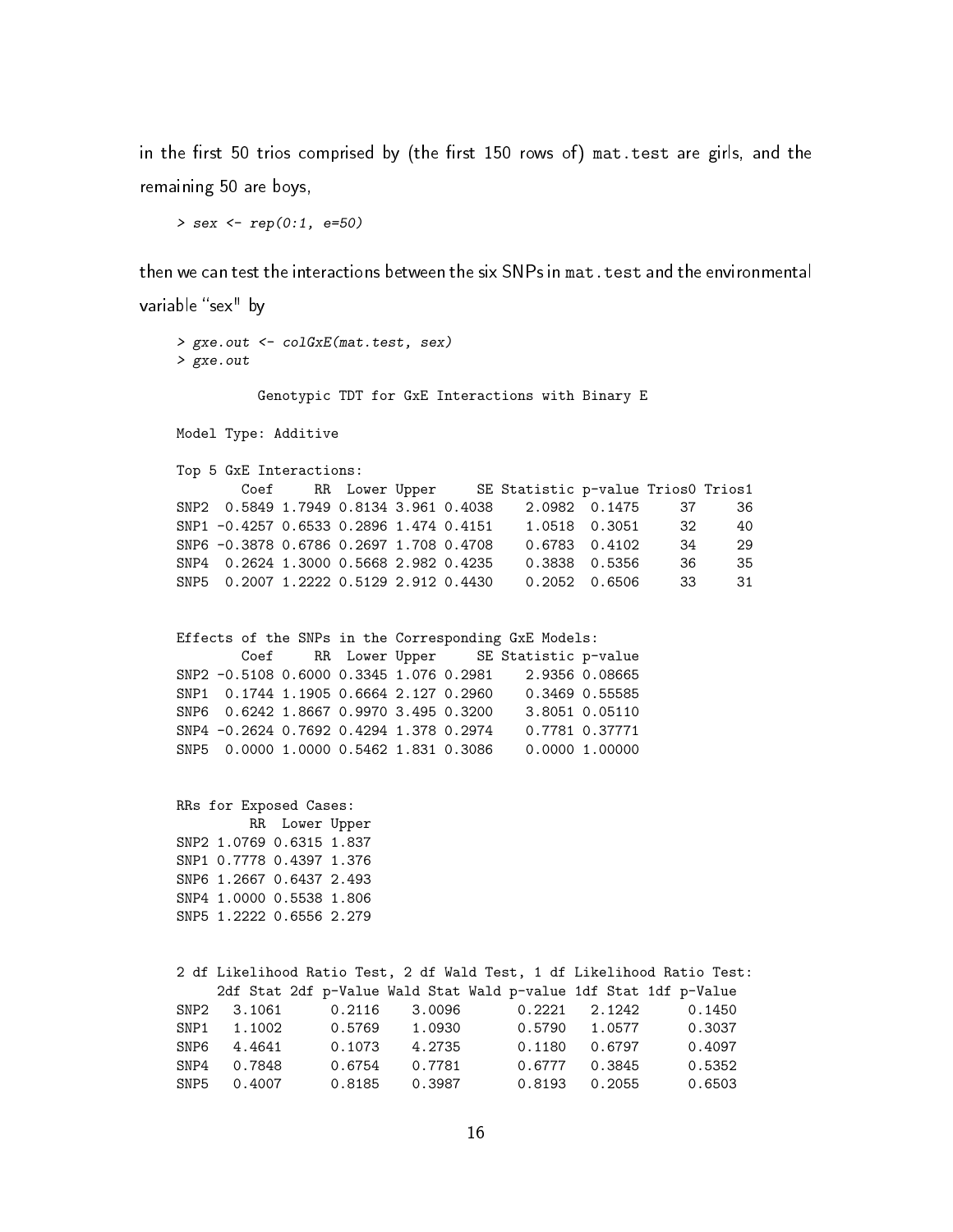In this situation, a conditional logistic regression model  $\beta_{\mathsf{G}}G + \beta_{\mathsf{GxE}}(G \times E)$  is fitted for each SNP, where  $G$  is a variable coding for an additive effect of the SNP, and  $G\times E$  is the corresponding gene-environment interaction. Analogously to the other gTDT functions, a dominant or a recessive effect can also be considered by changing the argument model of colGxE.

For both  $\beta_G$  and  $\beta_{GxE}$ , the same as statistics as, for example, in colTDT, are computed. Additionally, the relative risks and their confidence intervals for the exposed trios are determined (note that the relative risks for the unexposed trios are given by  $\exp{(\beta_{\text{G}})})$ , and a 2 degree of freedom Wald test for testing both  $\beta_{\mathsf{G}}$  and  $\beta_{\mathsf{GxE}}$  simultaneously as well as two likelihood ratio tests are performed, where the 2 df likelihood ratio test compares the likelihood of the full model (containing both  $\beta$ G and  $\beta_{\text{GxE}}$ ) with the likelihood of a null model containing no variable, and the 1 df likelihood ratio test compares the likelihoods of the full model and a model only consisting of the SNP. The computation of all these statistics can be avoided by setting addGandE = FALSE (for the relative risk of the exposed cases), add2df = FALSE (for the 2 df Wald test) and whichLRT = "none" for the two likelihood ratio tests.

If these statistics should be determined, but only the results for the genotypic TDT for testing the gene-environment interaction should be printed, then this can be done by calling

> print(gxe.out, onlyGxE=TRUE)

Genotypic TDT for GxE Interactions with Binary E

```
Model Type: Additive
```
Top 5 GxE Interactions: Coef RR Lower Upper SE Statistic p-value Trios0 Trios1 SNP2 0.5849 1.7949 0.8134 3.961 0.4038 2.0982 0.1475 37 36 SNP1 -0.4257 0.6533 0.2896 1.474 0.4151 1.0518 0.3051 32 40 SNP6 -0.3878 0.6786 0.2697 1.708 0.4708 0.6783 0.4102 34 29 SNP4 0.2624 1.3000 0.5668 2.982 0.4235 0.3838 0.5356 36 35 SNP5 0.2007 1.2222 0.5129 2.912 0.4430 0.2052 0.6506 33 31

A convenient way to generate a data frame containing all the statistics determined by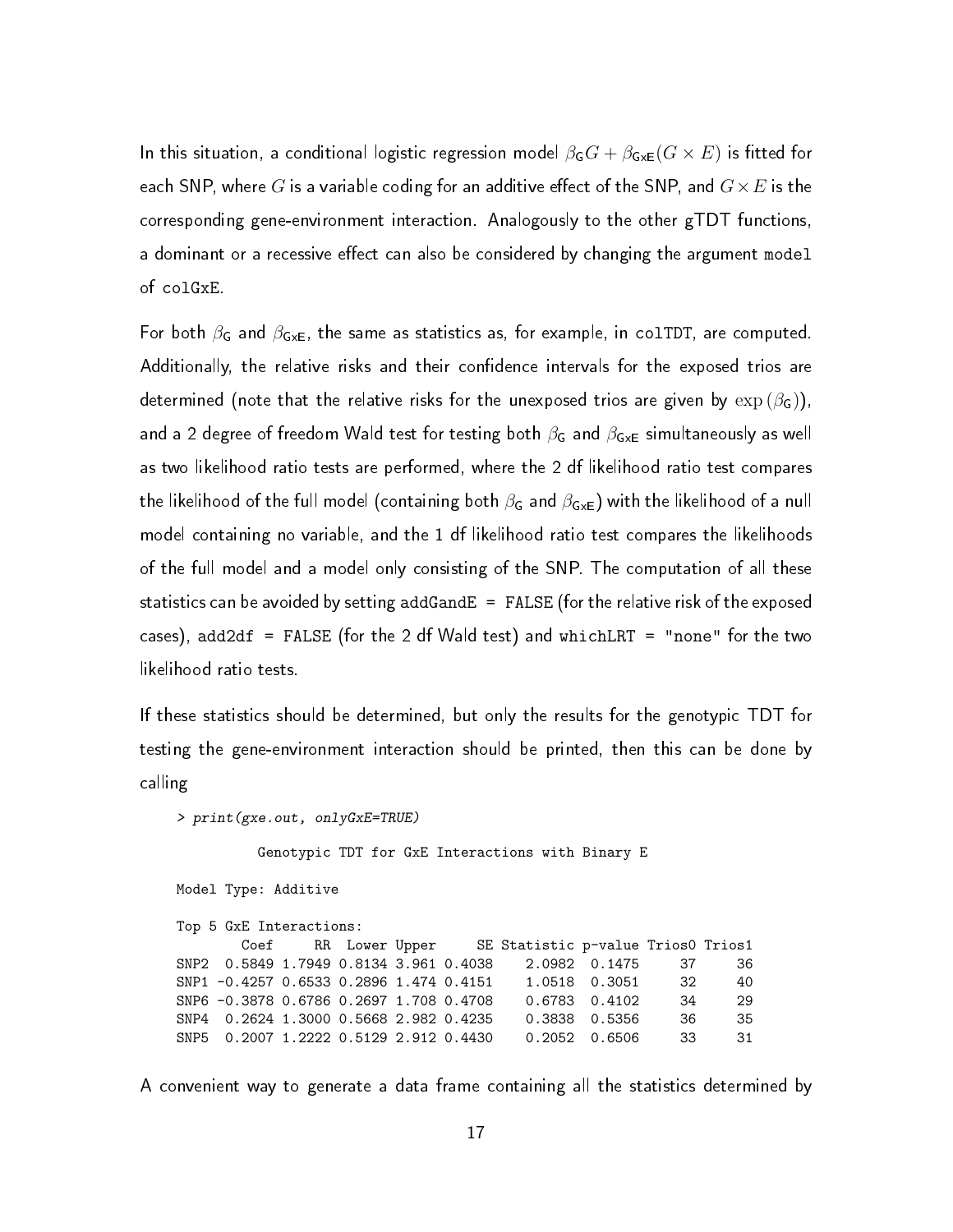colGxE is to use the function getGxEstats. This function can be employed to obtain these results for all considered SNPs, and it can also be used to get these statistics only for the top SNPs. If, for example, the results of the three SNPs showing the smallest p-values for the 2 df likelihood ratio test are of interest, then the data frame containing these SNPs can be generated by

```
> dat.top3 <- getGxEstats(gxe.out, top=3, sortBy="lrt2df")
> dat.top3
```
Coef GxE RR GxE Lower GxE Upper GxE SE GxE Stat GxE pval GxE SNP6 -0.3877655 0.6785714 0.2696658 1.707518 0.4708282 0.6782869 0.4101772 SNP2 0.5849336 1.7948718 0.8134061 3.960586 0.4038127 2.0982302 0.1474697 SNP1 -0.4256678 0.6533333 0.2896241 1.473787 0.4150604 1.0517658 0.3051008 Trios0 Trios1 Coef G RR G Lower G Upper G SE G Stat G SNP6 34 29 0.6241543 1.866667 0.9970286 3.494829 0.3199702 3.8050887 SNP2 37 36 -0.5108256 0.600000 0.3344814 1.076293 0.2981424 2.9356067 SNP1 32 40 0.1743534 1.190476 0.6664394 2.126575 0.2960051 0.3469463 pval G RR G&E Lower G&E Upper G&E Stat LRT 2df pval LRT 2df SNP6 0.05109707 1.2666667 0.6436665 2.492664 4.464086 0.1073090 SNP2 0.08664610 1.0769231 0.6314775 1.836587 3.106149 0.2115964 SNP1 0.55584687 0.7777778 0.4397363 1.375684 1.100231 0.5768831 Stat Wald 2df pval Wald 2df Stat LRT 1df pval LRT 1df SNP6 4.273492 0.1180383 0.6797377 0.4096771 SNP2 3.009647 0.2220565 2.1241807 0.1449903 SNP1 1.093011 0.5789694 1.0576748 0.3037461

### <span id="page-17-0"></span>4 Allelic TDT

Besides functions for performing genotypic TDTs, trio also provides functions for applying an allelic TDT and score tests related to the genotypic TDTs to matrices in genotype format. For example, the case-parent trio data in mat.test can be analyzed with an allelic TDT by

```
> a.out <- allelicTDT(mat.test)
> a.out
      Allelic TDT
Top 5 SNPs:
  Statistic p-value
6 3.7532 0.05271
```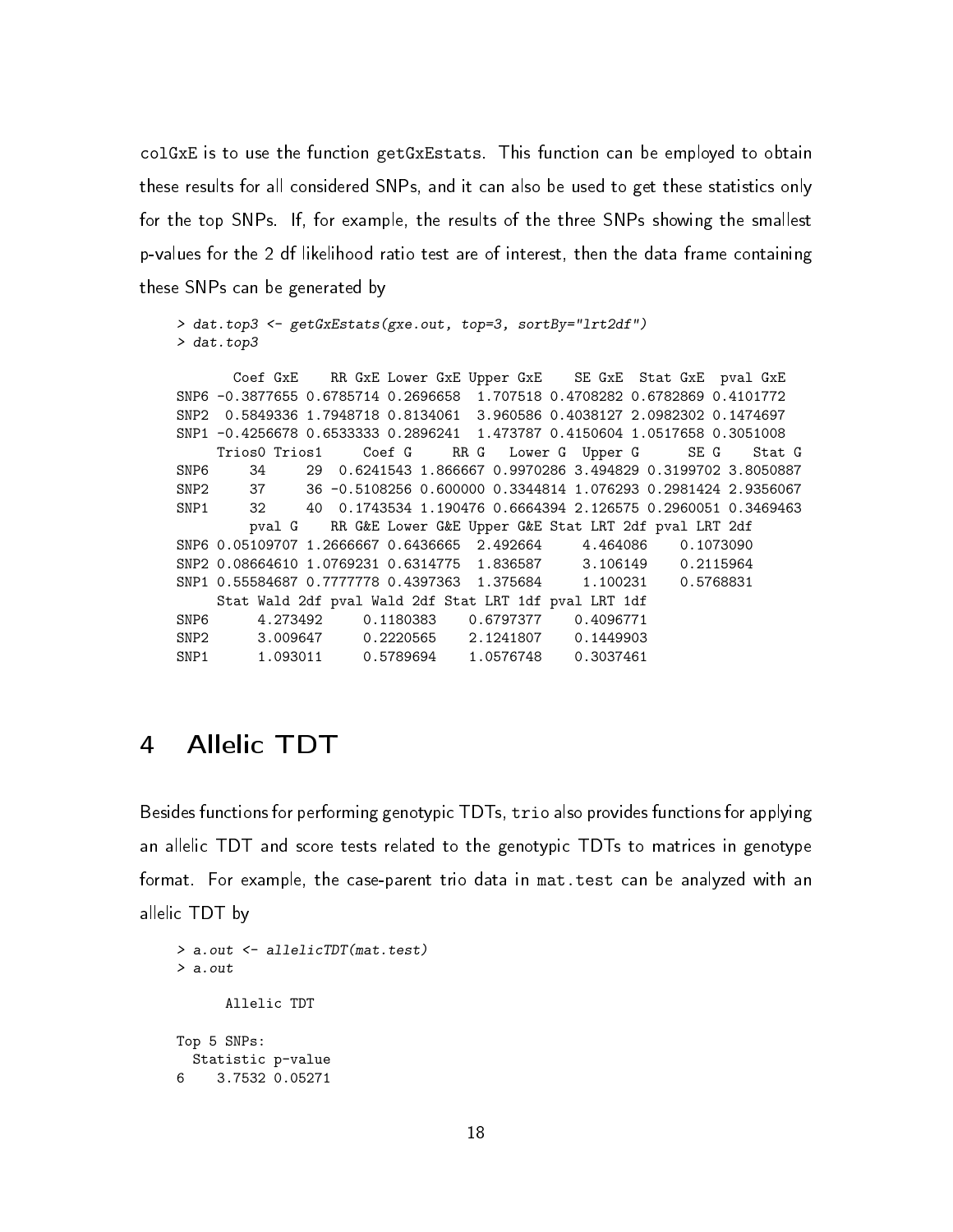| 3  | 1.0253 0.31126 |
|----|----------------|
| 2  | 0.9804 0.32210 |
| 4  | 0.4000 0.52709 |
| Б. | 0.1951 0.65869 |

By default, McNemar's test statistic

$$
a = \frac{(b-c)^2}{b+c}
$$

is used as test statistic in allelicTDT, where  $b$  and  $c$  are the off-diagonal elements of the 2x2-table summarizing the transmitted and untransmitted alleles from heterozygous parents, i.e. b is the number of heterozygous parents that transmitted the minor allele to their respective children, and  $c$  the number of heterozygous parents that transmitted the major allele. Alternatively, a version of McNemar's test statistic corrected for continuity, namely

$$
a_{\mathsf{Cor}} = \frac{(|b-c|-1)^2}{b+c}
$$

can be used by calling

> a.out2 <- allelicTDT(mat.test, correct=TRUE) > a.out2

Allelic TDT

Top 5 SNPs: Statistic p-value 6 3.3247 0.06825 3 0.8101 0.36808 2 0.7941 0.37286 4 0.2778 0.59816 5 0.1098 0.74042

### <span id="page-18-0"></span>5 Score Tests

If a score test instead of a Wald test, i.e. a genotypic TDT, should be considered in the analysis of genotype data, then scoreTDT, scoreMaxStat, scoreGxG, and scoreGxE can be used instead of and in the same way as colTDT, colTDTmaxStat, colGxG, and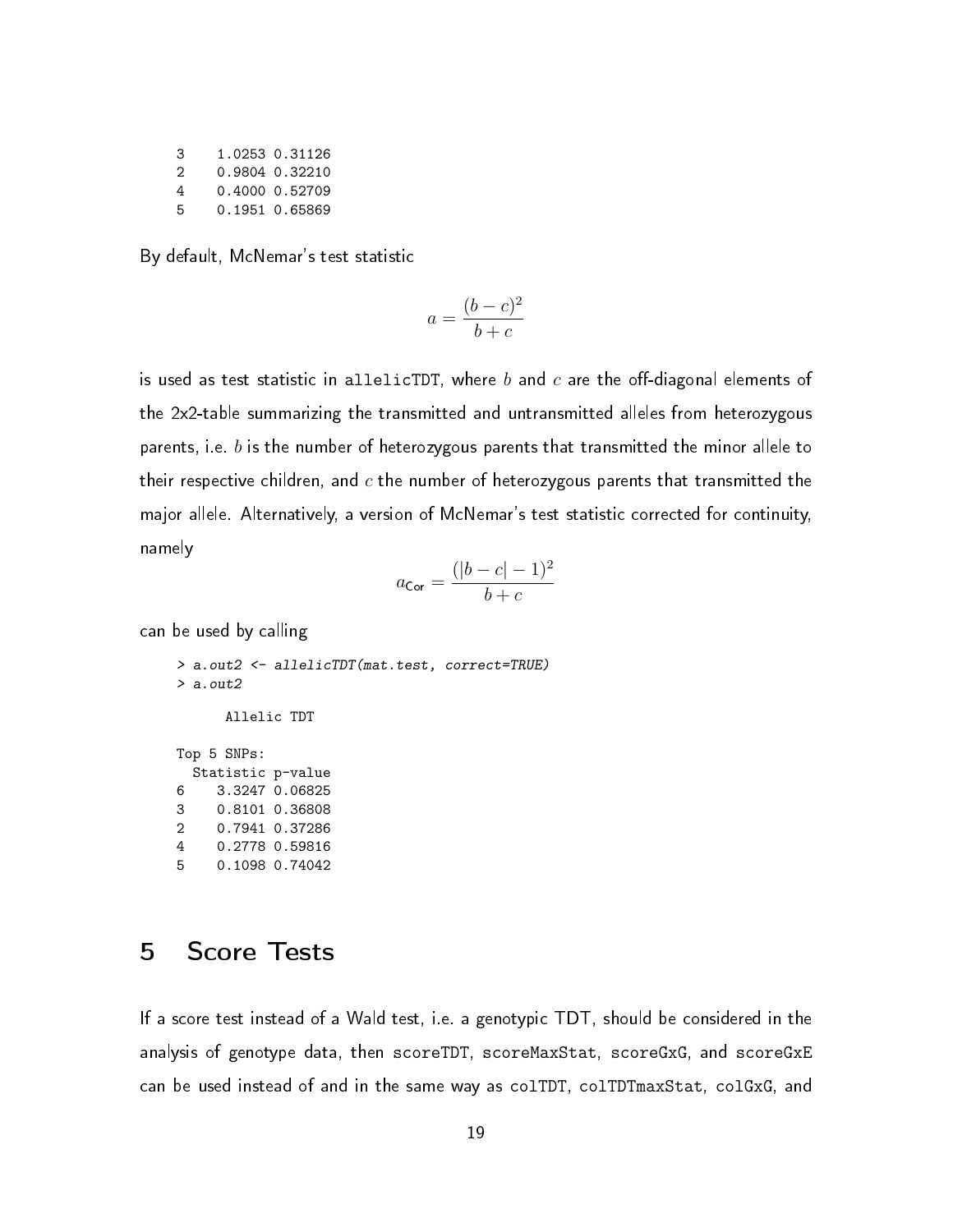colGxE, respectively. For example, the SNPs in mat.test can be tested individually under the assumption of an additive mode of inheritance by

```
> s.out <- scoreTDT(mat.test)
> s.out
  Score Test for Individual SNPs
Model Type: Additive
Top 5 SNPs:
    Score Statistic p-value
SNP6 8.5 3.7532 0.05271
SNP3 -4.5 1.0253 0.31126
SNP2 -5.0 0.9804 0.32210
SNP4 -3.0 0.4000 0.52709
SNP5 2.0 0.1951 0.65869
```
Score tests, however, only provide scores and p-values, but do not the allow the computation of odds ratios, relative risks, and confidence intervals. Usually, score tests have the advantage that their test statistic is much faster too compute than the statistic of a Wald test. However, when considering SNPs or interactions between SNPs and binary environmental factors, both the score tests and the genotypic TDTs have about the same computation time, as in these situations, there also exist analytic solutions for the genotypic TDT statistics (see [Schwender](#page-51-2) et al., [2011b\)](#page-51-2).

### <span id="page-19-0"></span>6 Generating Data for Trio Logic Regression Input

If interactions of a higher order than two are of interest, trio logic regression can be used to detect disease-associated SNP interactions of any order.

To generate data that can be used as input in trio logic regression, the sequential application of two functions is required. The function trio.check evaluates whether or not Mendelian errors are present in the data (stored either in linkage or in genotype format, see Section [6.1\)](#page-20-0). If no Mendelian inconsistencies are detected, this function creates an object that is passed to the function trio.prepare. The latter function then generates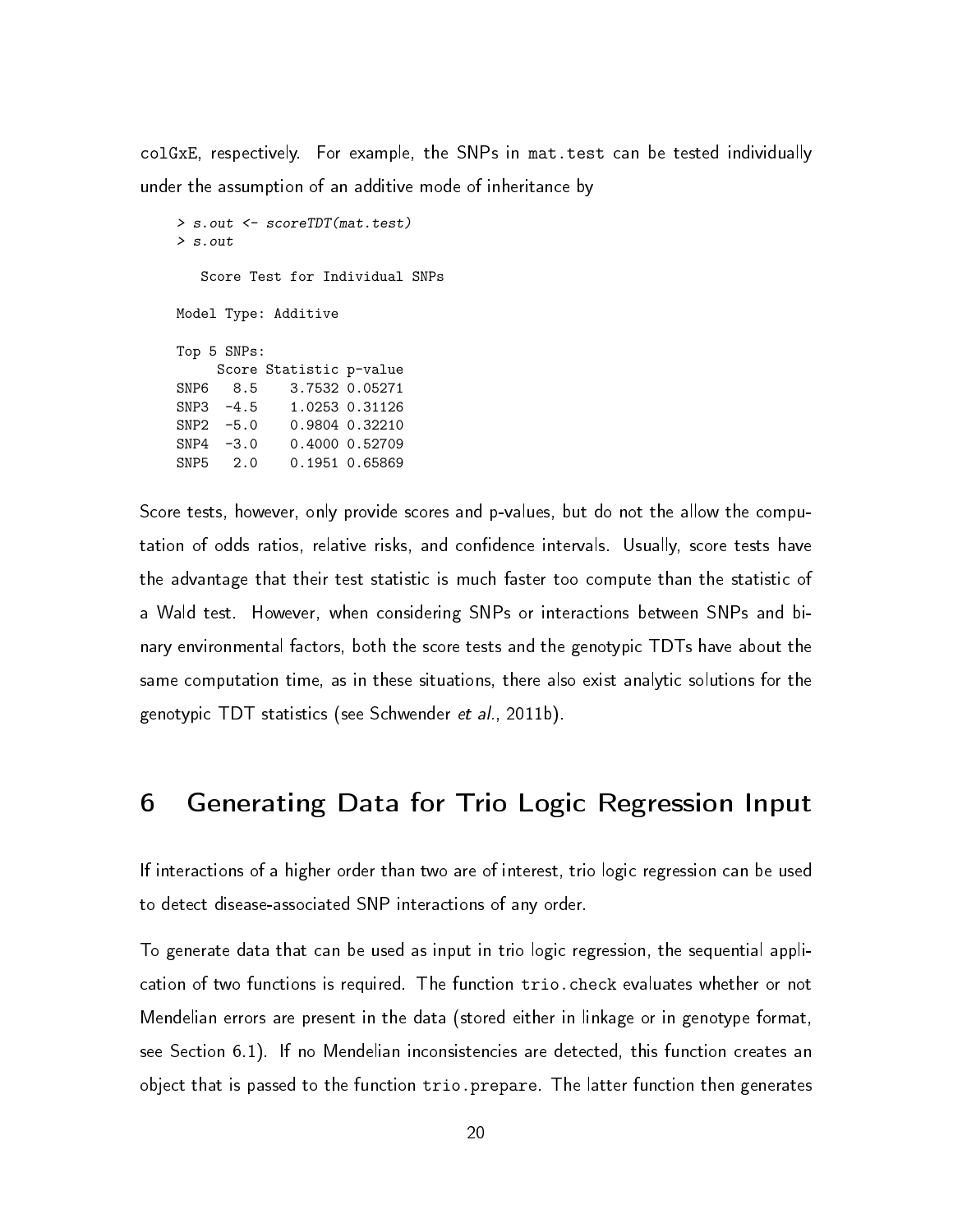a matrix of the genotype information for the affected probands and the inferred pseudocontrols, taking the observed LD structure into account. Missing data are imputed in the process. The user, however, has to supply the information for the lengths of the LD blocks. A function called findLDblocks for identifying LD blocks, and thus, for specifying the length of the blocks is therefore also contained in this package (see Section [9\)](#page-41-0). Given the lengths of the LD blocks, the haplotype frequencies can be estimated, using the function haplo.em in the haplo.stat package.

#### <span id="page-20-0"></span>6.1 Supported File Formats and Elementary Data Processing

In this section, we show how to generate data suitable for input to trio logic regression from complete pedigree data without Mendelian errors. The function trio.check requires that the trio data are already available as a data frame or matrix, either in linkage/ped format (the default), or in genotype format (for reading a ped file into R, see Section [3\)](#page-8-0).

The first function used is always trio.check. Unless otherwise specified, this function assumes that the data are in linkage format. If no Mendelian inconsistencies in the data provided are identified, trio.check creates an object that can be processed in the subsequent analysis with this package. The genotype information for each SNP will be converted into a single variable, denoting the number of variant alleles.

If we thus would like to check whether the data frame trio.ped1 contains Mendelian errors, we call

```
> trio.tmp <- trio.check(dat=trio.ped1)
> str(trio.tmp, max=1)
List of 2
$ trio :'data.frame': 300 obs. of 12 variables:
$ errors: NULL
> trio.tmp$trio[1:6,]
 famid pid snp1 snp2 snp3 snp4 snp5 snp6 snp7 snp8 snp9 snp10
1 10001 10001_1 0 0 1 1 1 1 0 0 0 0
2 10001 10001_2 0 2 0 0 2 0 0 0 0 0
```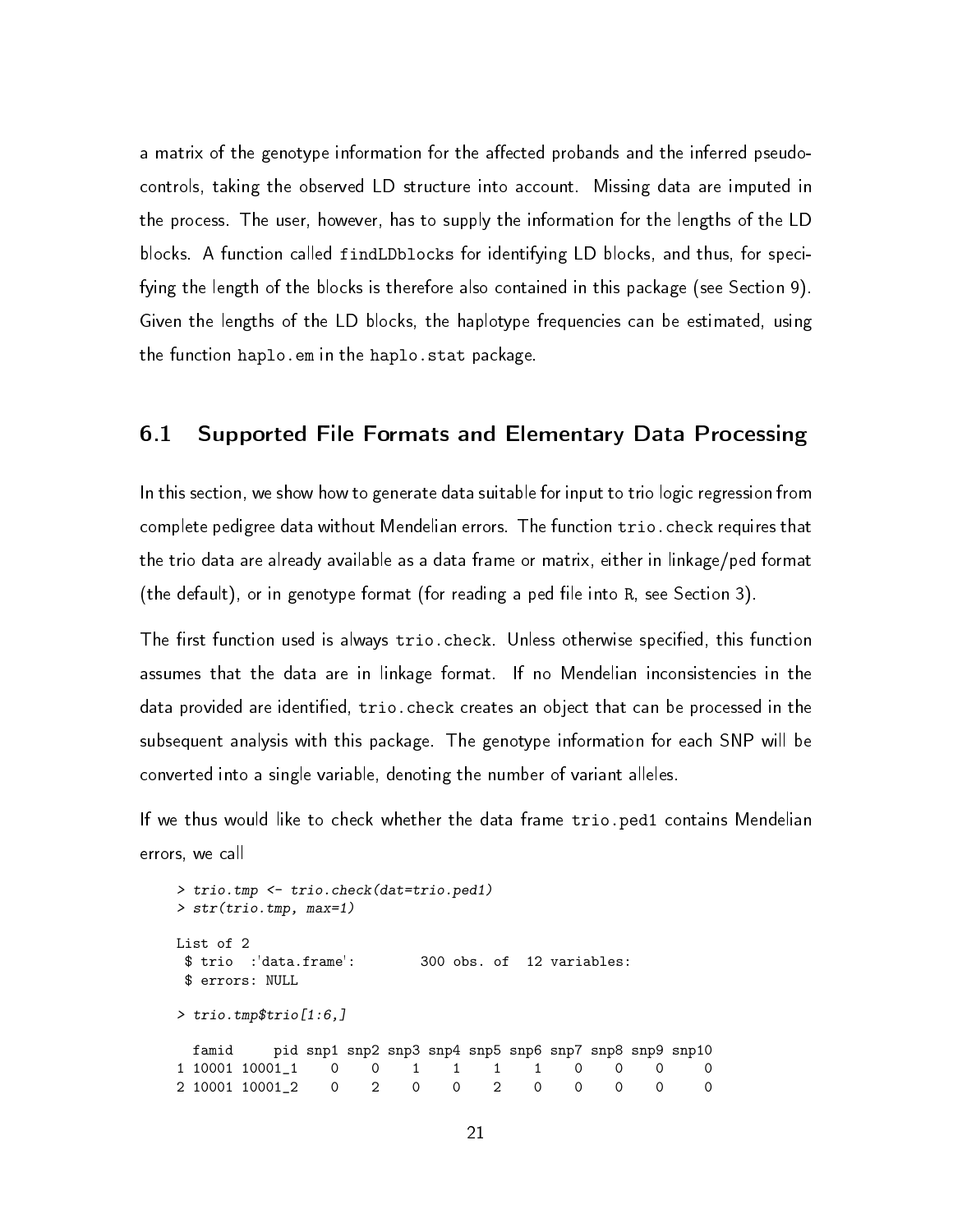|  | 4 10002 10002_1   0   0   2   2   0   2   0   0   0   1 |  |  |  |  |  |
|--|---------------------------------------------------------|--|--|--|--|--|
|  |                                                         |  |  |  |  |  |
|  | 6 10002 10002 3 0 1 1 1 1 1 1 0 0 0 0                   |  |  |  |  |  |

Taking the LD structure of the SNPs into account is imperative when creating the genotypes for the pseudo-controls. This requires information on the LD blocks. However, there are many ways to delineate this block structure, and in the absence of a consensus what the best approach is, researchers have different preferences, and thus, results can be different. In the function findLDblocks, a modified version of the method of [Gabriel](#page-50-4) et [al.](#page-50-4) [\(2002\)](#page-50-4) has been implemented, which can be used to specify the block structure by

#### > table(foundBlocks\$blocks}

if foundBlocks is the output of findLDblocks (for details, see Section [9\)](#page-41-0).

The function trio.prepare, which operates on an output object of trio.check, accepts the block length information as an argument (in the following, we assume that the block structure is given by  $c(1, 4, 2, 3)$ , i.e. the first block consists only of the first SNP, the second block of the next four SNPs, the third of the following two SNPs, and the last block of the remaining three SNPs). If this argument is not specified, a uniform block length of 1 (i.e. no LD structure) is assumed. If the haplotype frequencies are not specified, they are estimated from the parents' genotypes (more information on this in the following sections). The function trio.prepare then returns a list that contains the genotype information in binary format, suitable as input for trio logic regression: bin is a matrix with the conditional logistic regression response in the first columns, and each SNP as two binary variables using dominant and recessive coding. The list element miss contains information about missing values in the original data, and freq contains information on the estimated haplotype frequencies. To make the matrix generated by trio.prepare reproducible, the function set.seed is used to set the random number generator in a reproducible state.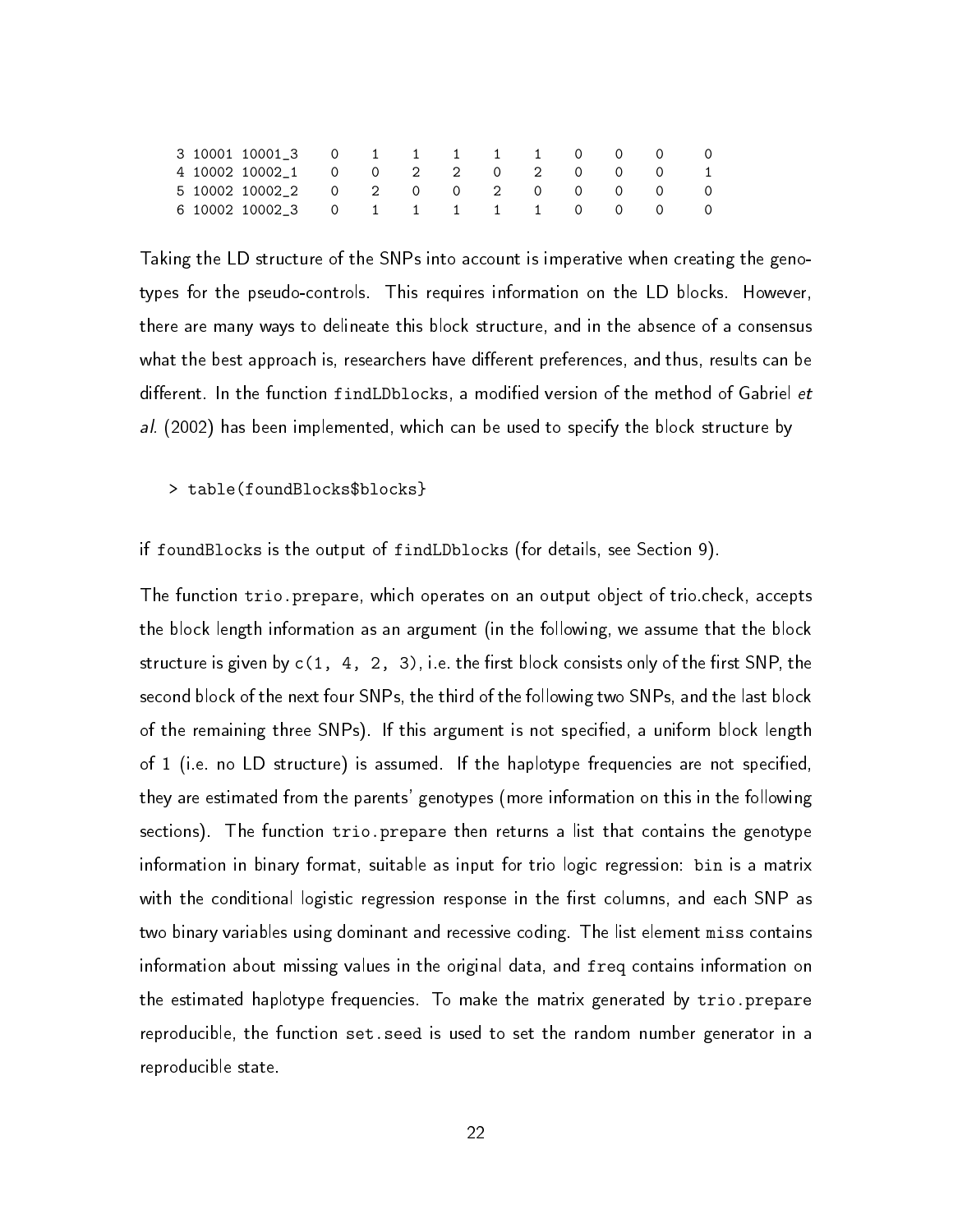```
> set.seed(123456)
> trio.bin <- trio.prepare(trio.dat=trio.tmp, blocks=c(1,4,2,3))
> str(trio.bin, max=1)
List of 3
$ bin : num [1:400, 1:21] 3 0 0 0 3 0 0 0 3 0 ...
 ..- attr(*, "dimnames")=List of 2
$ miss: NULL
$ freq:'data.frame': 19 obs. of 3 variables:
- attr(*, "class")= chr "trioPrepare"
> trio.bin$bin[1:8,]
  y snp1.D snp1.R snp2.D snp2.R snp3.D snp3.R snp4.D snp4.R snp5.D snp5.R
[1,] 3 0 0 1 0 1 0 1 0 1 0
[2,] 0 0 0 1 0 0 0 0 0 1 1
[3,] 0 0 0 1 0 0 0 0 0 1 1
[4,] 0 0 0 1 0 1 0 1 0 1 0
[5,] 3 0 0 1 0 1 0 1 0 1 0
[6,] 0 0 0 1 0 1 0 1 0 1 0
[7,] 0 0 0 1 0 1 0 1 0 1 0
[8,] 0 0 0 1 0 1 0 1 0 1 0
  snp6.D snp6.R snp7.D snp7.R snp8.D snp8.R snp9.D snp9.R snp10.D snp10.R
[1,] 1 0 0 0 0 0 0 0 0 0
[2,] 0 0 0 0 0 0 0 0 0 0
[3,] 1 0 0 0 0 0 0 0 0 0
[4,] 0 0 0 0 0 0 0 0 0 0
[5,] 1 0 0 0 0 0 0 0 0 0
[6,] 1 0 0 0 0 0 0 0 1 0
[7,] 1 0 0 0 0 0 0 0 0 0
[8,] 1 0 0 0 0 0 0 0 1 0
```
As mentioned above, the trio package also accommodates trio genotype data. The object trio.gen1, available in the R package, is an example of such a data set. Equivalent to trio.ped1 used above, it contains information for 10 SNPs in 100 trios. When used in trio.check, the argument is.linkage needs to be set to FALSE. The output from this function is then identical to the one shown derived from the linkage file, and can be passed to the function trio.prepare.

> str(trio.gen1)

```
'data.frame': 300 obs. of 12 variables:
$ famid: int 10001 10001 10001 10002 10002 10002 10003 10003 10003 10004 ...
$ pid : int 1 2 3 1 2 3 1 2 3 1 ...
$ snp1 : int 0 0 0 0 0 0 0 0 0 1 ...
$ snp2 : int 0 2 1 0 2 1 0 0 0 0 ...
$ snp3 : int 1 0 1 2 0 1 0 1 0 1 ...
```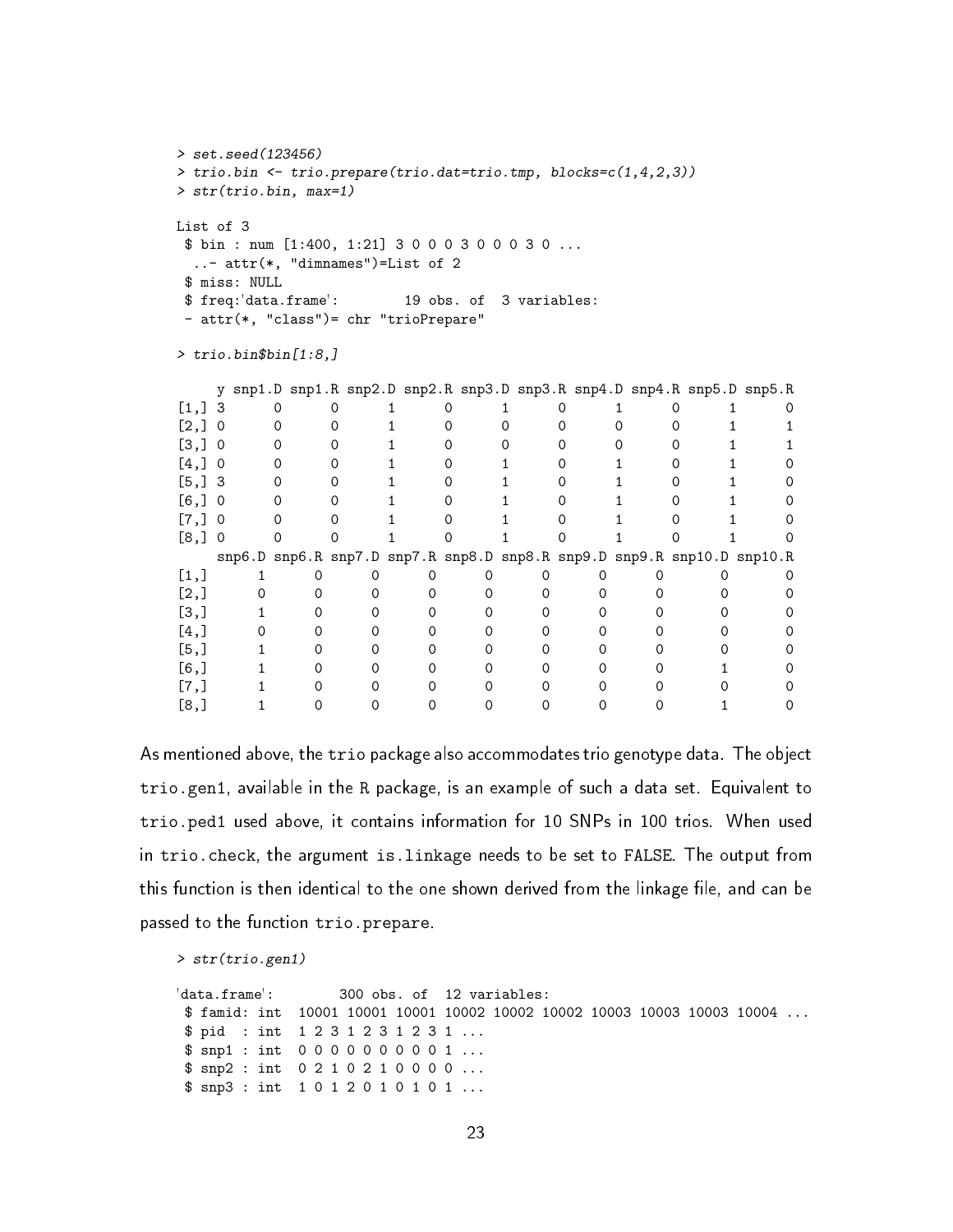\$ snp4 : int 1 0 1 2 0 1 0 1 0 1 ... \$ snp5 : int 1 2 1 0 2 1 1 0 0 0 ... \$ snp6 : int 1 0 1 2 0 1 0 1 0 1 ... \$ snp7 : int 0 0 0 0 0 0 0 0 0 0 ... \$ snp8 : int 0 0 0 0 0 0 0 0 0 0 ... \$ snp9 : int 0 0 0 0 0 0 0 0 0 0 ... \$ snp10: int 0 0 0 1 0 0 0 0 0 1 ...

#### > trio.gen1[1:10,1:12]

|    | famid pid snp1 snp2 snp3 snp4 snp5 snp6 snp7 snp8 snp9 snp10 |   |          |          |   |   |   |   |   |          |   |  |
|----|--------------------------------------------------------------|---|----------|----------|---|---|---|---|---|----------|---|--|
| 1  | 10001                                                        |   | Ω        |          |   |   |   |   | ი |          |   |  |
| 2  | 10001                                                        | 2 | Ω        | 2        | Ω | Ω | 2 | 0 | Ω | ∩        | Ω |  |
| 3  | 10001                                                        | 3 | 0        |          |   |   |   |   | Ω | Ω        |   |  |
| 4  | 10002                                                        |   | Ω        | $\Omega$ | 2 | 2 | Ω | 2 | Ω | ∩        | Ω |  |
| 5  | 10002                                                        | 2 | Ω        | 2        |   |   | 2 |   | Ω | ∩        |   |  |
| 6  | 10002                                                        | 3 | $\Omega$ |          |   |   |   |   | Ω | ∩        | Ω |  |
| 7  | 10003                                                        |   | ∩        |          |   |   |   |   | ∩ | $\Omega$ |   |  |
| 8  | 10003                                                        | 2 | Ω        | ∩        |   |   | ∩ |   | ∩ | ∩        |   |  |
| 9  | 10003                                                        | 3 |          |          |   |   |   |   |   |          |   |  |
| 10 | 10004                                                        |   |          |          |   |   |   |   |   |          |   |  |

> trio.tmp <- trio.check(dat=trio.gen1, is.linkage=FALSE) > set.seed(123456) > trio.bin2 <- trio.prepare(trio.dat=trio.tmp, blocks=c(1,4,2,3)) > trio.bin2\$bin[1:8,]

|                      | v        |  |  |  |  |  |  |  | snp1.D snp1.R snp2.D snp2.R snp3.D snp3.R snp4.D snp4.R snp5.D snp5.R   |
|----------------------|----------|--|--|--|--|--|--|--|-------------------------------------------------------------------------|
| $\left[1, \right]$ 3 |          |  |  |  |  |  |  |  |                                                                         |
| [2,]                 | $\Omega$ |  |  |  |  |  |  |  |                                                                         |
| [3,]                 | 0        |  |  |  |  |  |  |  |                                                                         |
| [4,]                 | $\Omega$ |  |  |  |  |  |  |  |                                                                         |
| [5,]                 | -3       |  |  |  |  |  |  |  |                                                                         |
| [6,]                 |          |  |  |  |  |  |  |  |                                                                         |
| L7.I                 |          |  |  |  |  |  |  |  |                                                                         |
| [8,]                 |          |  |  |  |  |  |  |  |                                                                         |
|                      |          |  |  |  |  |  |  |  |                                                                         |
|                      |          |  |  |  |  |  |  |  | snp6.D snp6.R snp7.D snp7.R snp8.D snp8.R snp9.D snp9.R snp10.D snp10.R |
| [1,]                 |          |  |  |  |  |  |  |  |                                                                         |
| [2,]                 |          |  |  |  |  |  |  |  |                                                                         |
| [3,]                 |          |  |  |  |  |  |  |  |                                                                         |
| [4,]                 |          |  |  |  |  |  |  |  |                                                                         |
| [5,]                 |          |  |  |  |  |  |  |  |                                                                         |
| [6,]                 |          |  |  |  |  |  |  |  |                                                                         |
| 17.I                 |          |  |  |  |  |  |  |  |                                                                         |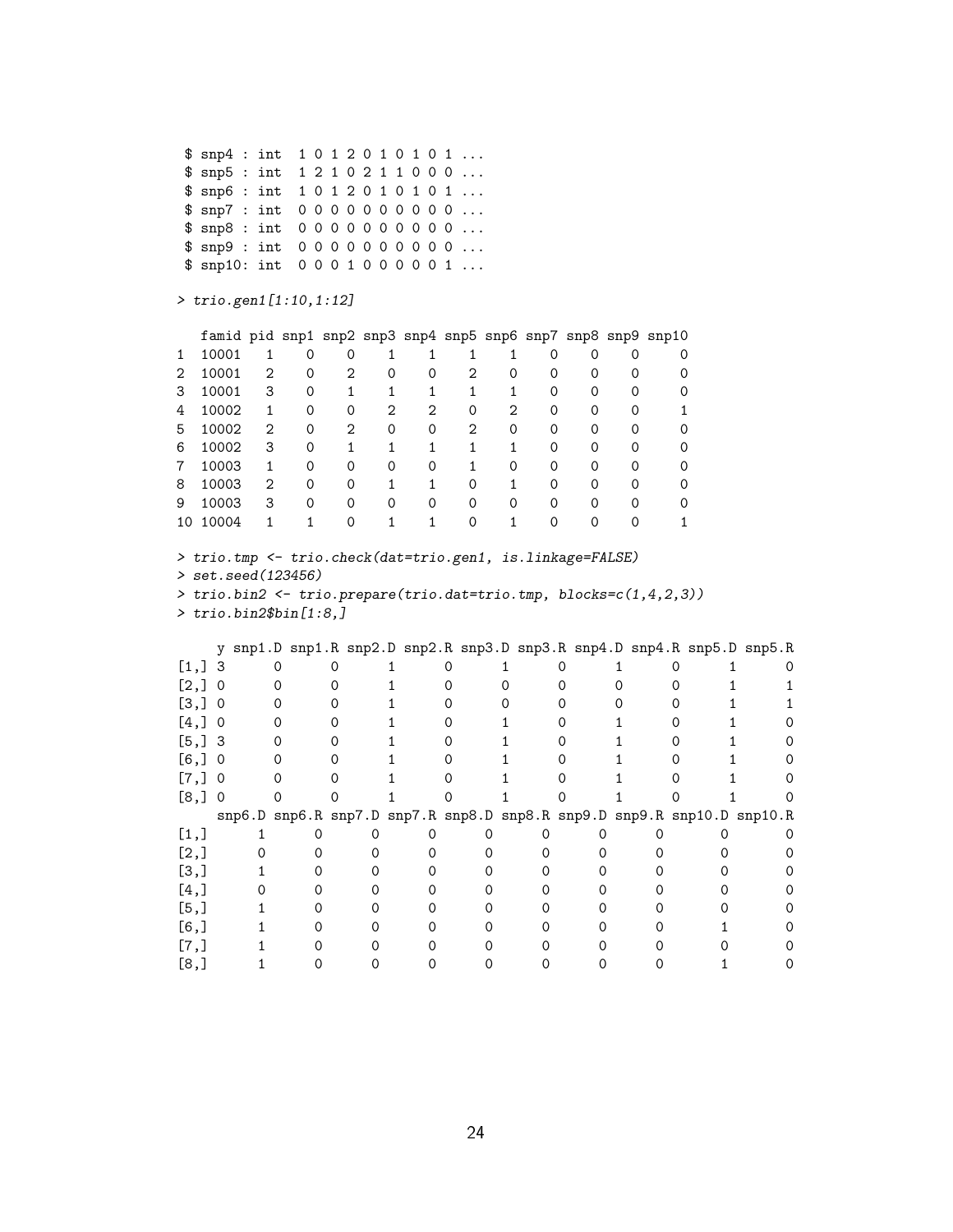### <span id="page-24-0"></span>6.2 Missing Genotype Information

Missing genotypes in ped(igree) files are typically encoded using the integer 0. The data files can be processed as before if they contain such missing values:

#### > str(trio.ped2)

```
'data.frame': 300 obs. of 26 variables:
 $ famid : int 10001 10001 10001 10002 10002 10002 10003 10003 10003 10004 ...
 $ pid : int 1 2 3 1 2 3 1 2 3 1 ...
 $ fatid : int 0 0 1 0 0 1 0 0 1 0 ...
 $ motid : int 00200200020...
 $ sex : int 1 2 2 1 2 1 1 2 1 1 ...
 $ affected: int 0 0 2 0 0 2 0 0 2 0 ...
 $ snp1_1 : int 1 1 1 1 1 1 1 1 1 1 ...
 $ snp1_2 : int 1 1 1 1 1 1 1 1 1 2 ...
 $ snp2_1 : int 1 0 1 1 2 1 1 1 1 1 ...
 $ snp2_2 : int 1 0 2 1 2 2 1 1 1 1 ...
 $ snp3_1 : int 1 1 1 2 0 1 1 1 1 1 ...
 $ snp3_2 : int 2 1 2 2 0 2 1 2 1 2 ...
 $ snp4_1 : int 1 0 1 2 1 1 1 1 1 1 ...
 $ snp4_2 : int 2 0 2 2 1 2 1 2 1 2 ...
 $ snp5_1 : int 1 2 1 1 2 1 1 1 1 1 ...
 $ snp5_2 : int 2 2 2 1 2 2 2 1 1 1 ...
 $ snp6_1 : int 1 1 1 0 1 1 1 1 1 1 ...
 $ snp6_2 : int 2 1 2 0 1 2 1 2 1 2 ...
 $ snp7_1 : int 1 1 1 1 1 1 1 1 0 1 ...
 $ snp7_2 : int 1 1 1 1 1 1 1 1 0 1 ...
 $ snp8_1 : int 1 1 1 1 0 1 1 1 0 1 ...
 $ snp8_2 : int 1 1 1 1 0 1 1 1 0 1 ...
 $ snp9_1 : int 1 1 1 1 1 1 1 0 1 1 ...
 $ snp9_2 : int 1 1 1 1 1 1 1 0 1 1 ...
 $ snp10_1 : int 1 1 1 1 1 1 1 1 1 1 ...
 $ snp10_2 : int 1 1 1 2 1 1 1 1 1 2 ...
> trio.tmp <- trio.check(dat=trio.ped2)
> trio.tmp$trio[1:6,]
 famid pid snp1 snp2 snp3 snp4 snp5 snp6 snp7 snp8 snp9 snp10
1 10001 1 0 0 1 1 1 1 0 0 0 0
2 10001 2 0 NA 0 NA 2 0 0 0 0 0<br>3 10001 3 0 1 1 1 1 1 0 0 0 0
3 10001 3 0 1 1 1 1 1 0 0 0 0
4 10002 1 0 0 2 2 0 NA 0 0 0 1
5 10002 2 0 2 NA 0 2 0 0 NA 0 0
6 10002 3 0 1 1 1 1 1 0 0 0 0
```
Since trio logic regression requires complete data, the function trio.prepare also performs an imputation of the missing genotypes. The imputation is based on estimated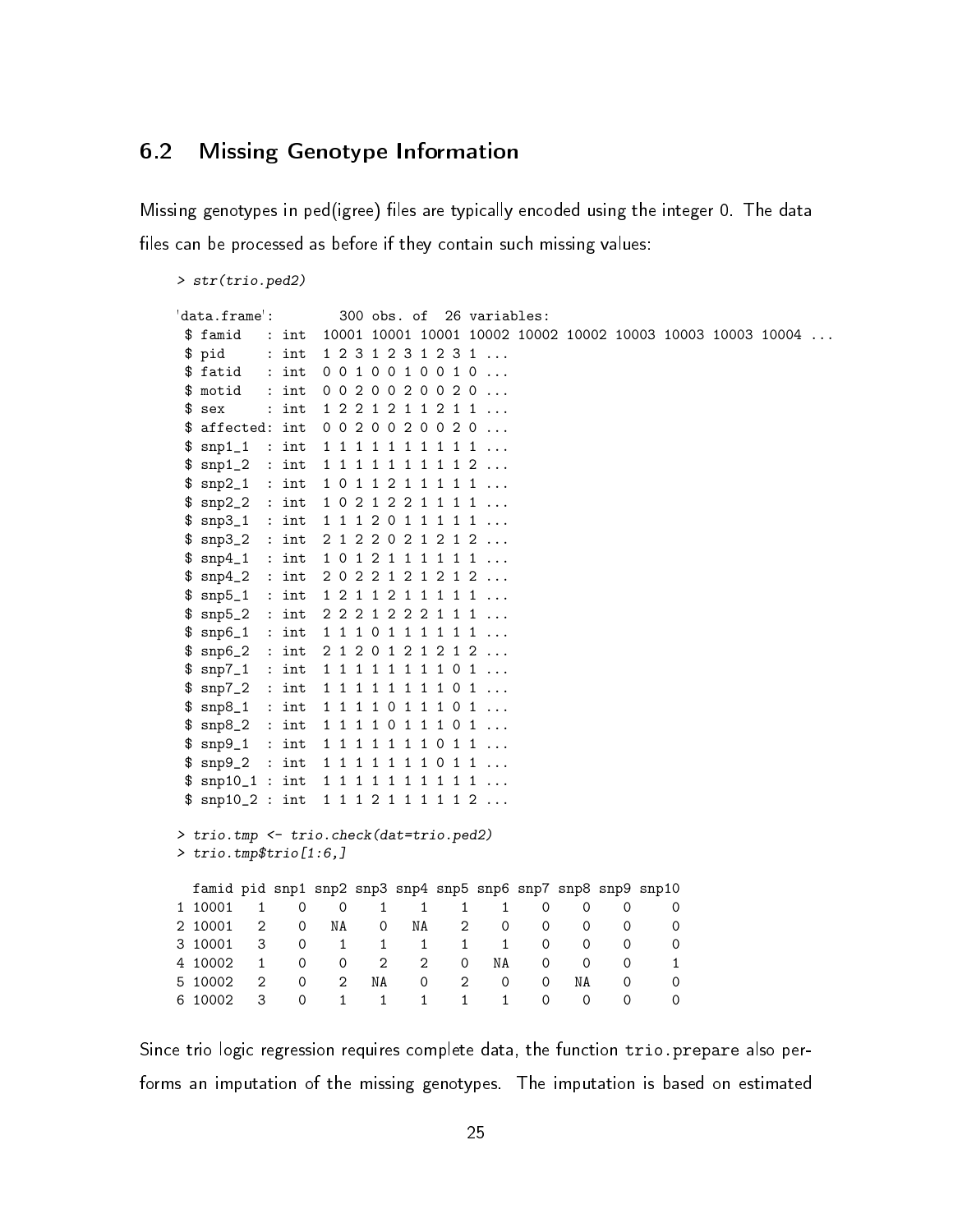haplotypes, using the block length information specified by the user. In a later section we demonstrate how this imputation can be run more efficiently when haplotype frequency estimates are already available.

```
> set.seed(123456)
> trio.bin3 <- trio.prepare(trio.dat=trio.tmp, blocks=c(1,4,2,3))
> trio.bin3$bin[1:8,]
```

|                    | v |  |  |  |  |  |  | snp1.D snp1.R snp2.D snp2.R snp3.D snp3.R snp4.D snp4.R snp5.D snp5.R   |
|--------------------|---|--|--|--|--|--|--|-------------------------------------------------------------------------|
| [1, 3]             |   |  |  |  |  |  |  |                                                                         |
| $\left[2, \right]$ |   |  |  |  |  |  |  |                                                                         |
| $\left[3, \right]$ |   |  |  |  |  |  |  |                                                                         |
| [4,]               |   |  |  |  |  |  |  |                                                                         |
| [5,                | 3 |  |  |  |  |  |  |                                                                         |
| [6,]               |   |  |  |  |  |  |  |                                                                         |
| $\left[7, \right]$ |   |  |  |  |  |  |  |                                                                         |
| [8,]               |   |  |  |  |  |  |  |                                                                         |
|                    |   |  |  |  |  |  |  |                                                                         |
|                    |   |  |  |  |  |  |  | snp6.D snp6.R snp7.D snp7.R snp8.D snp8.R snp9.D snp9.R snp10.D snp10.R |
| [1,]               |   |  |  |  |  |  |  |                                                                         |
| [2,]               |   |  |  |  |  |  |  |                                                                         |
| [3,]               |   |  |  |  |  |  |  |                                                                         |
| [4,]               |   |  |  |  |  |  |  |                                                                         |
| [5,]               |   |  |  |  |  |  |  |                                                                         |
| [6,]               |   |  |  |  |  |  |  |                                                                         |
| $\left[7, \right]$ |   |  |  |  |  |  |  |                                                                         |

Missing data in genotypes files should be encoded using NA, the conventional symbol in R to indicate missing values.

> str(trio.gen2)

```
'data.frame': 300 obs. of 12 variables:
 $ famid: int 10001 10001 10001 10002 10002 10002 10003 10003 10003 10004 ...
 $ pid : int 1 2 3 1 2 3 1 2 3 1 ...
 $ snp1 : int 0 0 0 0 0 0 0 0 0 1 ...
 $ snp2 : int 0 2 1 NA NA 1 0 0 0 0 ...
 $ snp3 : int 1 NA 1 2 0 1 0 NA 0 1 ...
 $ snp4 : int 1 0 1 NA 0 1 0 1 0 1 ...
 $ snp5 : int 1 2 1 0 2 1 1 NA 0 0 ...
 $ snp6 : int 1 0 1 NA 0 1 0 1 0 1 ...
 $ snp7 : int 0 0 0 0 0 0 0 0 0 0 ...
 $ snp8 : int 0 0 NA 0 0 0 0 NA 0 0 ...
 $ snp9 : int 0 0 0 0 0 0 0 0 0 0 ...
 $ snp10: int 0001000001...
> trio.tmp <- trio.check(dat=trio.gen2, is.linkage=FALSE)
> set.seed(123456)
```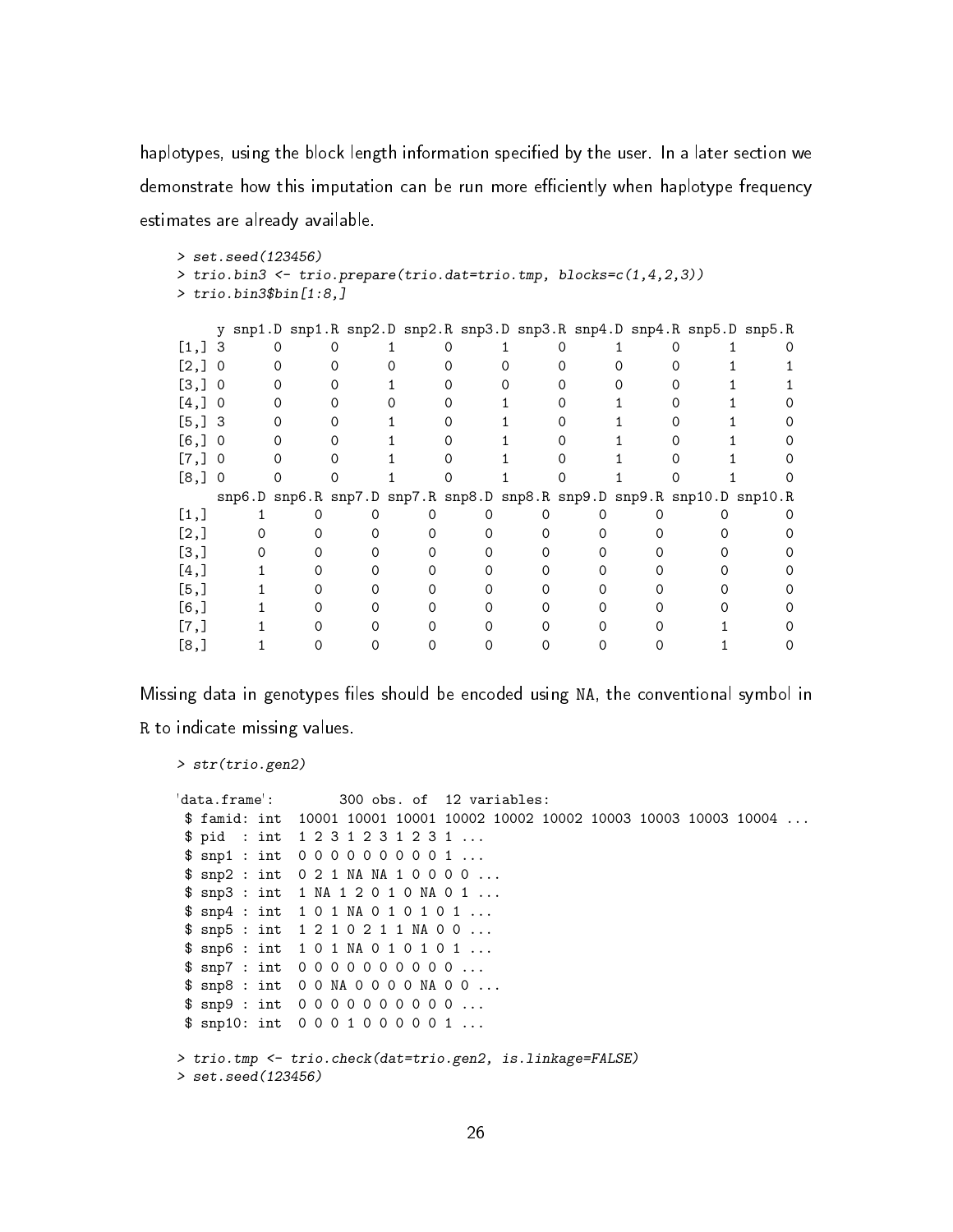|                      | > trio.bin4 <- trio.prepare(trio.dat=trio.tmp, blocks=c(1,4,2,3)) |  |  |  |  |  |  |  |  |  |  |  |  |  |  |  |  |                                                                         |
|----------------------|-------------------------------------------------------------------|--|--|--|--|--|--|--|--|--|--|--|--|--|--|--|--|-------------------------------------------------------------------------|
|                      | $\rightarrow$ trio.bin4\$bin $[1:8,]$                             |  |  |  |  |  |  |  |  |  |  |  |  |  |  |  |  |                                                                         |
|                      |                                                                   |  |  |  |  |  |  |  |  |  |  |  |  |  |  |  |  |                                                                         |
|                      | V                                                                 |  |  |  |  |  |  |  |  |  |  |  |  |  |  |  |  | snp1.D snp1.R snp2.D snp2.R snp3.D snp3.R snp4.D snp4.R snp5.D snp5.R   |
| $\left[1, \right]$ 3 |                                                                   |  |  |  |  |  |  |  |  |  |  |  |  |  |  |  |  |                                                                         |
| [2,]                 | 0                                                                 |  |  |  |  |  |  |  |  |  |  |  |  |  |  |  |  |                                                                         |
| $\left[3, \right]$   | $\Omega$                                                          |  |  |  |  |  |  |  |  |  |  |  |  |  |  |  |  |                                                                         |
| [4,]                 | $\Omega$                                                          |  |  |  |  |  |  |  |  |  |  |  |  |  |  |  |  |                                                                         |
| [5, 3]               |                                                                   |  |  |  |  |  |  |  |  |  |  |  |  |  |  |  |  |                                                                         |
| [6,]                 | 0                                                                 |  |  |  |  |  |  |  |  |  |  |  |  |  |  |  |  |                                                                         |
| [7,]                 | 0                                                                 |  |  |  |  |  |  |  |  |  |  |  |  |  |  |  |  |                                                                         |
| [8,]                 | $\Omega$                                                          |  |  |  |  |  |  |  |  |  |  |  |  |  |  |  |  |                                                                         |
|                      |                                                                   |  |  |  |  |  |  |  |  |  |  |  |  |  |  |  |  | snp6.D snp6.R snp7.D snp7.R snp8.D snp8.R snp9.D snp9.R snp10.D snp10.R |
| [1,]                 |                                                                   |  |  |  |  |  |  |  |  |  |  |  |  |  |  |  |  |                                                                         |
| [2,]                 |                                                                   |  |  |  |  |  |  |  |  |  |  |  |  |  |  |  |  |                                                                         |
| [3,]                 |                                                                   |  |  |  |  |  |  |  |  |  |  |  |  |  |  |  |  |                                                                         |
| [4,]                 |                                                                   |  |  |  |  |  |  |  |  |  |  |  |  |  |  |  |  |                                                                         |
| [5,]                 |                                                                   |  |  |  |  |  |  |  |  |  |  |  |  |  |  |  |  |                                                                         |
| [6,]                 |                                                                   |  |  |  |  |  |  |  |  |  |  |  |  |  |  |  |  |                                                                         |
| [7,]                 |                                                                   |  |  |  |  |  |  |  |  |  |  |  |  |  |  |  |  |                                                                         |
| [8,]                 |                                                                   |  |  |  |  |  |  |  |  |  |  |  |  |  |  |  |  |                                                                         |

As the user might also be interested in the completed genotype data in the original format (genotype or linkage file), the function trio.prepare also allows for this option by using the argument logic = FALSE. In the resulting object, the matrix bin is then replaced by the data frame trio, and miss and freq are also returned.

```
> trio.tmp <- trio.check(dat=trio.gen2, is.linkage=FALSE)
> set.seed(123456)
> trio.imp <- trio.prepare(trio.dat=trio.tmp, blocks=c(1,4,2,3), logic=FALSE)
> str(trio.imp, max=1)
List of 3
$ trio:'data.frame': 300 obs. of 12 variables:
 $ miss:'data.frame': 250 obs. of 5 variables:
 $ freq:'data.frame': 19 obs. of 3 variables:
- attr(*, "class")= chr "trioPrepare"
> trio.imp$miss[c(1:6),]
 famid pid snp r c
1 10001 2 3 2 5
2 10001 3 8 3 10
3 10002 1 2 4 4
4 10002 1 4 4 6
5 10002 1 6 4 8
6 10002 2 2 5 4
> trio.gen2[1:6,]
```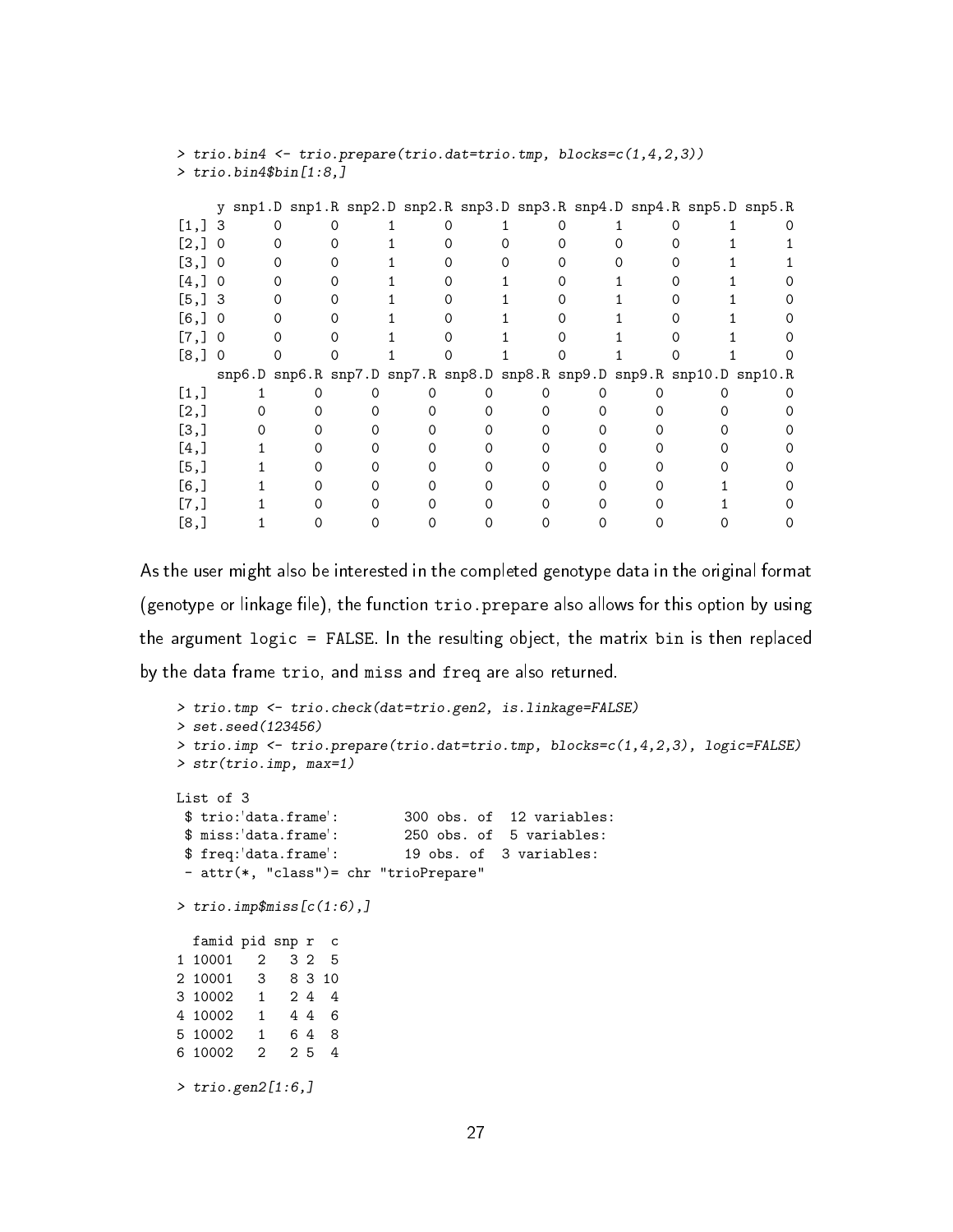|   | famid pid snp1 snp2 snp3 snp4 snp5 snp6 snp7 snp8 snp9 snp10 |                |          |                   |          |          |   |    |          |                  |   |  |  |
|---|--------------------------------------------------------------|----------------|----------|-------------------|----------|----------|---|----|----------|------------------|---|--|--|
|   | 10001                                                        | 1              | 0        | 0                 | 1        | 1        |   |    | $\Omega$ | $\left( \right)$ |   |  |  |
|   | 2 10001                                                      | 2              | 0        | 2                 | ΝA       | 0        | 2 | 0  | 0        | 0                |   |  |  |
|   | 3 10001                                                      | 3              | 0        | 1                 | 1        | 1        |   |    | $\Omega$ | NA               | Ω |  |  |
|   | 4 10002                                                      | 1              | $\Omega$ | NA                | 2        | NA       | 0 | NA | 0        | 0                |   |  |  |
|   | 5 10002                                                      | 2              | 0        | NA                | 0        | 0        | 2 | 0  | $\Omega$ | 0                | ∩ |  |  |
|   | 6 10002                                                      | 3              | $\Omega$ | 1                 | 1        | 1        | 1 |    | $\Omega$ | ∩                |   |  |  |
| ⋗ | $trio.$ imp $$trio[1:6]$                                     |                |          |                   |          |          |   |    |          |                  |   |  |  |
|   |                                                              |                |          |                   |          |          |   |    |          |                  |   |  |  |
|   | famid pid snp1 snp2 snp3 snp4 snp5 snp6 snp7 snp8 snp9 snp10 |                |          |                   |          |          |   |    |          |                  |   |  |  |
|   | 10001                                                        | 1              | ∩        | $\Omega$          |          |          |   |    | O        | $\Omega$         |   |  |  |
|   | 2 10001                                                      | 2              | $\Omega$ | $\mathcal{D}_{1}$ | $\Omega$ | Ω        | 2 | 0  | 0        | 0                |   |  |  |
|   | 3 10001                                                      | 3              | 0        | 1                 |          |          |   |    | 0        | ∩                |   |  |  |
| 4 | 10002                                                        | 1              | 0        | $\Omega$          | 2        | 2        | 0 | 2  | 0        | 0                |   |  |  |
|   | 5 10002                                                      | $\overline{2}$ | $\Omega$ | 2                 | $\Omega$ | $\Omega$ | 2 | 0  | 0        | ∩                |   |  |  |
| 6 | 10002                                                        | 3              |          |                   |          |          |   |    | 0        |                  |   |  |  |

The same applies to pedigree data:

```
> trio.tmp <- trio.check(dat=trio.ped2)
> set.seed(123456)
> trio.imp2 <- trio.prepare(trio.dat=trio.tmp, blocks=c(1,4,2,3), logic=FALSE)
> trio.imp$trio[1:6,]
 famid pid snp1 snp2 snp3 snp4 snp5 snp6 snp7 snp8 snp9 snp10
1 10001 1 0 0 1 1 1 1 0 0 0 0
2 10001 2 0 2 0 0 2 0 0 0 0 0
3 10001 3 0 1 1 1 1 1 0 0 0 0
4 10002 1 0 0 2 2 0 2 0 0 0 1
5 10002 2 0 2 0 0 2 0 0 0 0 0
6 10002 3 0 1 1 1 1 1 0 0 0 0
```
#### <span id="page-27-0"></span>6.3 Mendelian Errors

To delineate the genotype information for the pseudo-controls, the trio data must not contain any Mendelian errors. The function trio.check returns a warning, and an R object with relevant information when Mendelian errors are encountered is created.

```
> trio.tmp <- trio.check(dat=trio.ped.err)
[1] "Found Mendelian error(s)."
> str(trio.tmp, max=1)
```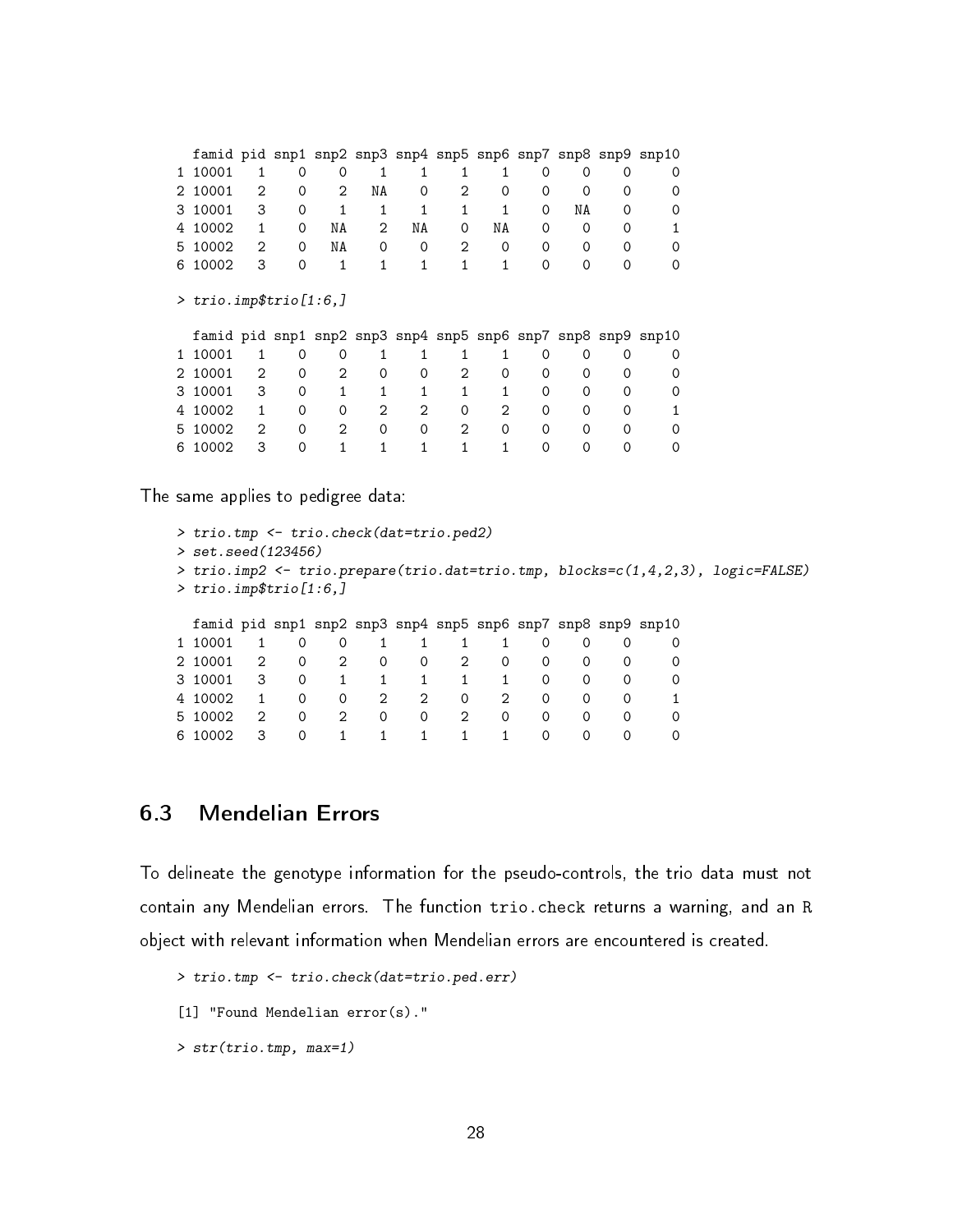```
List of 3
 $ trio : NULL
 $ errors :'data.frame': 4 obs. of 5 variables:
 $ trio.err:'data.frame': 300 obs. of 12 variables:
> trio.tmp$errors
 trio famid snp r c
1 1 10001 9 1 11
2 1 10001 10 1 12
3 2 10002 10 4 12
4 3 10003 10 7 12
```
In this data set, trio 1, for example, contains two Mendelian errors, in SNPs 9 and 10.

```
> trio.tmp$trio.err[1:3, c(1,2, 11:12)]
 famid pid snp9 snp10
1 10001 1 0 1<br>2 10001 2 0 2
2 10001 2
3 10001 3 2 0
> trio.ped.err[1:3,c(1:2, 23:26)]
 famid pid snp9_1 snp9_2 snp10_1 snp10_2
1 10001 1 1 1 1 2
2 10001 2 1 1 2 2
3 10001 3 2 2 1 1
```
It is the user's responsibility to find the cause for the Mendelian errors and correct those, if possible. However, Mendelian inconsistencies are often due to genotyping errors and thus, it might not be possible to correct those in a very straight-forward manner. In this instance, the user might want to encode the genotypes that cause theses Mendelian errors in some of the trios as missing data. The argument replace = TRUE in trio.check allows for this possibility. The resulting missing data can then be imputed as described in the previous section.

```
> trio.rep <- trio.check(dat=trio.ped.err, replace=TRUE)
> str(trio.rep, max=1)
List of 2
$ trio :'data.frame': 300 obs. of 12 variables:
$ errors: NULL
> trio.rep$trio[1:3,11:12]
```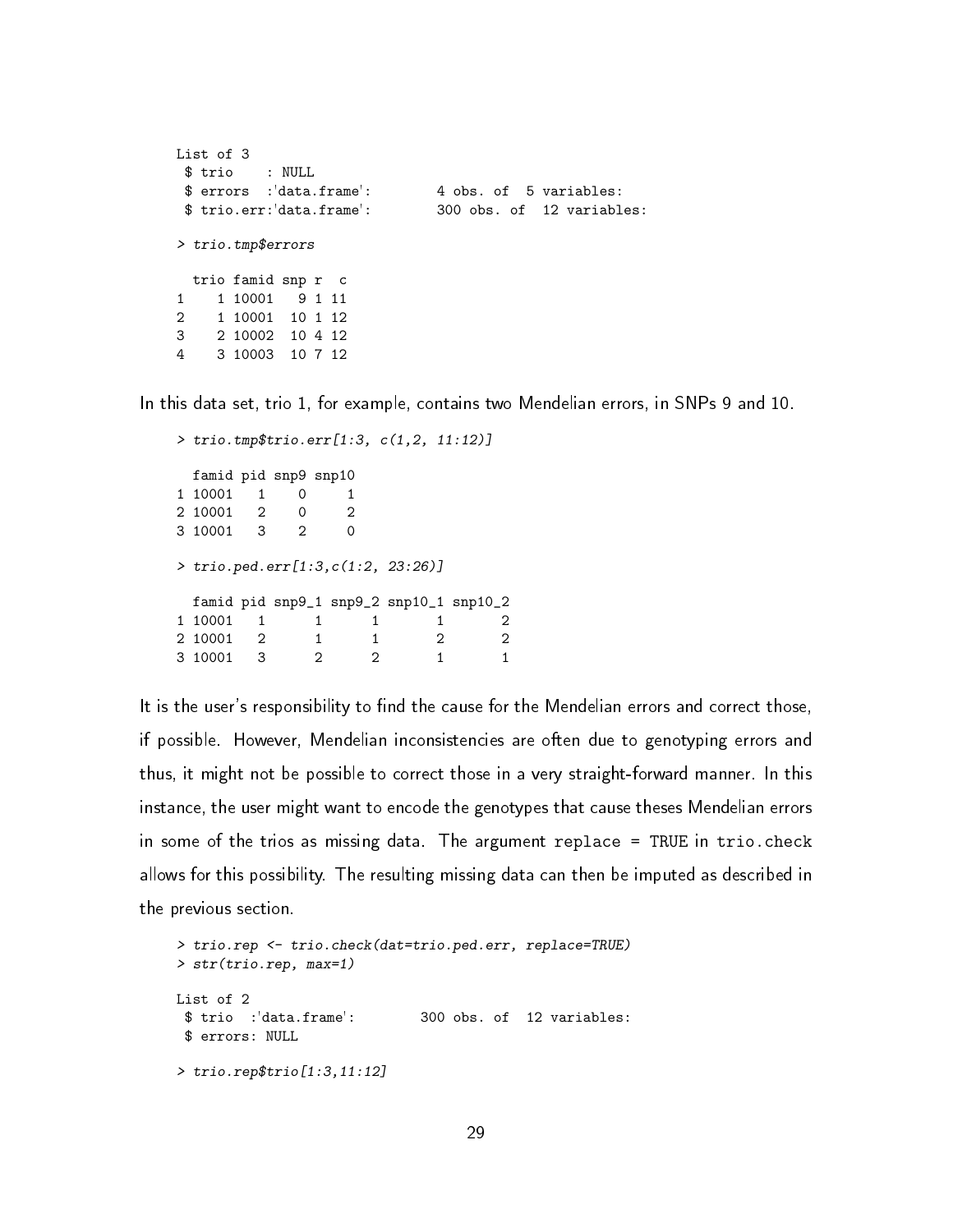snp9 snp10 1 NA NA 2 NA NA 3 NA NA

The same option is available for data in genotype format with Mendelian inconsistencies.

```
> trio.tmp <- trio.check(dat=trio.gen.err, is.linkage=FALSE)
[1] "Found Mendelian error(s)."
> trio.tmp$errors
 trio famid snp r c
1 1 2001 5 1 7
2 2 2002 5 4 7
> trio.tmp$trio.err[1:6, c(1,2,7), drop=F]
  famid pid snp5
6 2001 1 0
7 2001 2 0
5 2001 3 1
9 2002 1 1
10 2002 2 0
8 2002 3 2
> trio.rep <- trio.check(dat=trio.gen.err, is.linkage=FALSE, replace=TRUE)
> trio.rep$trio[1:6,c(1,2,7)]
  famid pid snp5
6 2001 1 NA
7 2001 2 NA
5 2001 3 NA
9 2002 1 NA
10 2002 2 NA
8 2002 3 NA
```
### <span id="page-29-0"></span>6.4 Using Haplotype Frequencies

As mentioned above, when estimates for the haplotype frequencies are already available, they can be used in the imputation of missing data and the delineation of the pseudocontrols. In case there are blocks of length one, i.e. SNPs not belonging to any LD blocks,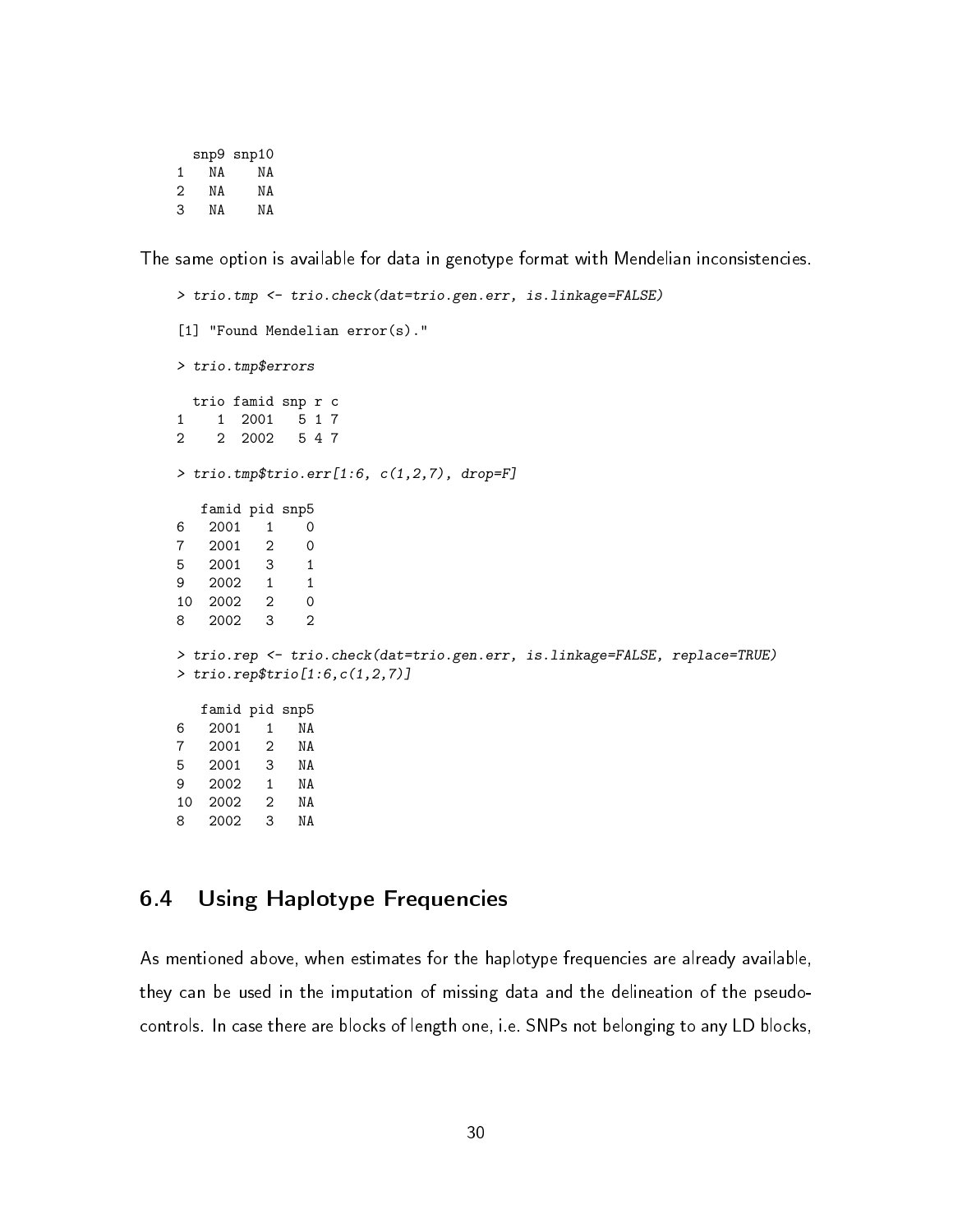the minor allele frequencies of those SNPs are supplied. In this case, no haplotype estimation is required when the function trio.prepare is run, which can result in substantial time savings.

As an example for the format of a file containing haplotype frequency estimates and SNP minor allele frequencies, the object freq.hap is available in the R package:

```
> str(freq.hap)
'data.frame': 20 obs. of 3 variables:
$ key : int 1 1 2 2 2 2 2 2 2 3 ...
 $ hap : int 1 2 1111 1112 1121 1221 1222 2112 2222 11 ...
$ freq: num  0.8 0.2 0.3373 0.2059 0.0024 ...
> freq.hap[1:6,]key hap freq<br>1 1 1 0.800000000
      1 0.800000000
2 1 2 0.200000000
3 2 1111 0.337339745
4 2 1112 0.205929486
5 2 1121 0.002403846
6 2 1221 0.368589742
```
We can now impute the missing genotypes using these underlying haplotype frequencies.

```
> trio.tmp <- trio.check(dat=trio.gen2, is.linkage=FALSE)
> set.seed(123456)
> trio.imp3 <- trio.prepare(trio.dat=trio.tmp, freq=freq.hap, logic=FALSE)
> str(trio.imp3, max=1)
List of 3
$ trio:'data.frame': 300 obs. of 12 variables:
$ miss:'data.frame': 250 obs. of 5 variables:
$ freq:'data.frame': 20 obs. of 3 variables:
- attr(*, "class")= chr "trioPrepare"
> trio.gen2[1:6,]
 famid pid snp1 snp2 snp3 snp4 snp5 snp6 snp7 snp8 snp9 snp10
1 10001 1 0 0 1 1 1 1 0 0 0 0
2 10001 2 0 2 NA 0 2 0 0 0 0 0
3 10001 3 0 1 1 1 1 1 0 NA 0 0<br>4 10002 1 0 NA 2 NA 0 NA 0 0 0 1
4 10002 1 0 NA 2 NA 0 NA 0 0 0 1
5 10002 2 0 NA 0 0 2 0 0 0 0 0
6 10002 3 0 1 1 1 1 1 0 0 0 0
> trio.imp3$trio[1:6,]
```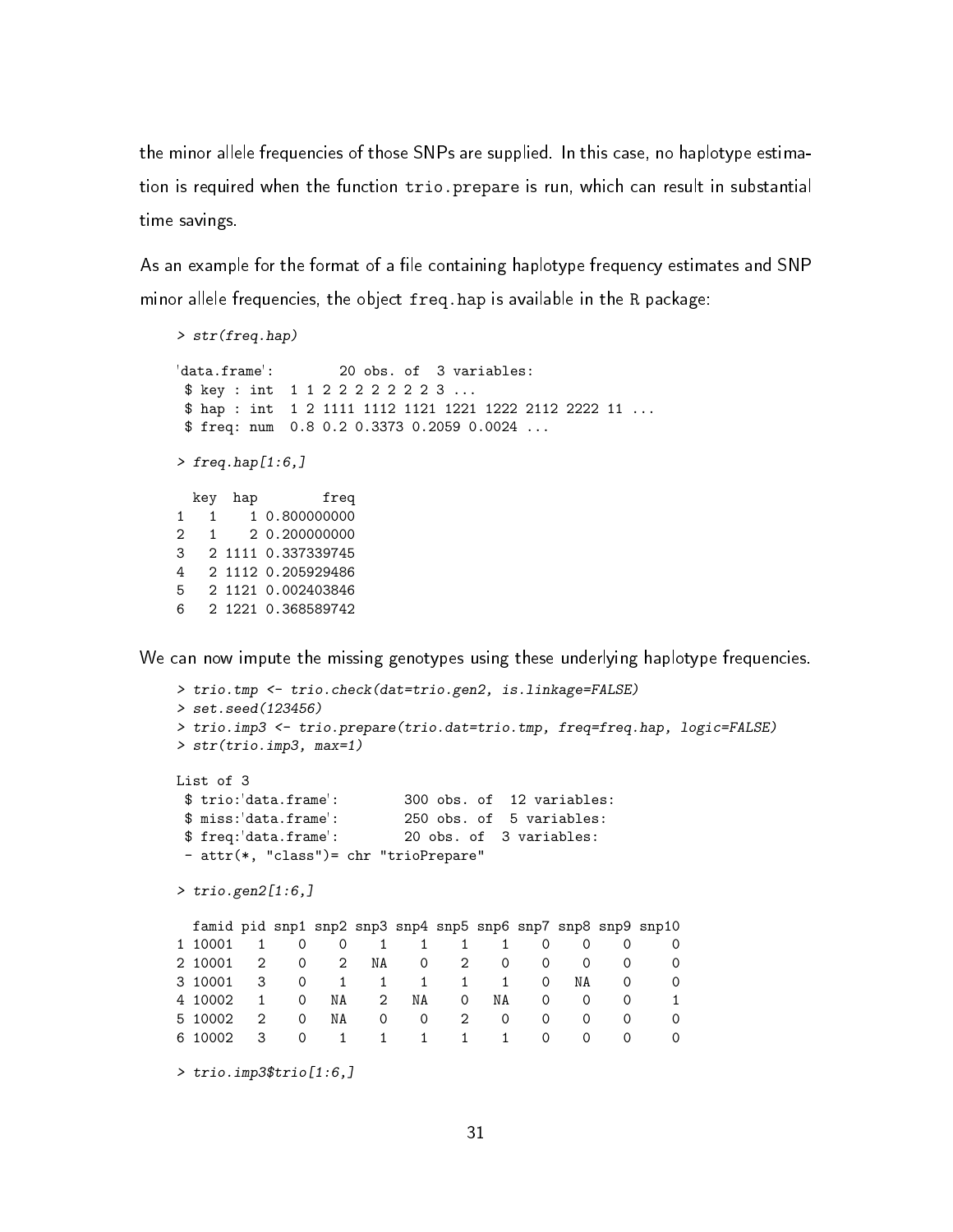|    |         |    |          |             |              |                  |                |              |                  |                  | famid pid snp1 snp2 snp3 snp4 snp5 snp6 snp7 snp8 snp9 snp10 |
|----|---------|----|----------|-------------|--------------|------------------|----------------|--------------|------------------|------------------|--------------------------------------------------------------|
|    | 10001   |    |          | 0           |              |                  |                |              |                  |                  |                                                              |
|    | 2 10001 | 2  | $\Omega$ |             | 2<br>0       | $\Omega$         | 2              | $\Omega$     | $\Omega$         | $\Omega$         |                                                              |
|    | 3 10001 | 3  | 0        |             |              |                  | $\overline{1}$ | -1           | $\Omega$         | 0                |                                                              |
|    | 4 10002 | 1. | 0        | 0           |              | 2<br>$2^{\circ}$ | $\Omega$       | 2            | $\Omega$         | $\Omega$         |                                                              |
|    | 5 10002 | 2  | $\Omega$ | $2^{\circ}$ | 0            | $\Omega$         | $\overline{2}$ | $\Omega$     | 0                | $\Omega$         |                                                              |
| 6. |         | 3  | $\Omega$ | 1           | $\mathbf{1}$ | $\mathbf{1}$     | $\mathbf{1}$   | $\mathbf{1}$ | $\left( \right)$ | $\left( \right)$ |                                                              |

### <span id="page-31-0"></span>7 Trio Logic Regression

After having prepared a matrix suitable for a trio logic regression analysis, the function trioLR can be used to perform this analysis.

### <span id="page-31-1"></span>7.1 Parameter Settings for Trio Logic Regression

To ensure that the following examples are fast to run, we here only use 1000 iterations, i.e. the minimum number of iterations allowed, in the stochastic search algorithms, simulated annealing and MCMC, employed in trio logic regression. In a real trio logic regression analysis, at least a few hundred thousands of iterations should be used, where the number of iterations in particular depends on the number of variables considered in the analysis.

The parameter iter for setting the number of iterations along with several other control parameters for the two stochastic search algorithms and the logic tree, i.e. the logic expression, grown in a trio logic regression can be specified by employing the argument control of the function trioLR, which in turn should be specified via the function lrControl. Here, we set

```
> my.control <- lrControl(start=1, end=-3, iter=1000, output=-4)
```
where start and end are the starting and end temperature on log10-scale in simulated annealing, where the temperature governs how likely it is that the model proposed in an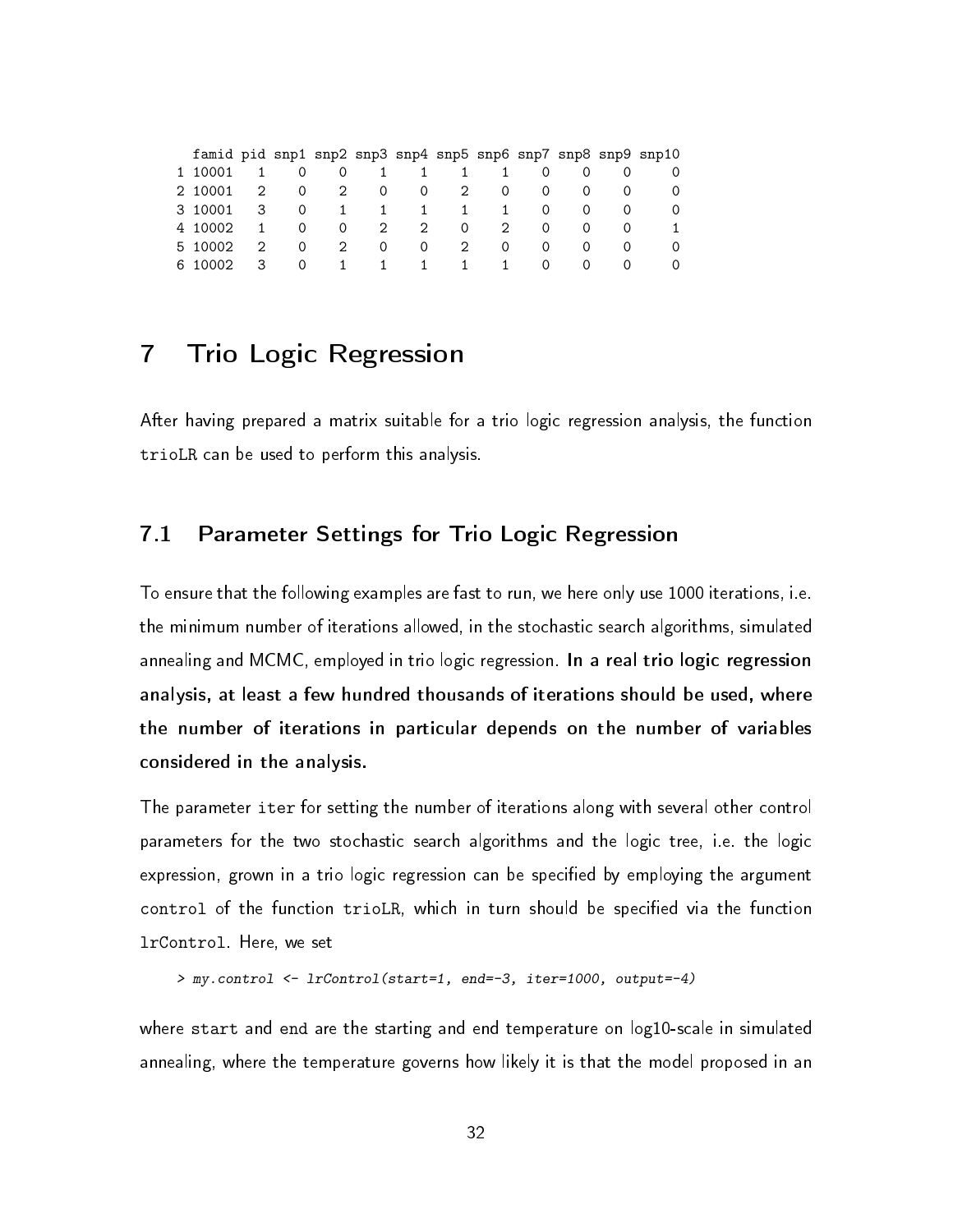iteration of trio logic regression is accepted although it actually performs worse than the model accepted in the previous iteration (at the beginning, this acceptance probability is comparatively high so that many models are visited/accepted, whereas in the last iterations, this probability is very low so that virtually only models are accepted if they are better than the current trio logic regression model). Again, it is very hard to give a good recommendation how to choose start and end (if they are not specified, the algorithm tries to find good choices for these two parameters, which, however, might works suboptimal), as their optimal specification highly depends on the data at hand. In our experience, start = 1 and end =  $-3$  are often reasonable choices for a trio logic regression, but for a particular case-parent trio data set other choices might work better. The help page for the function logreg.anneal.control in the R package LogicReg gives a comprehensive introduction on how the control parameters of simulated annealing can be chosen.

Finally, we have set output =  $-4$ , so that the models visited during the search for the best trio logic regression model with an MCMC algorithm are not stored in file, but all statistics for individual SNPs, pairs of SNPs, and triplets of SNPs are computed.

### <span id="page-32-0"></span>7.2 Performing a Trio Logic Regression Analysis

Employing this specification of these four parameters and the defaults for the other control parameters, trioLR can be directly applied to the output of trio.prepare, i.e. for example trio.bin (see Section [6.2\)](#page-24-0), by

```
> lr.out <- trioLR(trio.bin, control=my.control, rand=9876543)
> lr.out
         Trio Logic Regression
Search Algorithm: Simulated Annealing
A single model has been fitted:
-2.66 * ((snp6.D | snp2.R) & snp4.D)Score: 0.325
```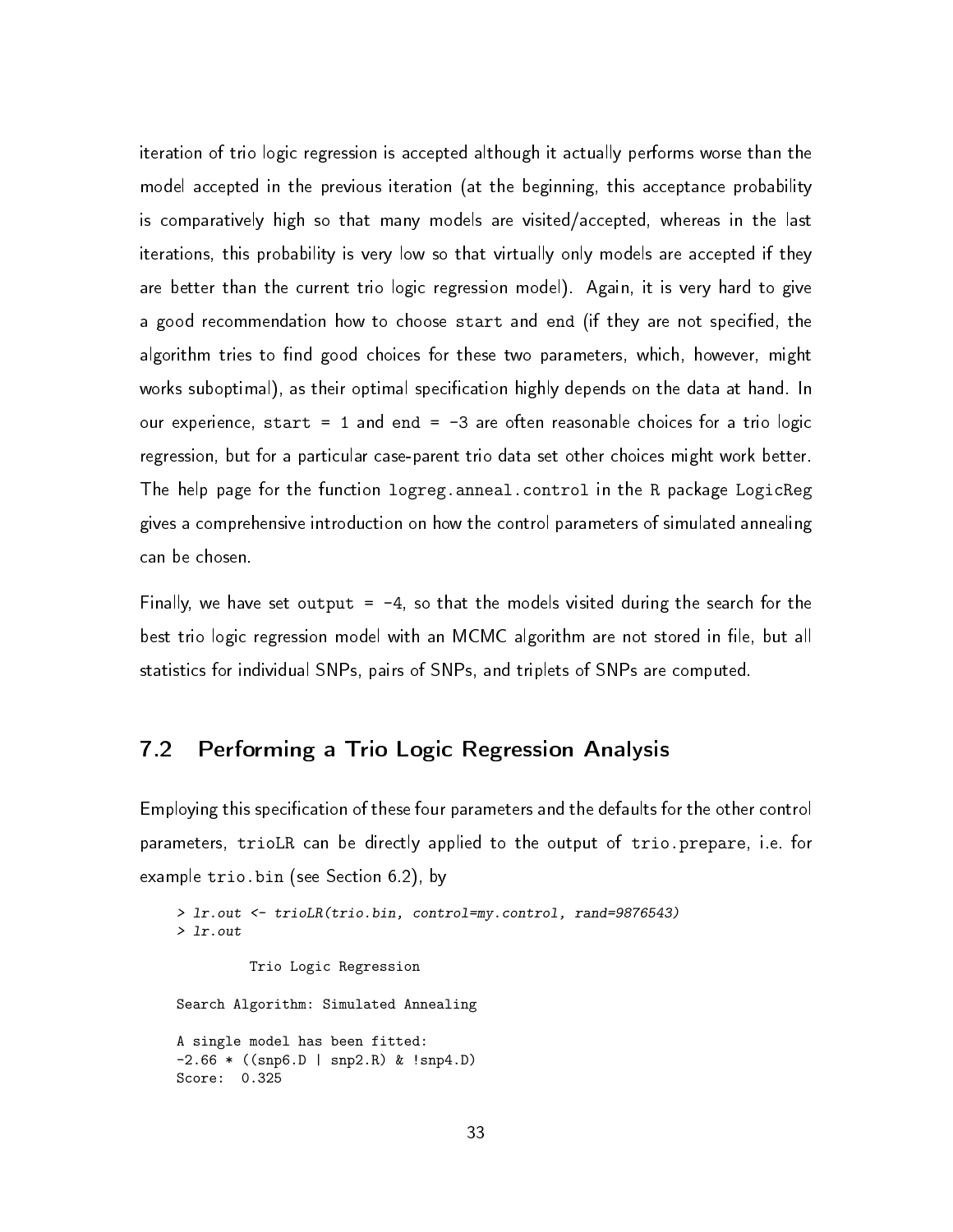where we specify the argument rand to set the random number generator in a reproducible state. By default, the logic expression found by trio logic regression is printed as it has been found. Alternatively, it can also be printed in disjunctive normal form

```
> print(lr.out, asDNF=TRUE)
         Trio Logic Regression
Search Algorithm: Simulated Annealing
A single model has been fitted:
-2.66 * ((snp2.R & !snp4.D) | (!snp4.D & snp6.D))
Score: 0.325
```
This has the advantage that the interactions  $-$  in particular, in a statistical sense  $-$  contained in the logic expression are directly given by the AND-combinations (&) in this disjunctive normal form. In the example, this advantage admittedly does not really exist, but when a much larger and more complex logic tree is grown, the logic expression represented by this logic tree can be very hard to interpret.

It is also possible to construct the matrix x containing the values of the cases and the matched pseudo-controls and the vector y comprising the class labels of the (articial) subjects without using trio.prepare. In this situation, each column of x must represent one of the logic/binary variable, coded by zeros and ones, and each row must correspond to a case or a pseudo-control, where each block of four consecutive rows has to consist of the data for a case and the three matched pseudo-controls (in this order). In y, each case must be coded by a 3 and each pseudo-control by a 0 so that y is given by

> n.trios <- 100  $> y \leq rep(c(3, 0, 0, 0), n. trios)$ 

where n.trios is the number of case-parent trios considered in a study. This number is here set to 100, as our example data set trio.bin consists of 100 trios. To avoid the construction of the matrix x, we extract this matrix for this example from trio.bin.

```
> x < - trio.bin$bin[,-1]
```
The same trio regression analysis as above can then be performed by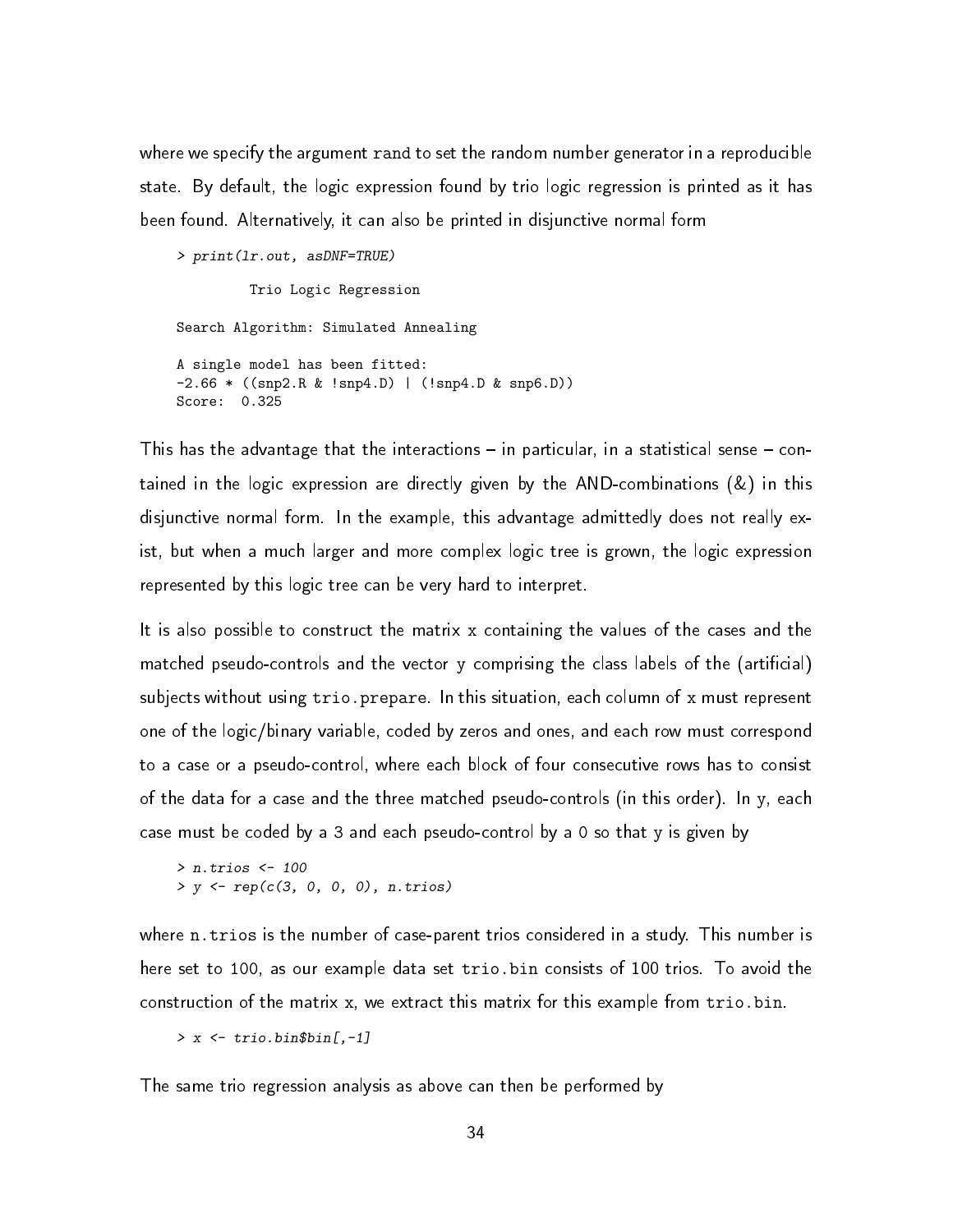```
> lr.out2 <- trioLR(x, y, control=my.control, rand=9876543)
> lr.out2
         Trio Logic Regression
Search Algorithm: Simulated Annealing
A single model has been fitted:
-2.66 * ((snp6.D | snp2.R) & snp4.D)Score: 0.325
```
#### <span id="page-34-0"></span>7.3 Permutation Tests for the Trio Logic Regression Model

The trio logic regression model resulting from such an application can then be tested by a null-model permutation procedure, which checks whether there is signal in the data, or by a conditional permutation test for model selection. Both can be performed using the function trio.permTest in which the argument conditional specifies which of these permutation tests are done. Thus, the null-model permutation test with n.perm = 20 permutations can be applied to the case-parent trio data in trio.bin by

> trio.permTest(lr.out, n.perm=20)

while the conditional permutation test can be performed by

```
> trio.permTest(lr.out, conditional=TRUE, n.perm=20)
```
#### <span id="page-34-1"></span>7.4 Fitting Several Trio Logic Regression Models

By default, (trio) logic regression uses simulated annealing as search algorithm, and trioLR fits one trio logic regression model comprising one logic tree with a maximum of five leaves, i.e. five binary variables coded by zeros and ones Thus, the argument nleaves is by default set to nleaves  $= 5$ , whereas the number of logic trees cannot be changed in a trio logic regression.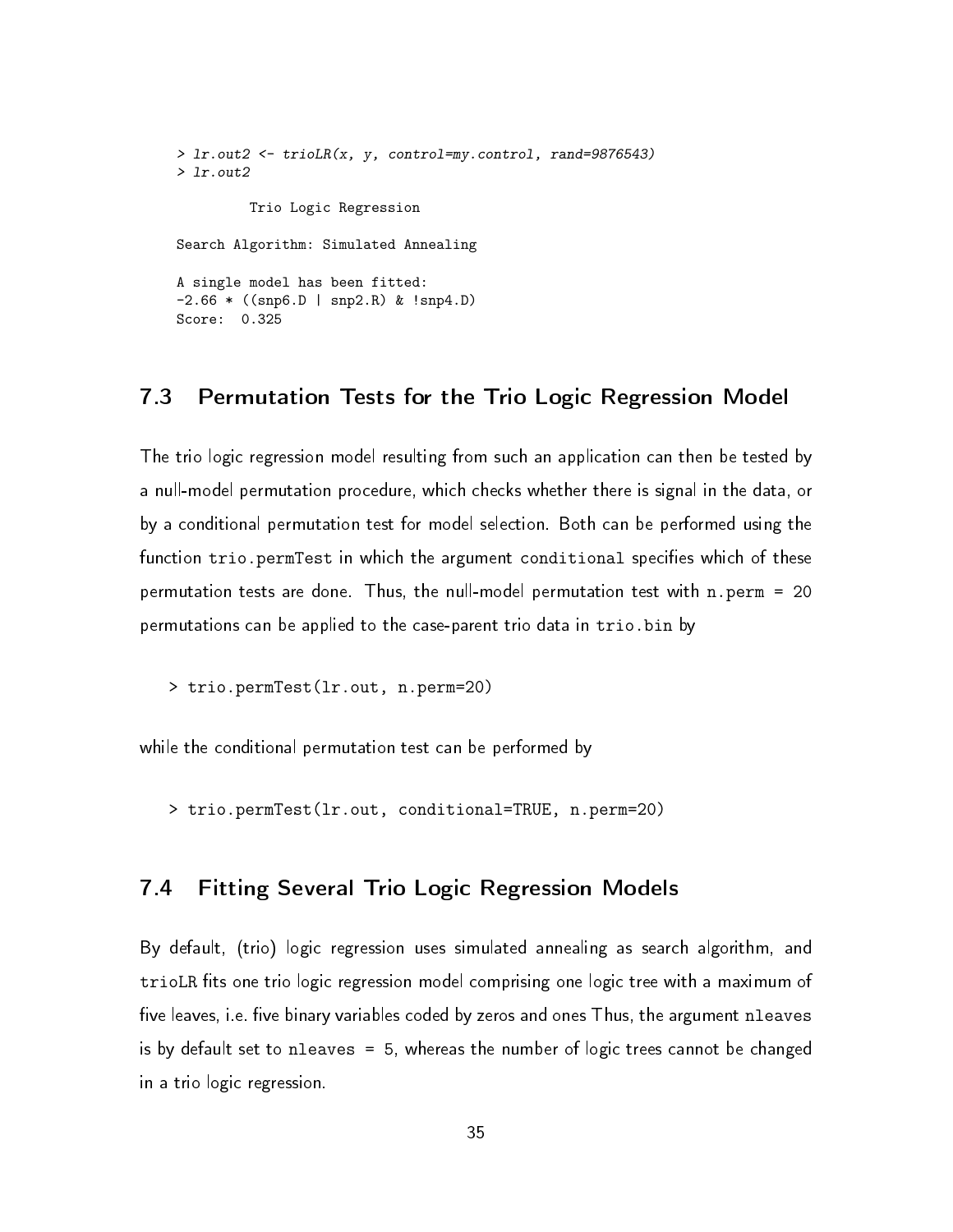

Parameter: 1.53 Score: 0.333

<span id="page-35-0"></span>Figure 1: Logic tree built in a trio logic regression analysis of case-parent trio data in which a maximum of five leaves was allowed.

Alternatively, several trio logic regression models with different maximum numbers of leaves/variables can be fitted by setting nleaves to a vector of length 2, where the first element specifies the lowest maximum number, and the second element the largest maximum number. If thus, for example, trio logic regression models should be fitted in which the maximum number of leaves varies between 3 and 5, then this can be done by

```
> lr.out3 <- trioLR(trio.bin, nleaves=c(3,5), control=my.control, rand=9876543)
The number of trees in these models is 1
The model size is 3
The best model with 1 trees of size 3 has a score of 0.3314
The model size is 4
The best model with 1 trees of size 4 has a score of 0.3330
The model size is 5
The best model with 1 trees of size 5 has a score of 0.3144
```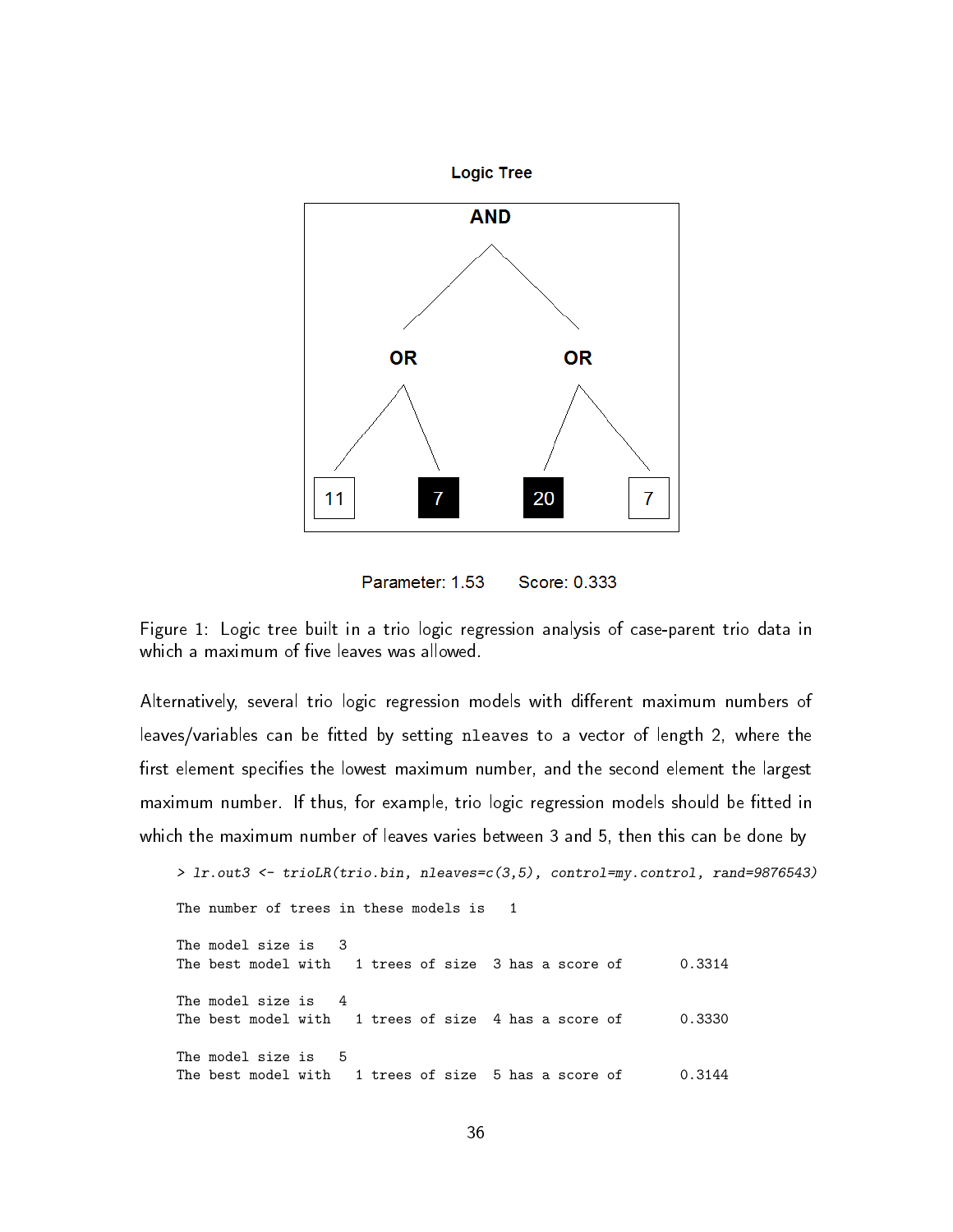```
> lr.out3
         Trio Logic Regression
Search Algorithm: Simulated Annealing
3 models have been fitted:
Model with a maximum of 3 leaves:
0.982 * (!snp6.D & !snp4.D)
Score: 0.331
Model with a maximum of 4 leaves:
1.61 * ((snp3.D | !snp6.D) & (snp9.D & !snp3.R))
Score: 0.333
Model with a maximum of 5 leaves:
2.99 * ((snp7.D | !snp8.D) & (!snp4.D | snp6.D))
Score: 0.314
```
#### <span id="page-36-0"></span>7.5 Plotting Trio Logic Regression Models

The resulting logic trees cannot only be printed, but also plotted. If, for example, the logic tree in the third trio logic regression model (i.e. the model with a maximum of five leaves) should be plotted, then this can be done by

```
plot(lr.out3, whichTree=3)
```
(see Figure [1\)](#page-35-0), where the argument which Tree needs only to be specified if several models have been fitted.

### <span id="page-36-1"></span>7.6 Greedy Search in Trio Logic Regression

Alternatively to simulated annealing, a greedy search can be employed in trio logic regression by changing the argument search to "greedy".

```
> lr.out4 <- trioLR(trio.bin, search="greedy", rand=9876543)
```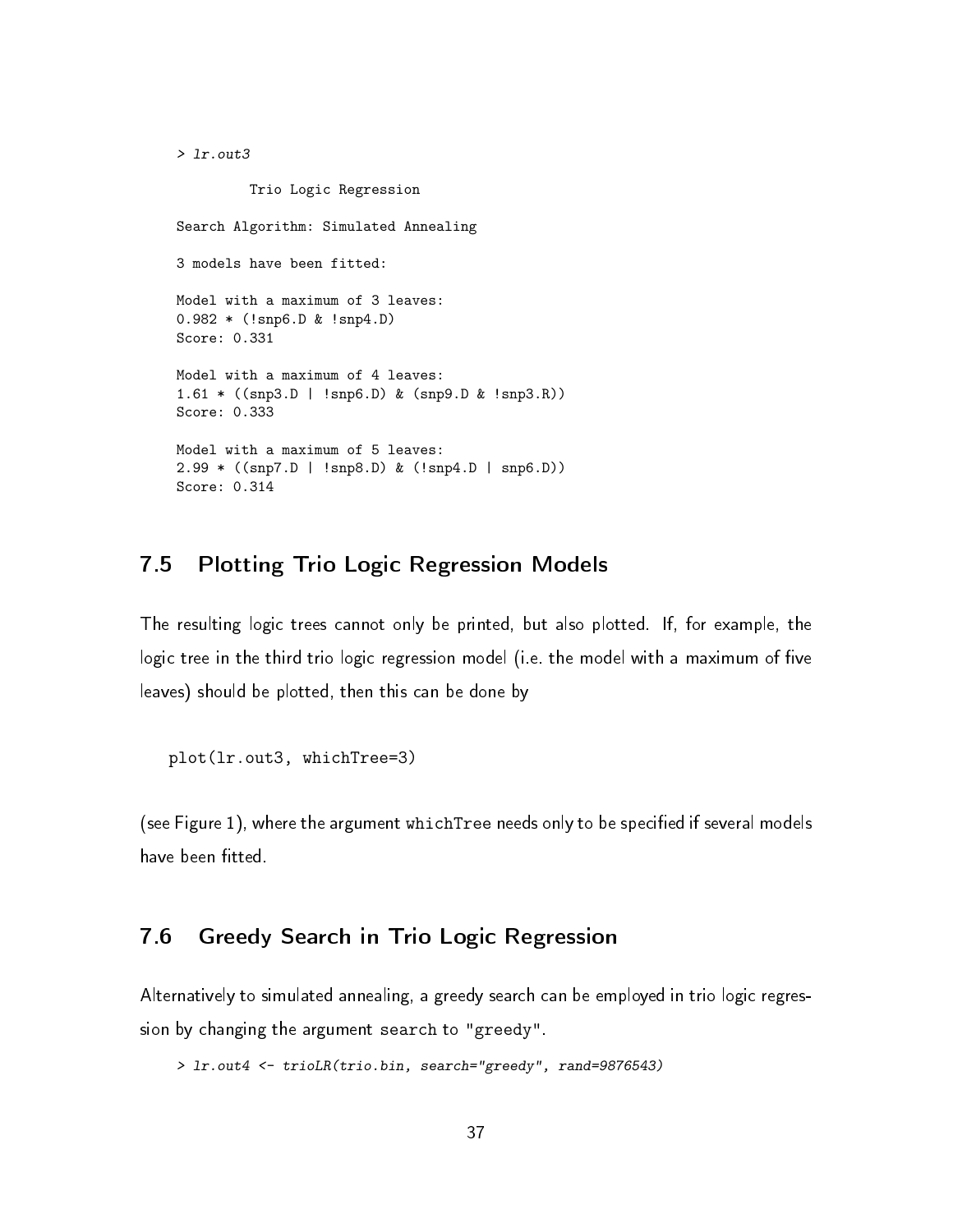```
Model 0 has a score of 0.3466
Model 1 has a score of 0.3429
Model 2 has a score of 0.3359
Model 3 has a score of 0.3306
Model 4 has a score of 0.3265
Model 5 has a score of 0.3227
> lr.out4
        Trio Logic Regression
Search Algorithm: Greedy
6 models have been fitted:
Model with 0 leaves:
Model contains no variables.
Score: 0.347
Model with a maximum of 1 leaf:
0.762 * snp9.D
Score: 0.343
Model with a maximum of 2 leaves:
1.43 * (snp9.D & !snp3.R)
Score: 0.336
Model with a maximum of 3 leaves:
1.82 * ((snp9.D & snp7.D) & !snp3.R)
Score: 0.331
Model with a maximum of 4 leaves:
1.93 * ((snp9.D & (snp7.D | !snp8.D)) & !snp3.R)
Score: 0.326
Model with a maximum of 5 leaves:
2.2 * ((snp9.D & (snp7.D | !snp8.D)) & (!snp3.R & !snp6.R))
Score: 0.323
```
### <span id="page-37-0"></span>7.7 MC Trio Logic Regression

While trio logic regression based on simulated annealing or a greedy search tries to identify the logic expression, and thus, the trio logic regression model, that provides the best prediction for the disease risk, the main goal of trio MC logic regression, i.e. trio logic regression based on MCMC is the specification of the individual relevance of SNPs and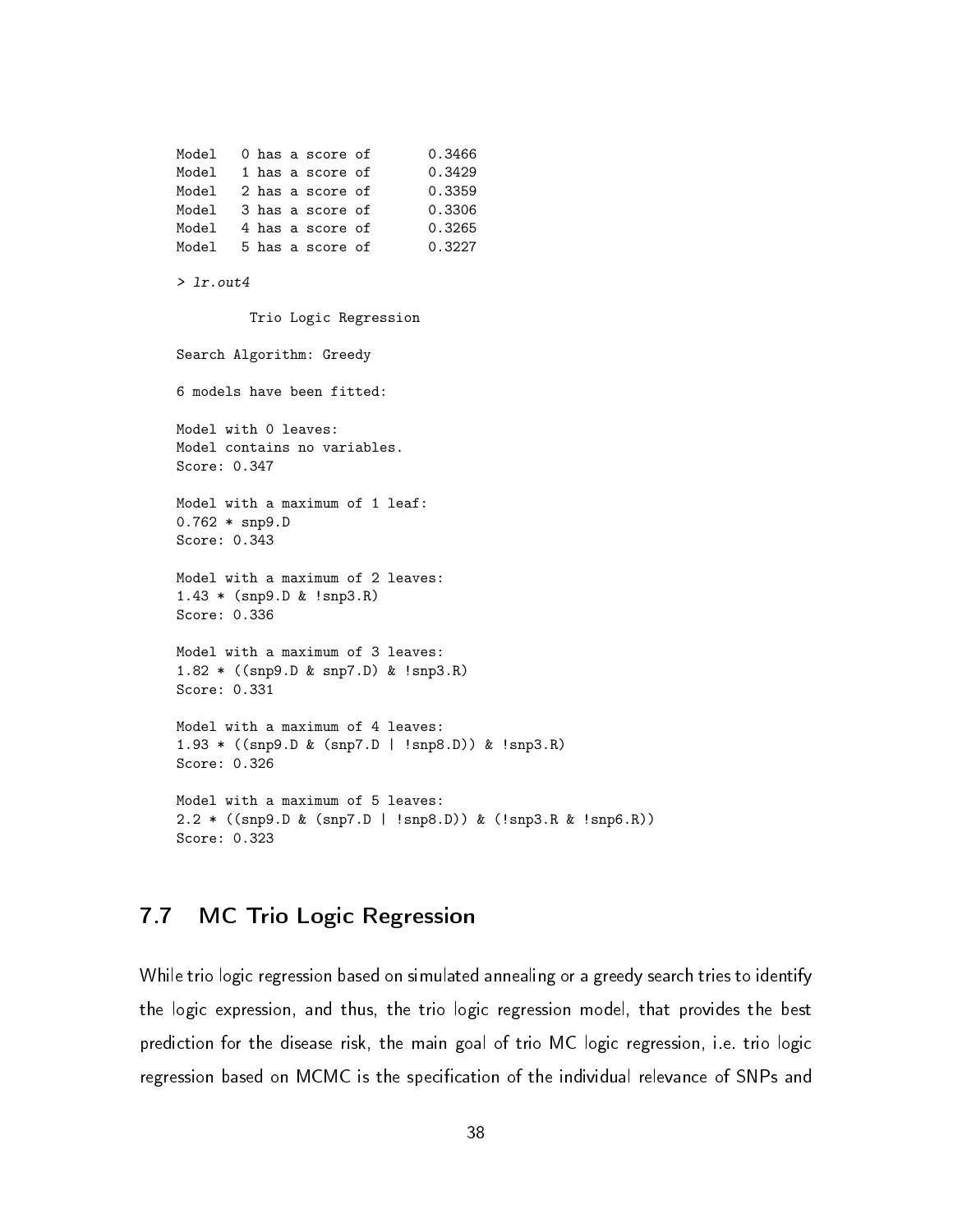#### **Marginal Frequency of Being in the Models**



<span id="page-38-0"></span>Figure 2: Visualization of the results of a trio MC logic regression analysis for the individual SNPs.

the joint importance of pairs and triplets of SNPs for disease risk by counting how often the individual SNPs occur in the models visited (and accepted) during the MCMC search and how often pairs and triplets of SNPs occur jointly in these models (cf. [Kooperberg](#page-50-5) [and Ruczinski,](#page-50-5) [2005\)](#page-50-5). This trio MC logic regression can be performed by

```
> lr.out5 <- trioLR(trio.bin, search="mcmc", control=my.control, rand=9876543)
> lr.out5
```
Trio Logic Regression

Search Algorithm: MCMC Visited models are not stored.

The results of this analysis can be visualized by plotting for each SNP the percentages of visited models in which this SNP occurs (freqType = 1; the default), and for each pair of SNPs in how many of the visited models this pair occurs jointly (freqType = 2)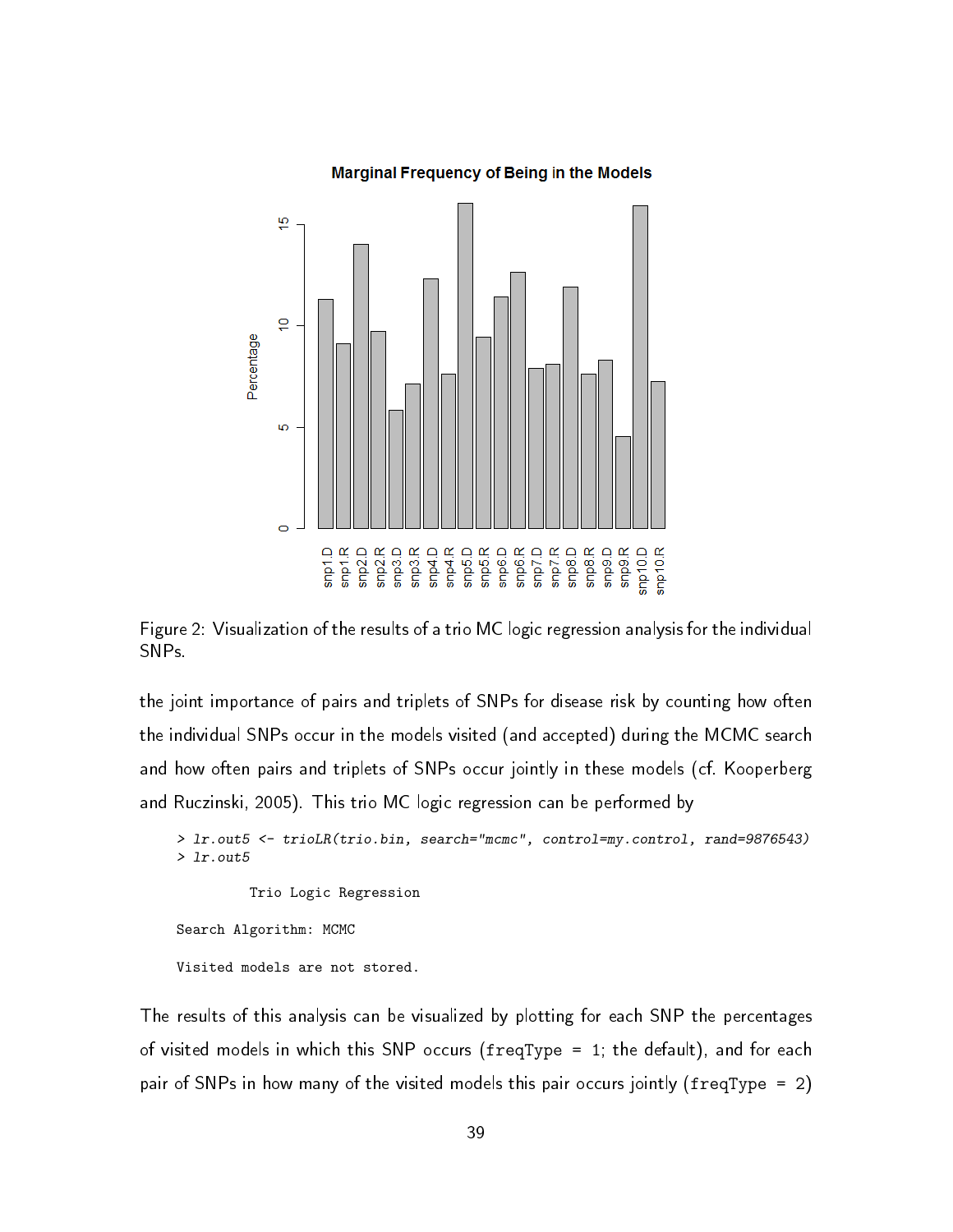

<span id="page-39-1"></span>Figure 3: Values of the importance measure of trioFS for the five most important identified SNP interactions.

and the observed-to-expected ratio of being jointly in the models (freqType = 3). For example, in Figure [2,](#page-38-0)

plot(lr.out5, freqType=1, useNames=TRUE)

the frequencies for the individual SNPs are displayed.

### <span id="page-39-0"></span>8 Analysis of Trio Data with trioFS

Another way to quantify the importance of SNPs and SNP interactions for the prediction of the disease risk is to apply trio logic regression to several subsets of the case-parent trio data and then employ the resulting trio logic regression models to compute importance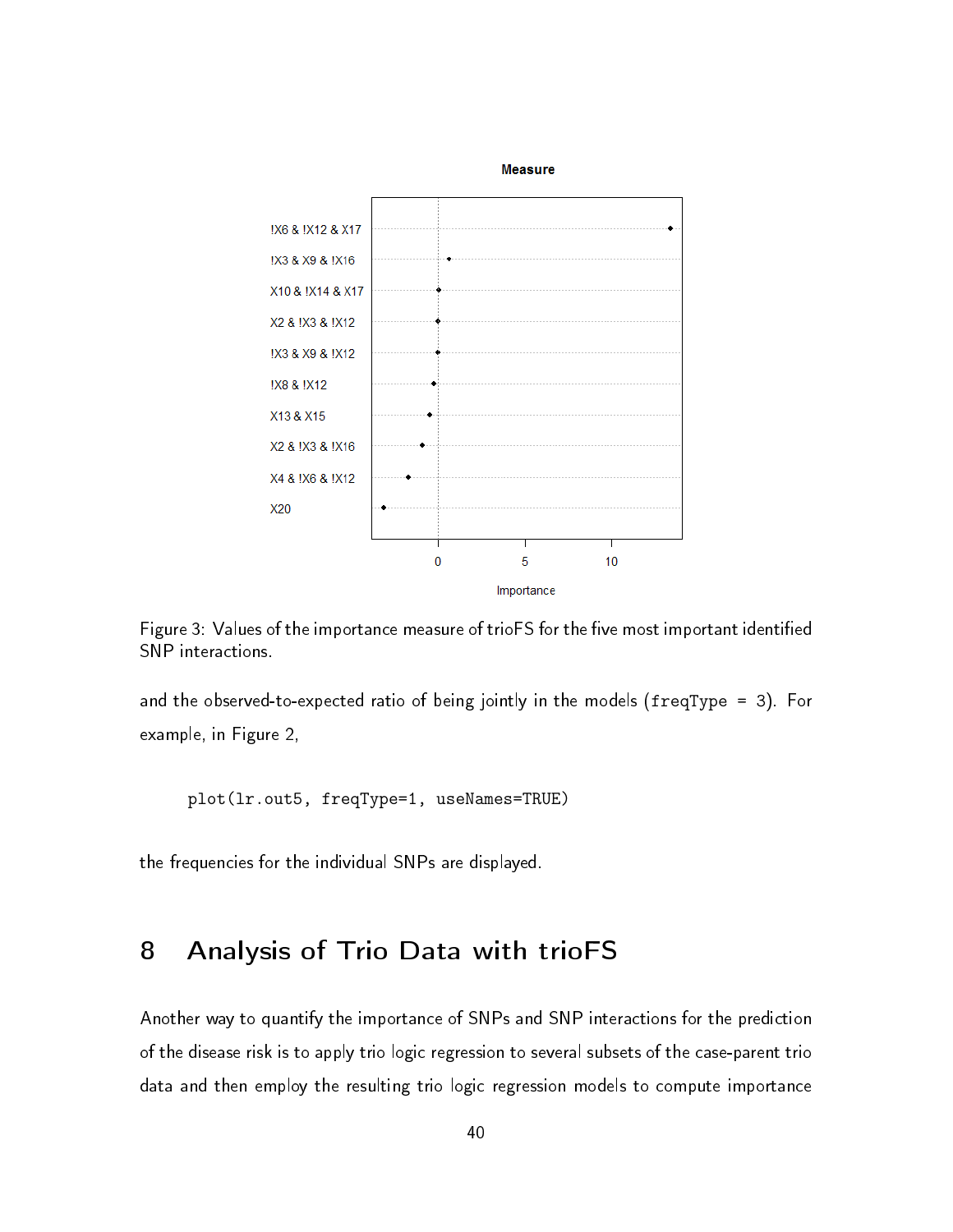measures for the interactions found. This procedure called trioFS (trio Feature Selection) is implemented in the function trioFS that can be used in a similar way as trioLR. For example, trioFS can be applied to the case-parent trio data by

```
> fs.out <- trioFS(trio.bin, B=5, control=my.control, rand=9876543)
> fs.out
Identification of Interactions Using Trio Logic Regression
Number of Iterations: 5
Sampling Method: Bagging
Number of Trees: 1
Max. Number of Leaves: 5
The 5 Most Important Interactions:
 Importance Proportion.vec.primes Proportion.Freq
1 13.6428 !X6 & X17 0.20
2 3.3615 X11 & !X20 0.20
3 3.0737 !X1 & !X5 0.20
4 0.2292 X13 & X15 0.20
5 0.0026 !X2 & !X8 & X17 & !X20 0.20
                     Expression
1 !snp3.R & snp9.D
2 snp6.D & !snp10.R
3 !snp1.D & !snp3.D
4 snp7.D & snp8.D
5 !snp1.R & !snp4.R & snp9.D & !snp10.R
```
where we here consider only  $B = 5$  subsets of the data, while in a real analysis, at least B = 20 subsets should be considered. By default, simulated annealing is used in this search. Alternatively, it is also possible to do a greedy search by setting the argument fast of trioFS to TRUE.

The importances of the identified SNP interactions cannot only be printed, but also be plotted.

```
plot(fs.out)
```
(see Figure [3\)](#page-39-1).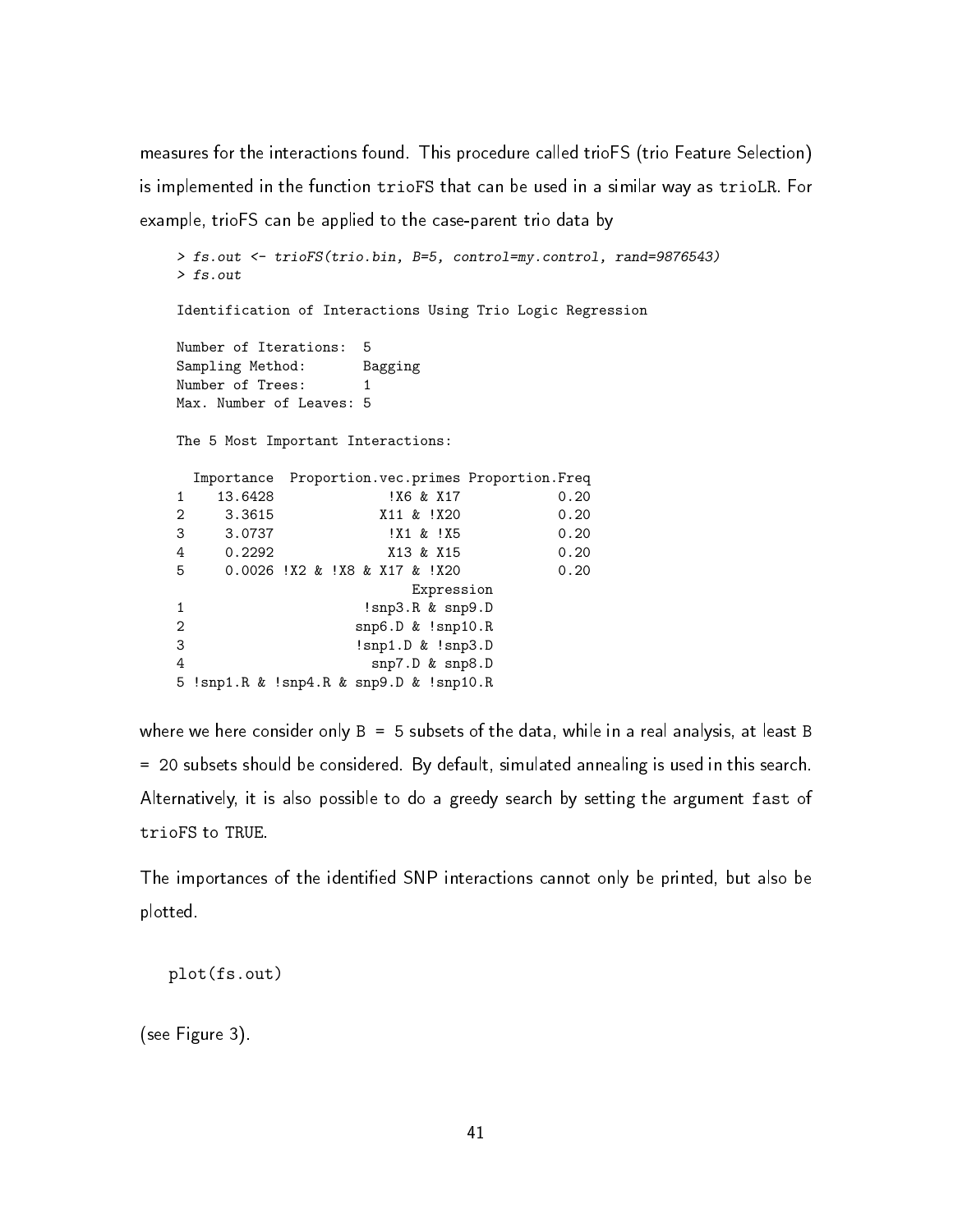### <span id="page-41-0"></span>9 Detection of LD Blocks

For the estimation of the haplotype structure that might be used in the R function trio.prepare, this package also includes functions for the fast computation of the pairwise  $D^{\prime}$  and  $r^{2}$  values for hundreds or thousands of SNPs, and for the identification of LD blocks in these genotype data using a modified version of the algorithm proposed by [Gabriel](#page-50-4) et al. [\(2002\)](#page-50-4). For the latter, it is assumed that the SNPs are ordered by their position on the chromosomes.

These functions are not restricted to trio data, but can also be applied to populationbased data. The only argument of these functions specifically included for trio data is parentsOnly. If set to TRUE, only the genotypes of the parents are used in the determination of the pairwise values of the LD measures and the estimation of the LD blocks. Furthermore, each parent is only considered once so that parents with more than one offspring do not bias the estimations. If trio data is used as input, the functions assume that the matrix containing the SNP data is in genotype format.

### <span id="page-41-1"></span>9.1 Computing Values of LD Measures

Here, we consider a simulated matrix LDdata from a population-based study. Thus, all subjects are assumed to be unrelated. This matrix contains simulated genotype data for 10 LD blocks each consisting of 5 SNPs each typed on 500 subjects. The pairwise  $D'$ and  $r^2$  values for the SNPs in this matrix can be computed by

> ld.out <- getLD(LDdata, asMatrix=TRUE)

where by the default these values are stored in vectors to save memory. If asMatrix is set to TRUE, the values will be stored in matrices. The pairwise LD values for the first 10 SNPs (rounded to the second digit) can be displayed by

```
> round(ld.out$Dprime[1:10,1:10], 2)
```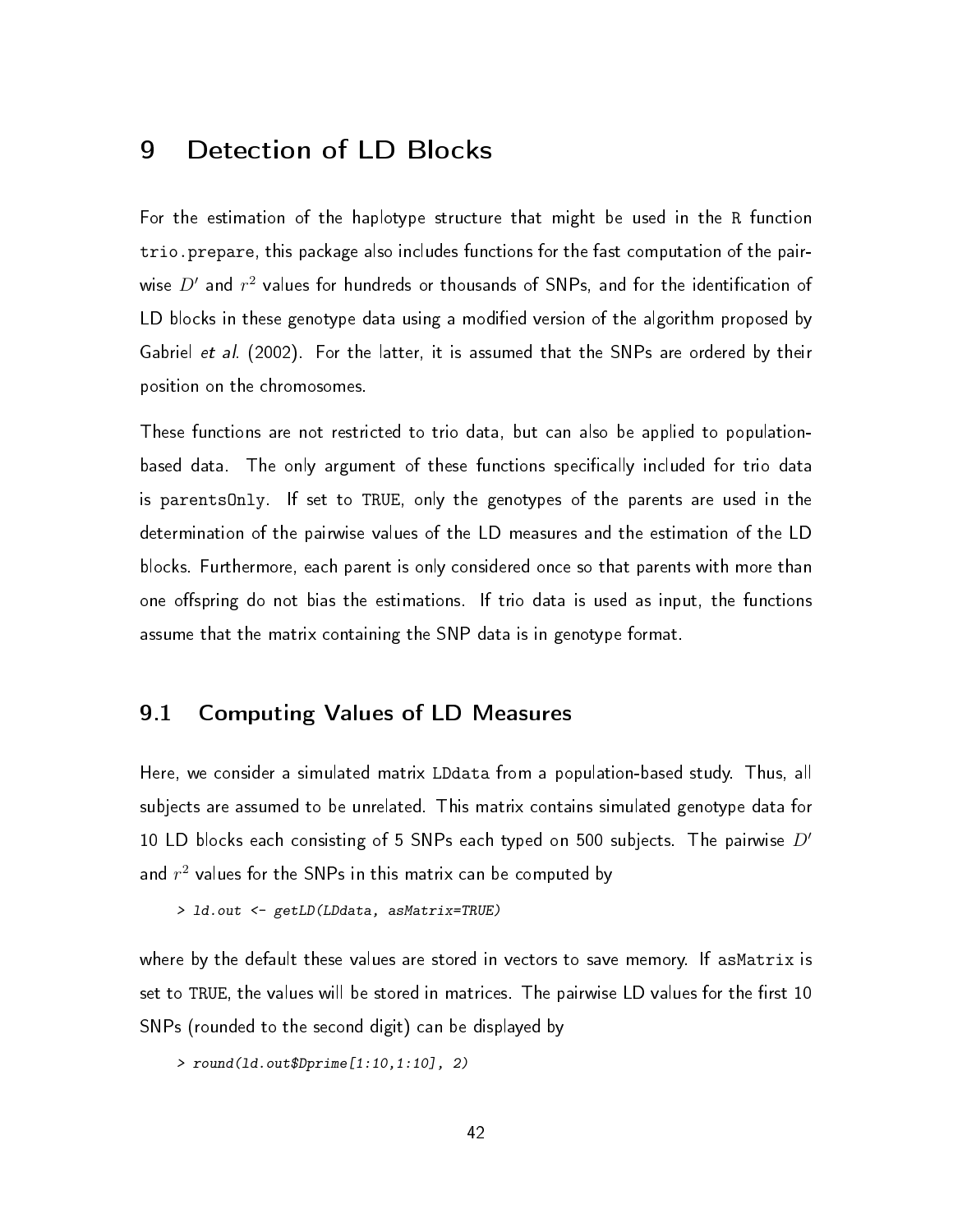S1 S2 S3 S4 S5 S6 S7 S8 S9 S10 S1 NA NA NA NA NA NA NA NA NA NA S2 0.99 NA NA NA NA NA NA NA NA NA S3 0.98 1.00 NA NA NA NA NA NA NA NA S4 0.98 0.99 1.00 NA NA NA NA NA NA NA S5 0.97 0.98 0.99 1.00 NA NA NA NA NA NA S6 0.09 0.06 0.05 0.05 0.04 NA NA NA NA NA S7 0.11 0.09 0.08 0.08 0.07 0.99 NA NA NA NA S8 0.13 0.11 0.10 0.10 0.09 0.99 1.00 NA NA NA S9 0.14 0.11 0.10 0.11 0.10 0.99 1.00 1.00 NA NA S10 0.16 0.13 0.11 0.12 0.11 0.97 0.98 0.98 1 NA

> round(ld.out\$rSquare[1:10,1:10], 2)

| S1 S2 S3 S4 S5 S6 S7 S8 S9 S10                         |  |       |    |       |    |       |       |
|--------------------------------------------------------|--|-------|----|-------|----|-------|-------|
| S1 NA NA NA NANA NA NA                                 |  |       |    |       |    | NA NA | ΝA    |
| S2 0.97 NA NA                                          |  | NA NA | NA | NA    | NA |       | NA NA |
| S3 0.94 0.97 NA NANA                                   |  |       |    | NA NA | NA | NA    | NA    |
| S4 0.93 0.96 1.00   NA NA                              |  |       | NA | NA    | NA | NA    | NA    |
| S5 0.91 0.94 0.98 0.98 NA NA                           |  |       |    | NA    | NA | NA    | ΝA    |
| S6  0.00  0.00  0.00  0.00  0  NA  NA                  |  |       |    |       | NA | NA    | NA    |
| S7 0.00 0.00 0.00 0.00 0 0.97 NA NA NA                 |  |       |    |       |    |       | NA    |
| S8  0.00  0.00  0.00  0.00  00.95  0.98  NA  NA        |  |       |    |       |    |       | NA    |
| S9  0.00  0.00  0.00  0.00  0  0.93  0.96  0.98  NA    |  |       |    |       |    |       | ΝA    |
| S10  0.00  0.00  0.00  0.00  0  0.91  0.94  0.96  0.98 |  |       |    |       |    |       | NA    |

and the pairwise LD plot for all SNPs can be generated by



<span id="page-42-0"></span>Figure 4: Pairwise  $r^2$  values for the SNPs from LDdata.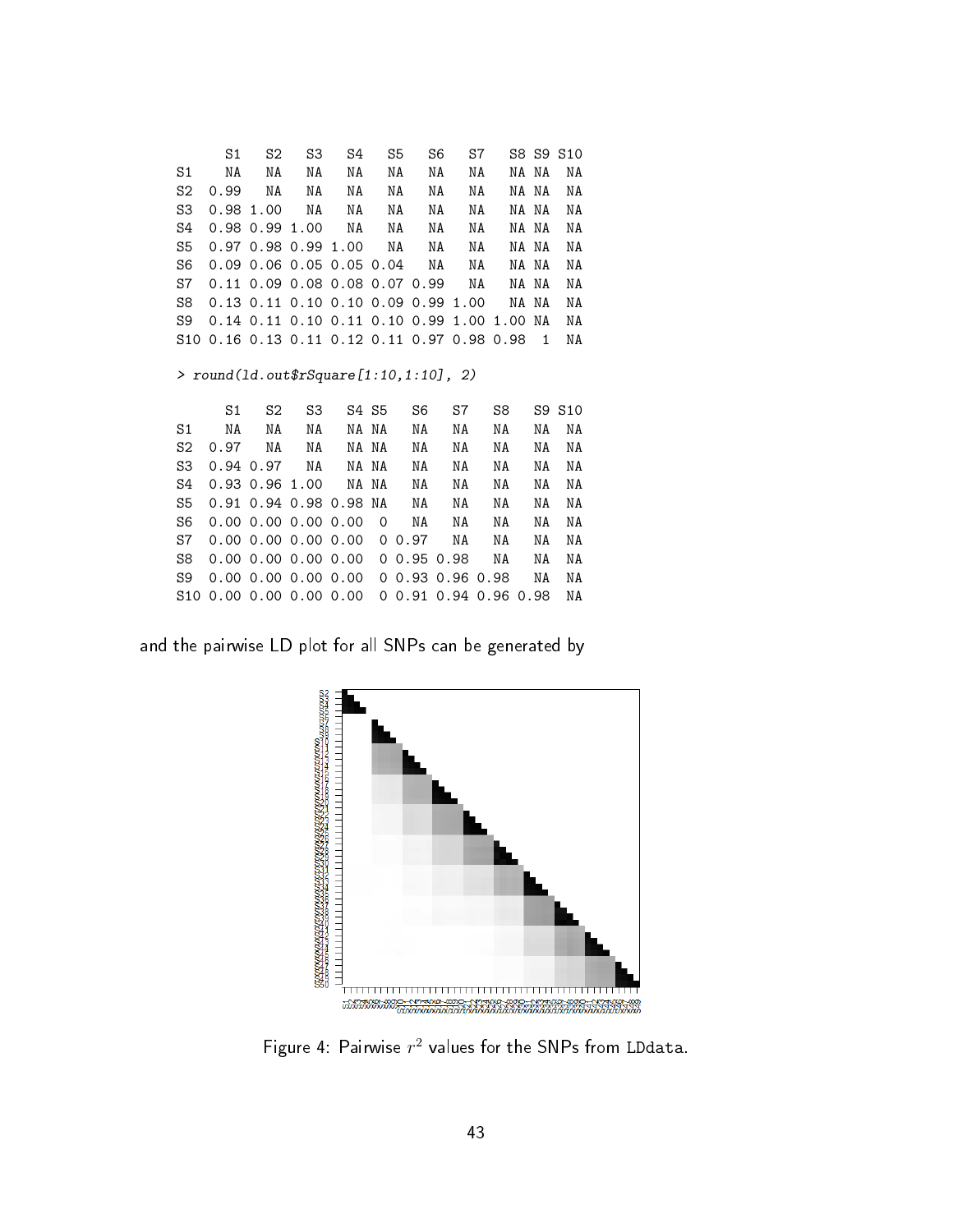```
> plot(ld.out)
```
(see Figure [4\)](#page-42-0). This figure shows the  $r^2$ -values. The  $D'$  values can be plotted by

```
> plot(ld.out, "Dprime")
```
(not shown).

#### <span id="page-43-0"></span>9.2 Estimating LD Blocks

The LD blocks in genotype data can be identified using the modified algorithm of [Gabriel](#page-50-4) [et al.](#page-50-4) [\(2002\)](#page-50-4) by calling

```
> blocks <- findLDblocks(LDdata)
> blocks
Found 10 LD blocks containing between 5 and 5 SNPs.
0 of the 50 SNPs do not belong to a LD block.
Used Parameter:
Strong LD: C_L \ge 0.7 and C_U \ge 0.98Recombination: C_U < 0.9
(C_L and C_U are the lower and upper bound of
the 90%-confidence intervals for D')
LD blocks: Ratio >= 9
```
Alternatively, the output of getLD can be used when addVarN has been set to TRUE in

getLD to store additional information on the pairwise LD values.

```
> ld.out2 <- getLD(LDdata, addVarN=TRUE)
> blocks2 <- findLDblocks(ld.out2)
> blocks2
Found 10 LD blocks containing between 5 and 5 SNPs.
0 of the 50 SNPs do not belong to a LD block.
Used Parameter:
Strong LD: C_L \ge 0.7 and C_U \ge 0.98Recombination: C_U < 0.9
(C_L and C_U are the lower and upper bound of
the 90%-confidence intervals for D')
LD blocks: Ratio >= 9
```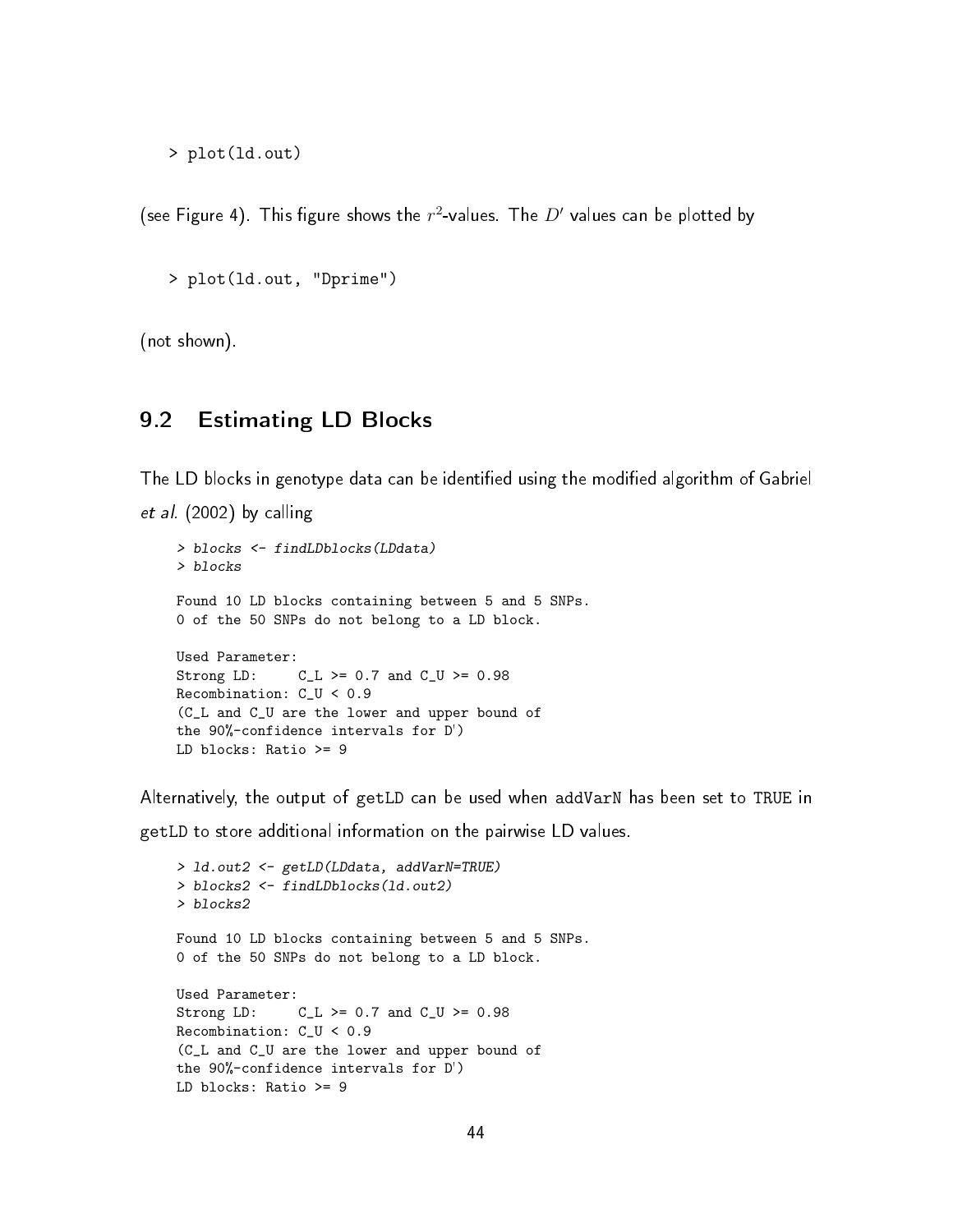

<span id="page-44-0"></span>Figure 5: LD blocks as found by the modified algorithm of [Gabriel](#page-50-4) et al. [\(2002\)](#page-50-4). The borders of the LD blocks are marked by red lines. The color for the LD between each pair of SNPs is defined by the three categories used by [Gabriel](#page-50-4) et al. [\(2002\)](#page-50-4) to define the LD blocks.

The blocks can also be plotted by

> plot(blocks)

(see Figure [5\)](#page-44-0). In this figure, the borders of the LD blocks are marked by red lines. By default, the three categories used by the algorithm of [Gabriel](#page-50-4) et al. [\(2002\)](#page-50-4) to define the LD blocks are displayed. Since this algorithm is based on the  $D^{\prime}$  values, it is also possible to show these values in the LD (block) plot.

```
> plot(blocks, "Dprime")
```
(see Figure [6\)](#page-45-1).

As mentioned in Section [6,](#page-19-0) the haplotype structure required by trio.prepare can be obtained by

> hap <- as.vector(table(blocks\$blocks)) > hap [1] 5 5 5 5 5 5 5 5 5 5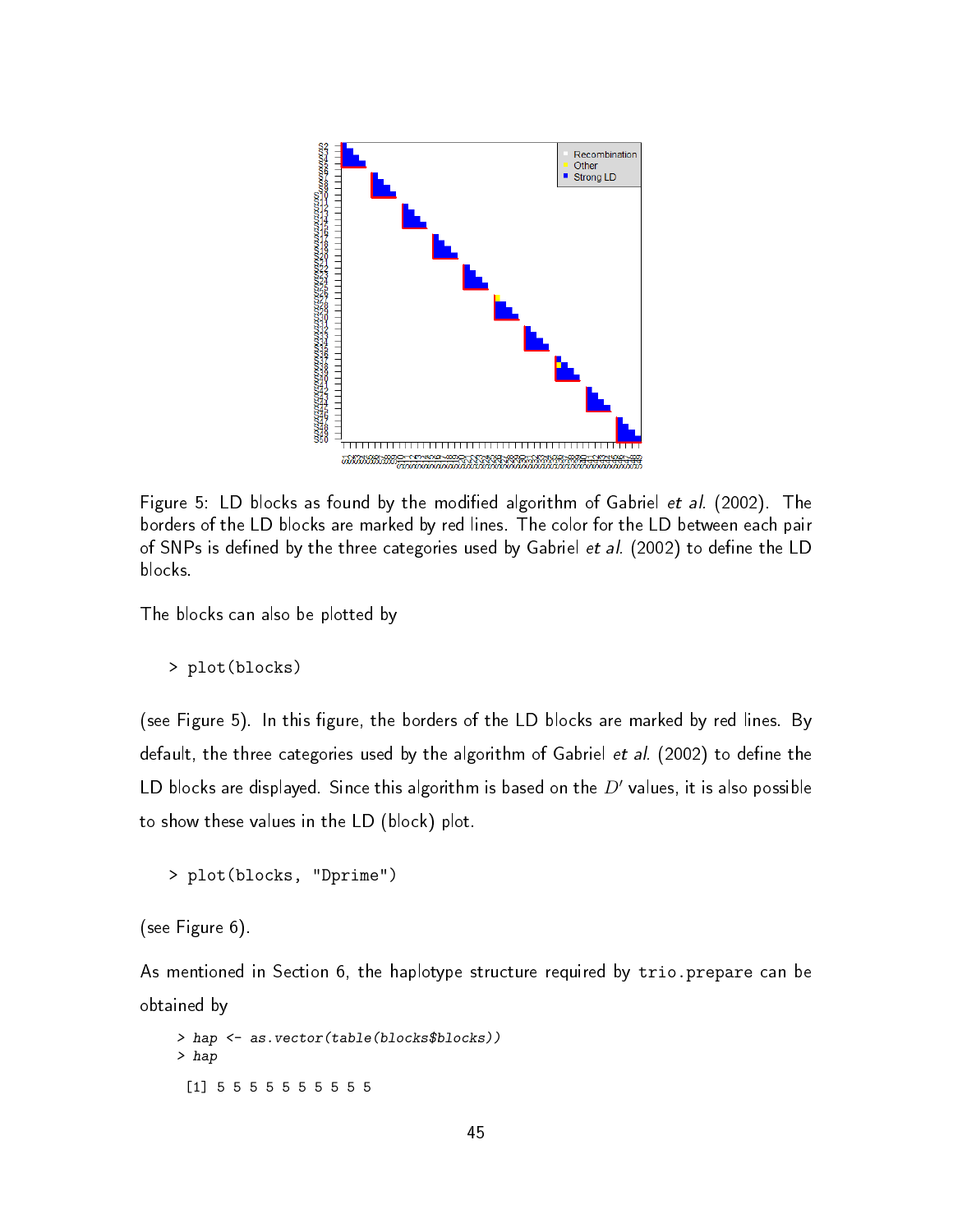

<span id="page-45-1"></span>Figure 6: LD blocks as found by the modified algorithm of [Gabriel](#page-50-4) et al. [\(2002\)](#page-50-4). The borders of the LD blocks are marked by red lines. The darker the field for each pair of SNPs, the larger is the  $D'$  value for the corresponding SNP pair.

### <span id="page-45-0"></span>10 Simulation

The function trio.sim simulates case-parents trio data when the disease risk of children is specified by (possibly higher-order) SNP interactions. The mating tables and the respective sampling probabilities depend on the haplotype frequencies (or SNP minor allele frequencies when the SNP does not belong to a block). This information is specified in the freq argument of the function trio.sim. The probability of disease is assumed to be described by the logistic term logit $(p) = \alpha + \beta \times$  Interaction, where  $\alpha =$  logit (prev)  $= \log(\frac{\text{prev}}{1-\text{prev}})$  and  $\beta = \log(\texttt{OR})$ . The arguments interaction, prev and OR, are specified in the function trio.sim. Generating the mating tables and the respective sampling probabilities, in particular for higher order interactions, can be very CPU and memory intensive. We show how this information, once it has been generated, can be used for future simulations, and thus, speed up the simulations dramatically.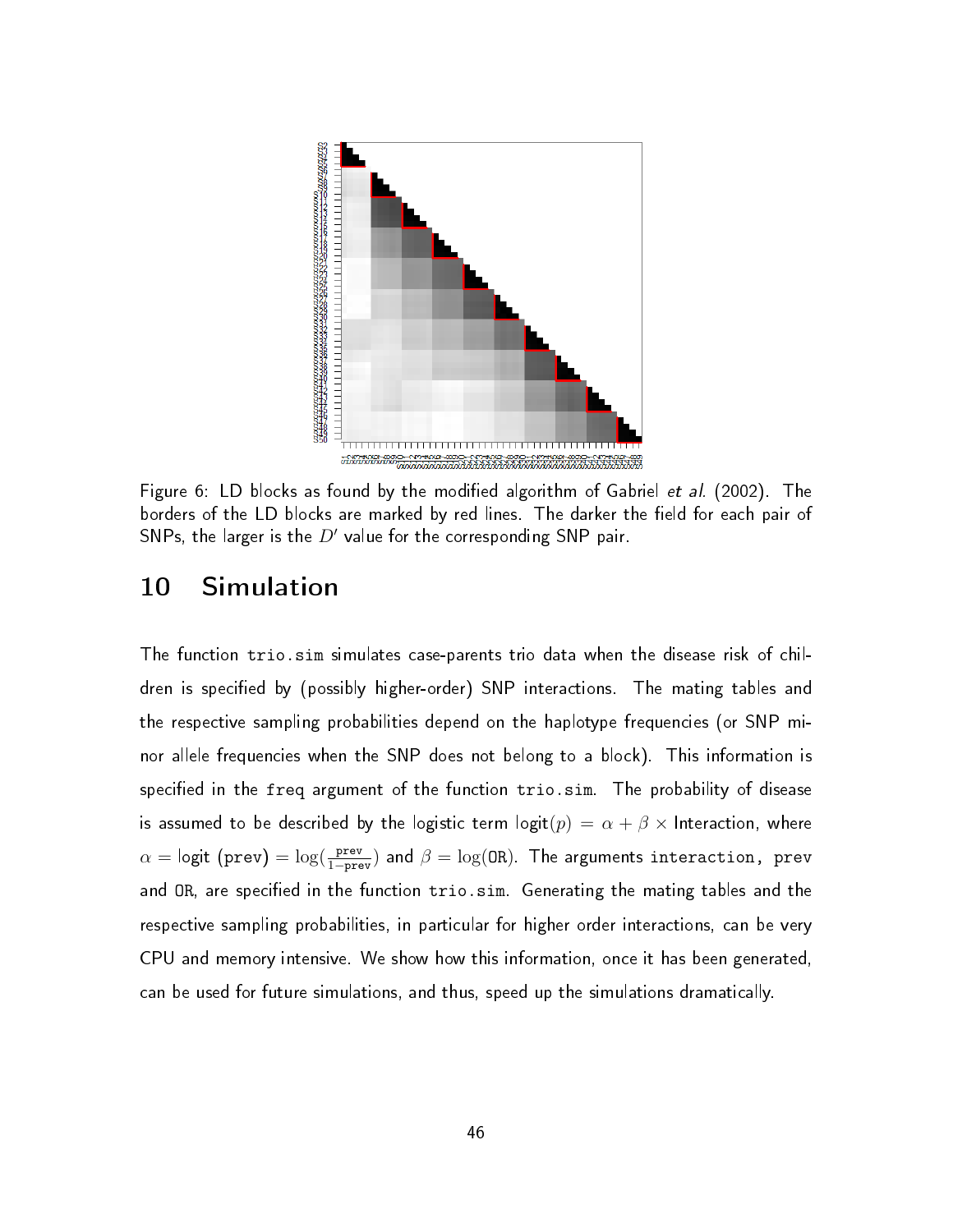#### <span id="page-46-0"></span>10.1 A Basic Example

We use the built-in object simuBkMap in a basic example to show how to simulate caseparent trios when the disease risk depends on (possibly higher order) SNP interactions. This file contains haplotype frequency information on 15 blocks with a total of 45 loci. In this example, we specify that the children with two variant alleles on SNP1 and two variant alleles on SNP5 have a higher disease risk. We assume that prev = 0.001 and OR = 2 in the logistic model specifying disease risk, and simulate a single replicate of 20 trios total.

```
> str(simuBkMap)
'data.frame': 66 obs. of 3 variables:
$ key : Factor w/ 15 levels "10-1","10-10",..: 1 1 1 8 8 8 8 9 9 9 ...
$ hap : int 11 21 22 121 122 111 222 21 22 12 ...
$ freq: num 0.099 0.228 0.673 0.006 0.026 0.1 0.867 0.079 0.441 0.48 ...
> simuBkMap[1:7,]
  key hap freq
1 10-1 11 0.099
2 10-1 21 0.228
3 10-1 22 0.673
4 10-2 121 0.006
5 10-2 122 0.026
6 10-2 111 0.100
7 10-2 222 0.867
> sim <- trio.sim(freq=simuBkMap, interaction="1R and 5R", prev=.001, OR=2,
+ n=20, rep=1)
> str(sim)
List of 1
$ : num [1:60, 1:24] 1 1 1 2 2 2 3 3 3 4 ...
 ..- attr(*, "dimnames")=List of 2
 \ldots \ldots \frac{1}{2} : NULL
  .. ..$ : chr [1:24] "famid" "pid" "snp1" "snp2" ...
> sim[[1]][1:6, 1:12]
    famid pid snp1 snp2 snp3 snp4 snp5 snp6 snp7 snp8 snp9 snp10
[1,] 1 1 0 1 0 0 0 1 0 1 1 1
[2,] 1 2 0 0 0 0 0 1 0 1 2 1
[3,] 1 3 0 1 0 0 0 2 0 1 2 0
[4,] 2 1 0 0 1 1 1 0 0 1 1 1<br>[5,] 2 2 0 0 0 0 0 1 0 2 1 0
[5,] 2 2 0 0 0 0 0 1 0 2 1 0
[6,] 2 3 0 0 1 1 1 0 0 2 1 0
```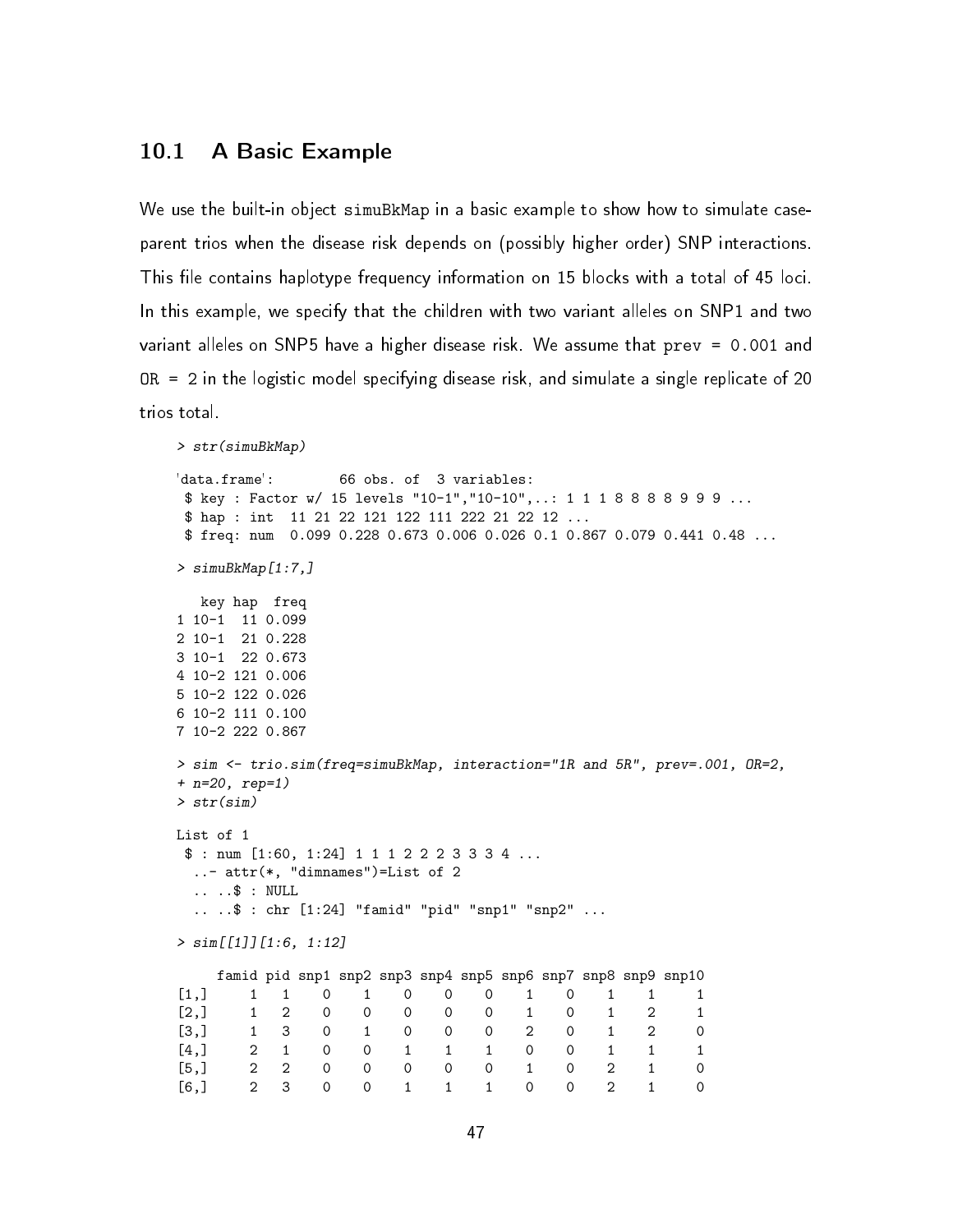#### <span id="page-47-0"></span>10.2 Using Estimated Haplotype Frequencies

In this example we estimate the haplotype frequencies in the built-in data set trio.gen1, which contains genotypes for 10 SNPs in 100 trios. These estimated frequencies are then used to simulate 20 trios for the above specified disease risk model.

```
> trio.tmp <- trio.check(dat=trio.gen1, is.linkage=FALSE)
> trio.impu <- trio.prepare(trio.dat=trio.tmp, blocks=c(1,4,2,3), logic=TRUE)
> str(trio.impu, max=2)
List of 3
 $ bin : num [1:400, 1:21] 3 0 0 0 3 0 0 0 3 0 ...
 ..- attr(*, "dimnames")=List of 2
 $ miss: NULL
 $ freq:'data.frame': 19 obs. of 3 variables:
 ..$ key : 'AsIs' chr [1:19] "ch-1" "ch-1" "ch-h2" "ch-h2" ...
 ..$ hap : num [1:19] 1 2 1111 1112 1121 ...
 ..$ freq: num [1:19] 0.9425 0.0575 0.325 0.2225 0.0075 ...
 - attr(*, "class")= chr "trioPrepare"
> trio.impu$freq[1:7,]
   key hap freq
1 ch-1 1 9.42500e-01
2 ch-1 2 5.75000e-02
3 ch-h2 1111 3.25000e-01
4 ch-h2 1112 2.22500e-01
5 ch-h2 1121 7.50000e-03
6 ch-h2 1221 3.35000e-01
7 ch-h2 1222 3.78392e-09
> sim <- trio.sim(freq=trio.impu$freq, interaction="1R and 5R", prev=.001, OR=2,
+ n=20, rep=1)
> str(sim)
List of 1
 $ : num [1:60, 1:7] 1 1 1 2 2 2 3 3 3 4 ...
 ..- attr(*, "dimnames")=List of 2
 .. ..$ : NULL
  .. ..$ : chr [1:7] "famid" "pid" "snp1" "snp2" ...
> sim[[1]][1:6, ]famid pid snp1 snp2 snp3 snp4 snp5
[1,] 1 1 2 2 2 2 2
[2,] 1 2 2 2 1 0 2
[3,] 1 3 2 2 2 1 2
[4,] 2 1 2 0 2 2 0
[5,] 2 2 1 0 2 2 0
[6,] 2 3 1 0 2 2 0
```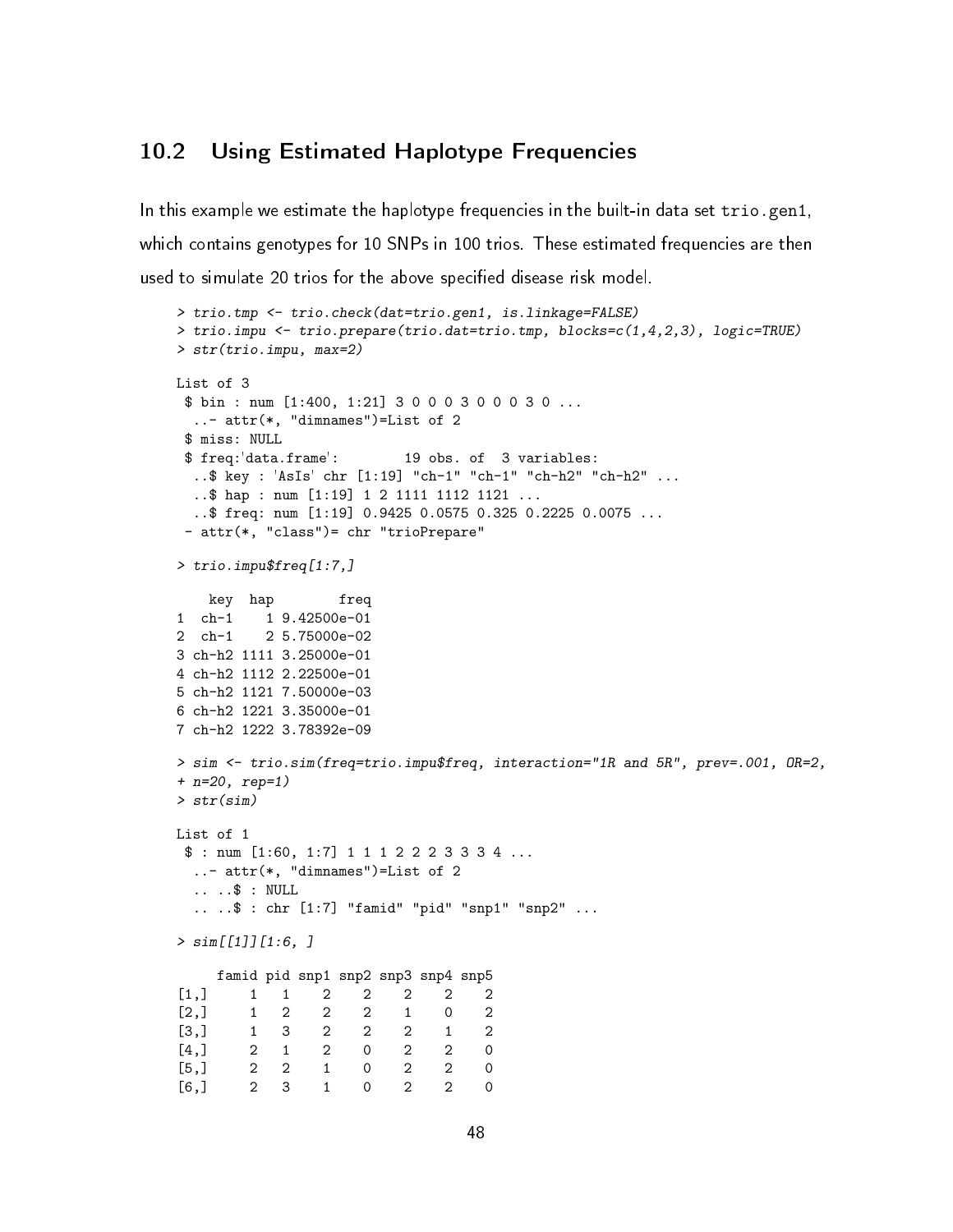As before, the object containing the haplotype frequency information can also be generated from external haplotype frequencies and SNP minor allele frequencies. In the following example we specify the haplotype frequencies, and generate two replicates of ten trios each.

```
> sim <- trio.sim(freq=freq.hap, interaction="1R or 4D", prev=.001, OR=2,
+ n=10, rep=2)
> str(sim)
List of 2
$ : num [1:30, 1:7] 1 1 1 2 2 2 3 3 3 4 .....- attr(*, "dimnames")=List of 2
 \ldots$ : NULL
 .. ..$ : chr [1:7] "famid" "pid" "snp1" "snp2" ...
 \text{\$ : num [1:30, 1:7] 1 1 1 2 2 2 3 3 3 4 ...}..- attr(*, "dimnames")=List of 2
 \ldots$ : NULL
 .. ..$ : chr [1:7] "famid" "pid" "snp1" "snp2" ...
> sim[[1]][1:6]famid pid snp1 snp2 snp3 snp4 snp5
[1,] 1 1 2 2 2 2 2
[2,] 1 2 0 2 2 2 2
[3,] 1 3 1 2 2 2 2
[4,] 2 1 2 2 1 1 2
[5,] 2 2 1 1 2 2 0
[6,] 2 3 1 1 1 1 1
```
#### <span id="page-48-0"></span>10.3 Using Step-Stones

Generating the mating tables and the respective sampling probabilities necessary to simulate case-parent trios can be very time consuming for interaction models involving three or more SNPs. In simulation studies, many replicates of similar data are usually required, and generating these sampling probabilities in each instance would be a large and avoidable computational burden (CPU and memory). The sampling probabilities depend foremost on the interaction term and the underlying haplotype frequencies, and as long as these remain constant in the simulation study, the mating table information and the sampling probabilities can be "recycled." This is done by storing the relevant information (denoted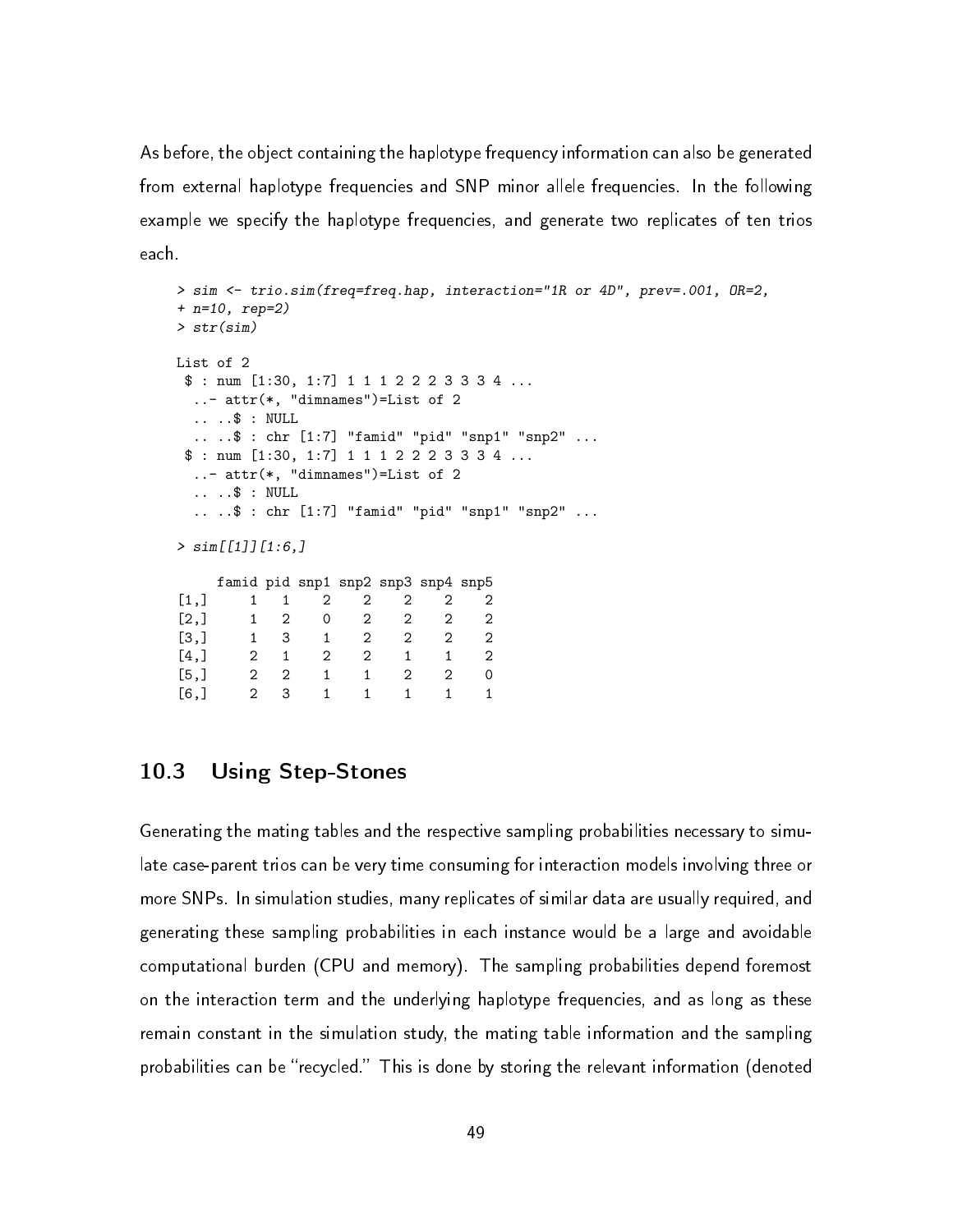as "step-stone") as a binary R file in the working directory, and loading the binary file again in future simulations, speeding up the simulation process dramatically. It is even possible to change the parameters prev and OR in these additional simulations, as the sampling probabilities can be adjusted accordingly.

In the following example, we first simulate case-parent trios using a three-SNP interaction risk model, and save the step-stone object. We then simulate additional trios with a different parameter OR, using the previously generated information.

```
> sim <- trio.sim(freq=freq.hap, interaction="1R or (6R and 10D)", prev=.001,
+ OR=2, n=10, rep=1)
> str(sim)
List of 1
$ : num [1:30, 1:7] 1 1 1 2 2 2 3 3 3 4 ...
 ..- attr(*, "dimnames")=List of 2
 .. ..$ : NULL
 .. ..$ : chr [1:7] "famid" "pid" "snp1" "snp2" ...
> sim[[1]][1:6]famid pid snp1 snp2 snp3 snp4 snp5
[1,] 1 1 2 2 1 1 2
[2,] 1 2 2 2 2 2 1
[3,] 1 3 2 2 1 1 2
[4,] 2 1 1 2 0 0 2
[5,] 2 2 1 1 2 2 0
[6,] 2 3 1 1 1 1 1
> sim <- trio.sim(freq=freq.hap, interaction="1R or (6R and 10D)", prev=.001,
+ OR=3, n=10, rep=1, step.save="step3way")
> str(sim, max=1)List of 1
$ : num [1:30, 1:7] 1 1 1 2 2 2 3 3 3 4 .....- attr(*, "dimnames")=List of 2
> sim[[1]][1:6]famid pid snp1 snp2 snp3 snp4 snp5
[1,] 1 1 2 2 1 1 2
[2,] 1 2 1 2 1 1 1
[3,] 1 3 1 2 1 1 2
[4,] 2 1 2 2 0 0 2
[5,] 2 2 1 2 2 2 2
[6,] 2 3 1 2 1 1 2
```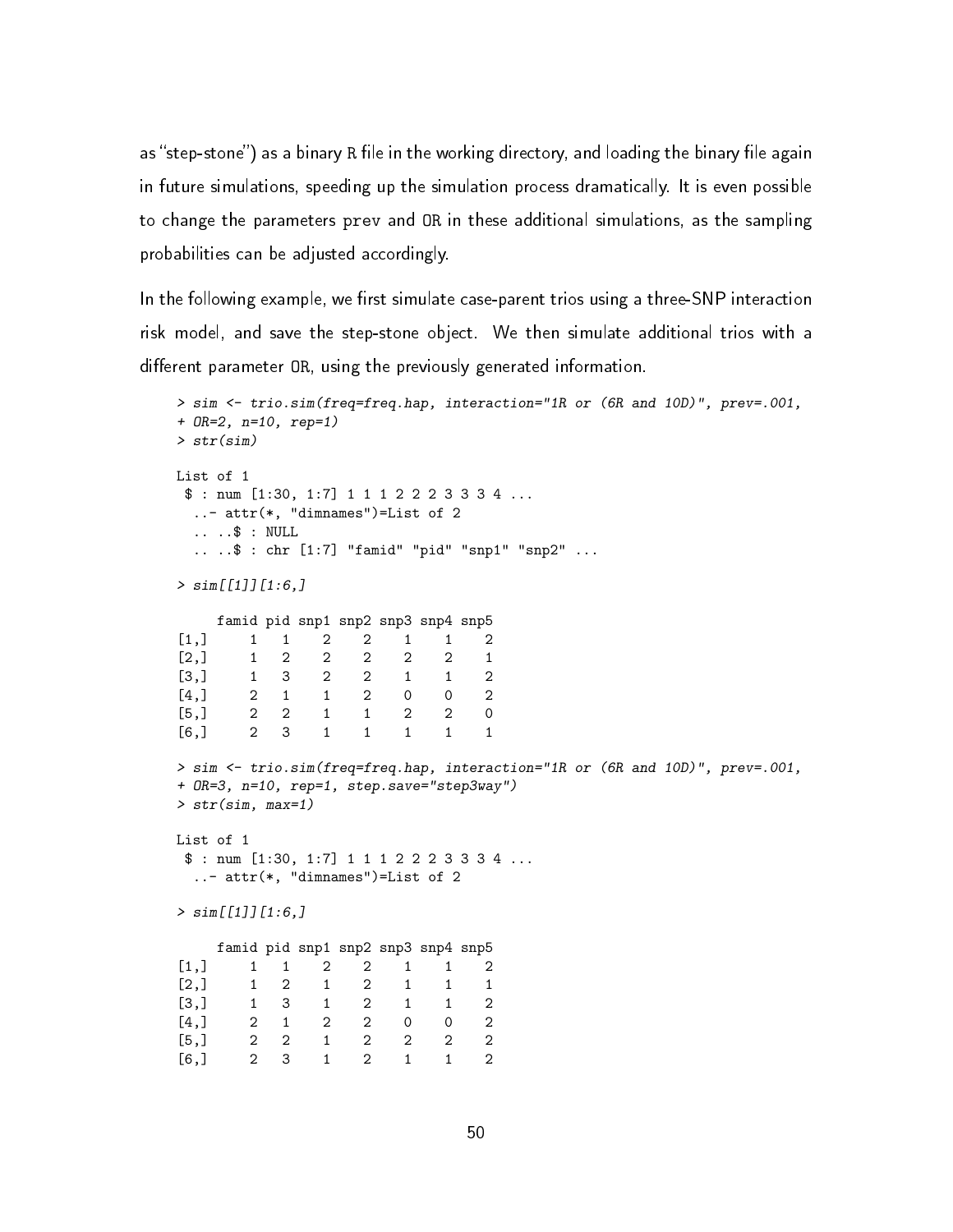### Acknowledgments

Financial support was provided by DFG grants SCHW 1508/1-1, SCHW 1508/2-1, and SCHW 1508/3-1, as well as NIH grants R01 DK061662 and R01 HL090577.

### **References**

- <span id="page-50-1"></span>Cordell, H.J. (2002). Epistasis: What it Means, what it Doesn't Mean, and Statistical Methods to Detect it in Humans. *Human Molecular Genetics*, 11, 2463–2468.
- <span id="page-50-2"></span>Cordell, H.J., Barratt, B.J., and Clayton, D.G. (2004). Case/Pseudocontrol Analysis in Genetic Association Studies: A Unified Framework for Detection of Genotype and Haplotype Associations, Gene-Gene and Gene-Environment Interactions, and Parentof-Origin Effects. Genetic Epidemiology, 26, 167-185.
- <span id="page-50-4"></span>Gabriel, S.B., Schaffner, S.F., Nguyen, H., Moore, J.M., Roy, J., Blumenstiel, B., Higgins, J., DeFelice, M., Lochner, A., Faggart, M., Liu-Cordero, S.N., Rotimi, C., Adeyemo, A., Cooper, R., Ward, R., Lander, E.S., Daly, M.J., and Altshuler, D. (2002). The Structure of Haplotype Blocks in the Human Genome. Science, 296, 2225–2229.
- <span id="page-50-5"></span>Kooperberg, C. and Ruczinski, I. (2005). Identifying Interacting SNPs Using Monte Carlo Logic Regression. Genetic Epidemiology, 28, 157-170.
- <span id="page-50-3"></span>Li, Q., Fallin, M.D., Louis, T.A., Lasseter, V.K., McGrath, J.A., Avramopoulos, D., Wolyniec, P.S., Valle, D., Liang, K.Y., Pulver, A.E., and Ruczinski, I. (2010). Detection of SNP-SNP Interactions in Trios of Parents with Schizophrenic Children. Genetic  $Epidemiology, 34, 396-406.$
- <span id="page-50-0"></span>Schaid, D.J. (1996). General Score Tests for Associations of Genetic Markers with Disease Using Cases and Their Parents. Genetic Epidemiology, 13, 423–449.